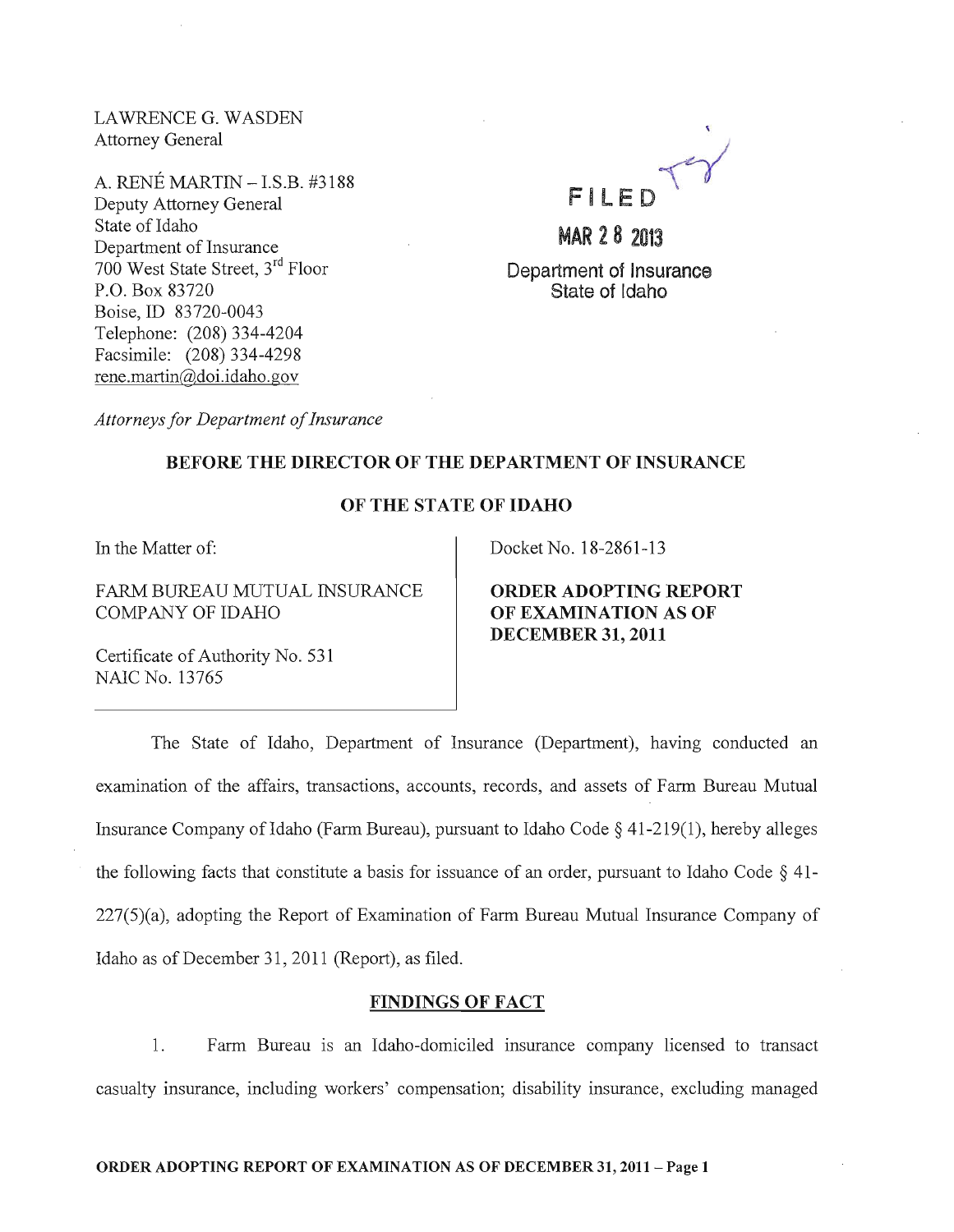care; marine and transportation insurance; property insurance; and surety insurance in Idaho under Certificate of Authority No. 531.

2. The Department completed an examination of Farm Bureau pursuant to Idaho Code  $\S$  41-219(1) on or about January 10, 2013. The Department's findings are set forth in the Report.

3. Pursuant to Idaho Code  $\S$  41-227(4), a copy of the Report, verified under oath by the Department's examiner-in-charge, was filed with the Department on February 15,2013, and a copy of such verified Report was transmitted to Farm Bureau on the same date. Thereafter, on February 19,2013, a copy of the verified Report was retransmitted to Farm Bureau to correct a typographical error. A copy of the verified Report is attached hereto as Exhibit "A."

4. On or about March 13,2013, the Department received a Waiver signed by Phillip R. Joslin, Executive Vice President and Chief Executive Officer of Farm Bureau. By execution . of such Waiver, a copy of which is attached hereto as Exhibit "B," Farm Bureau consented to the immediate entry of a final order by the Director of the Department (Director) adopting the Report without any modifications; waived its right to make a written submission or rebuttal to the Report; and waived its right to request a hearing and to seek reconsideration or appeal from the Director's final order.

5. No written submissions or rebuttals with respect to any matters contained in the Report were received by the Department from Farm Bureau.

## **CONCLUSIONS OF LAW**

6. Idaho Code  $\delta$  41-227(5)(a) provides that "[w]ithin thirty (30) days of the end of the period allowed for the receipt of written submissions or rebuttals, the director shall fully consider and review the report, together with any written submissions or rebuttals and relevant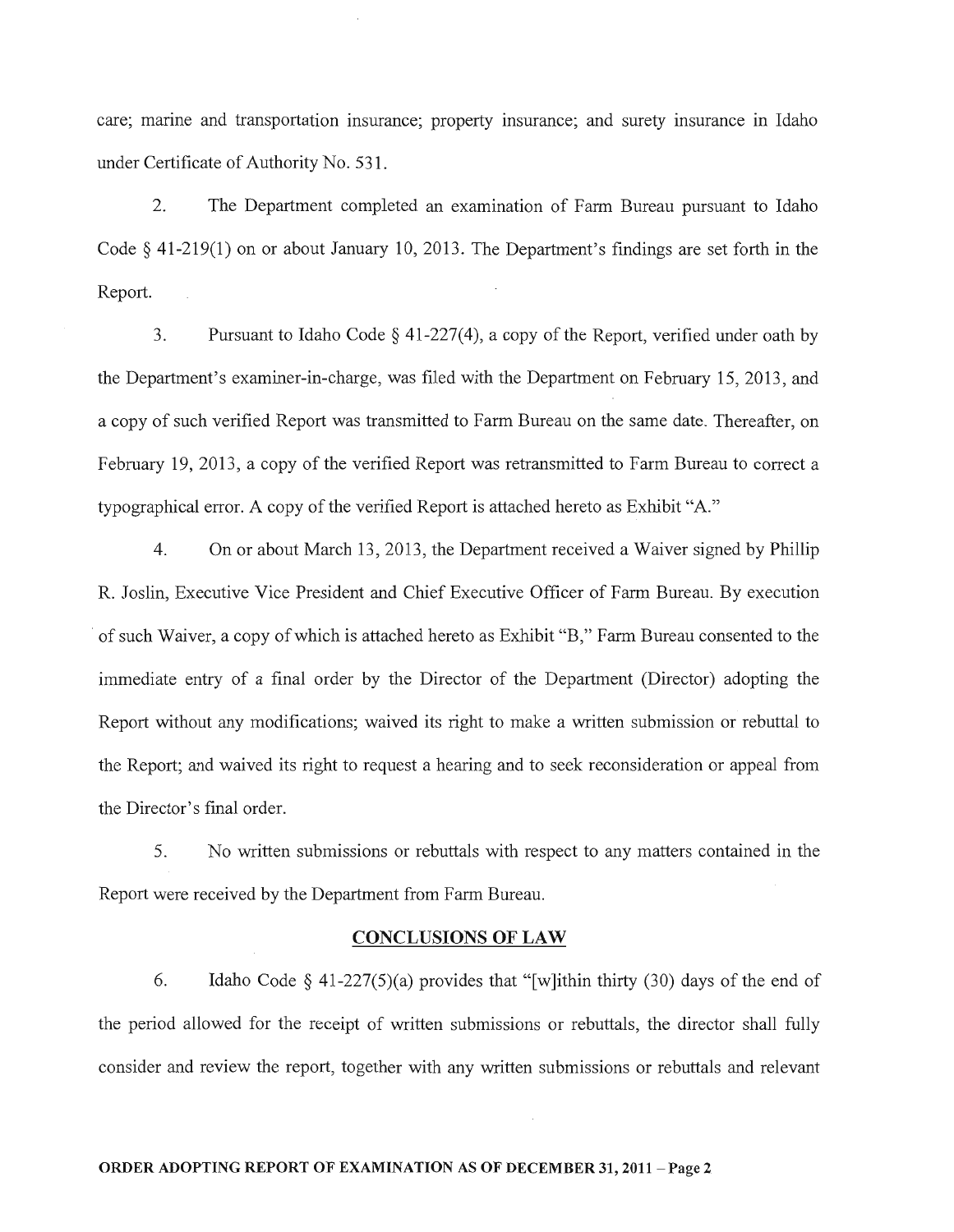portions of the examiner's work papers" and shall enter an order adopting the report of examination as filed or with modifications or corrections.

7. Having fully considered the Report, the Director concludes that Farm Bureau meets the minimum basic and additional surplus requirements set forth in Idaho Code § 41- 313(1).

#### ORDER

NOW, THEREFORE, based on the foregoing, IT IS HEREBY ORDERED that the Report of Examination of Farm Bureau Mutual Insurance Company of Idaho as of December 31, 2011, is hereby ADOPTED as filed, pursuant to Idaho Code  $\S$  41-227(5)(a).

IT IS FURTHER ORDERED, pursuant to Idaho Code  $\S$  41-227(8), that the adopted Report is a public record and shall be exempt from the exemptions from disclosure provided in chapter 3, title 9, Idaho Code.

IT IS FURTHER ORDERED, pursuant to Idaho Code  $\S$  41-227(6)(a), that, within thirty (30) days of the issuance of the adopted Report, Farm Bureau shall file with the Department's Deputy Chief Examiner affidavits executed by each of its directors stating under oath that they have received a copy of the adopted Report and related orders.

IT IS SO ORDERED.  $7<sup>1</sup>$ DATED this  $\frac{78}{ }$  day of March, 2013.

STATE OF IDAHO

DEPARTMENT OF INSURANCE

WILL Director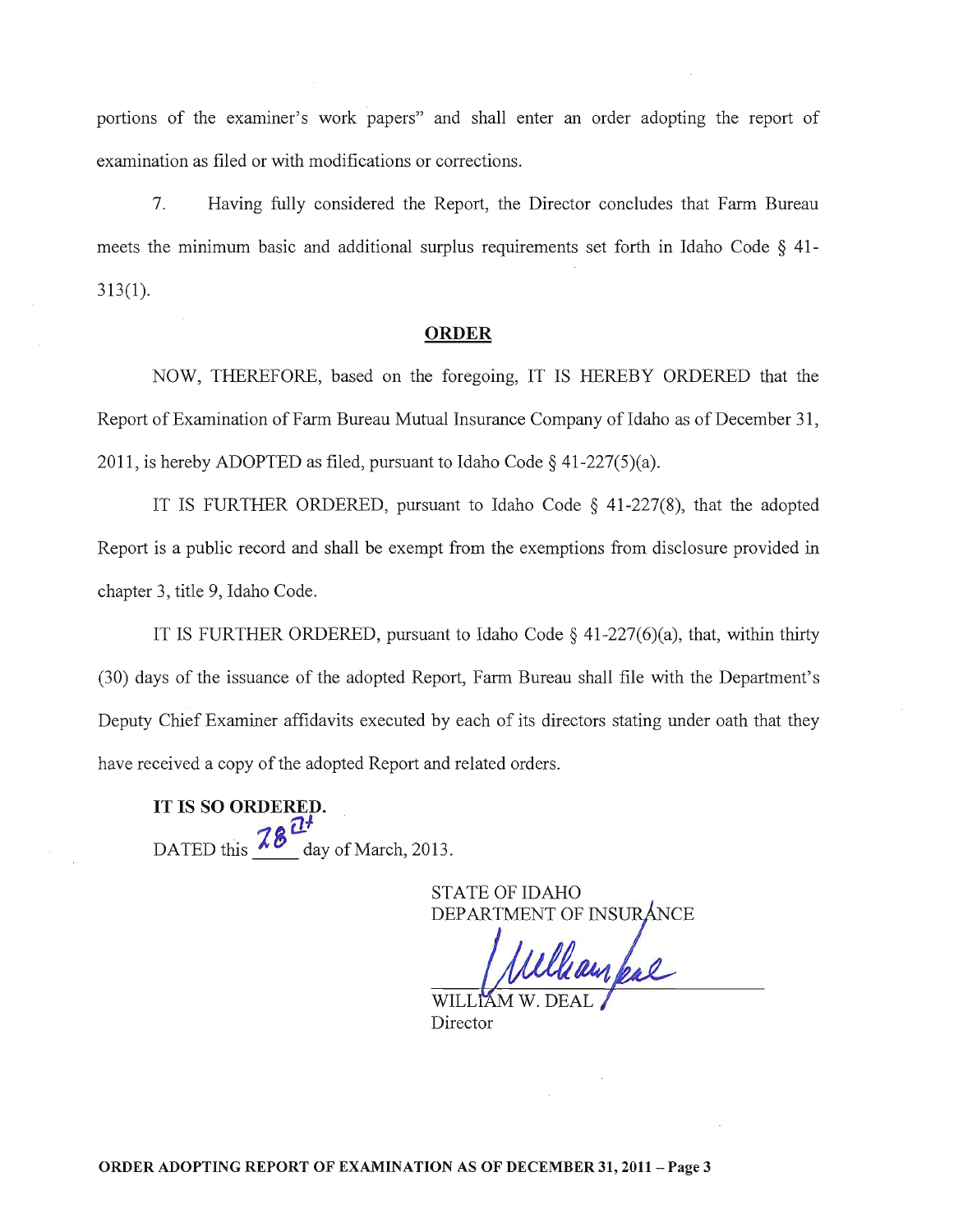## CERTIFICATE OF SERVICE

I HEREBY CERTIFY that, on this  $\frac{\sqrt{8t\lambda}}{a}$ day of March, 2013, I caused a true and correct copy of the foregoing ORDER ADOPTING REPORT OF EXAMINATION AS OF DECEMBER 31, 2011 to be served upon the following by the designated means:

Farm Bureau Mutual Insurance Company of Idaho Attn: Phillip R. Joslin, Executive Vice President & CEO 275 Terra Vista Drive Pocatello, ID 83201 pjoslin@idfbins.com

Farm Bureau Mutual Insurance Company of Idaho Attn: Paul Brent Roberts, Treasurer 275 Terra Vista Drive Pocatello,ID 83201 proberts@idfbins.com

Georgia Siehl, CPA, CFE Bureau Chief / Chief Examiner Idaho Department of Insurance 700 W. State Street, 3rd Floor Boise, ill 83720-0043 georgia.siehl@doi.idaho.gov

first class mail  $\boxtimes$  certified mail hand delivery  $\boxtimes$  email

| first class mail |
|------------------|
| certified mail   |
| hand delivery    |
| email            |

| first class mail |
|------------------|
| certified mail   |
| hand delivery    |
| $ X $ email      |

! ;/  $\forall$ 

Teresa Jones Assistant to the Director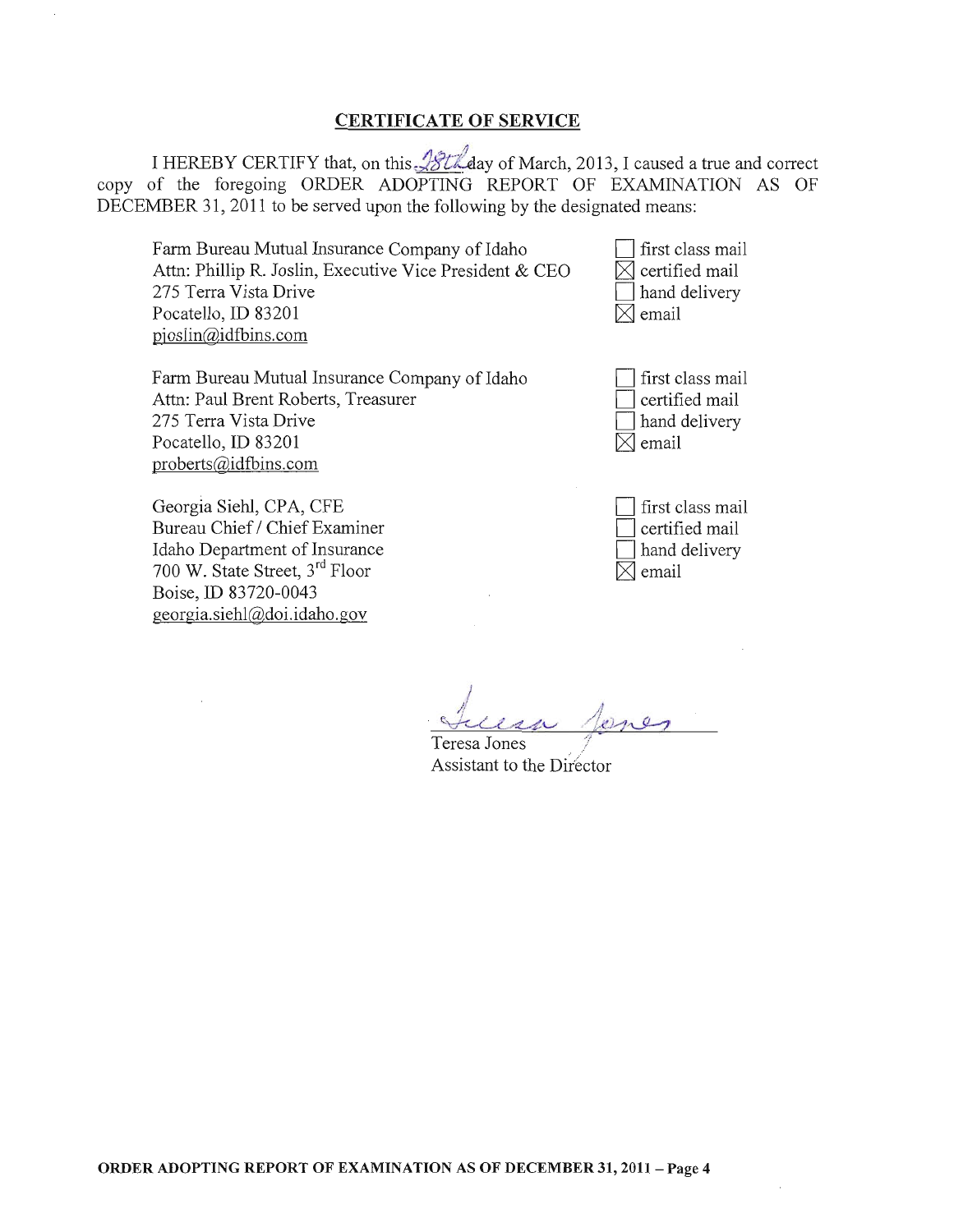# DEPARTMENT OF INSURANCE

# STATE OF IDAHO



## REPORT OF EXAMINATION

## of the

# FARM BUREAU MUTUAL INSURANCE COMPANY OF IDAHO

## (NAlC Company Code 13765)

as of

December 31, 2011

| <b>EXHIBIT</b> |  |
|----------------|--|
|                |  |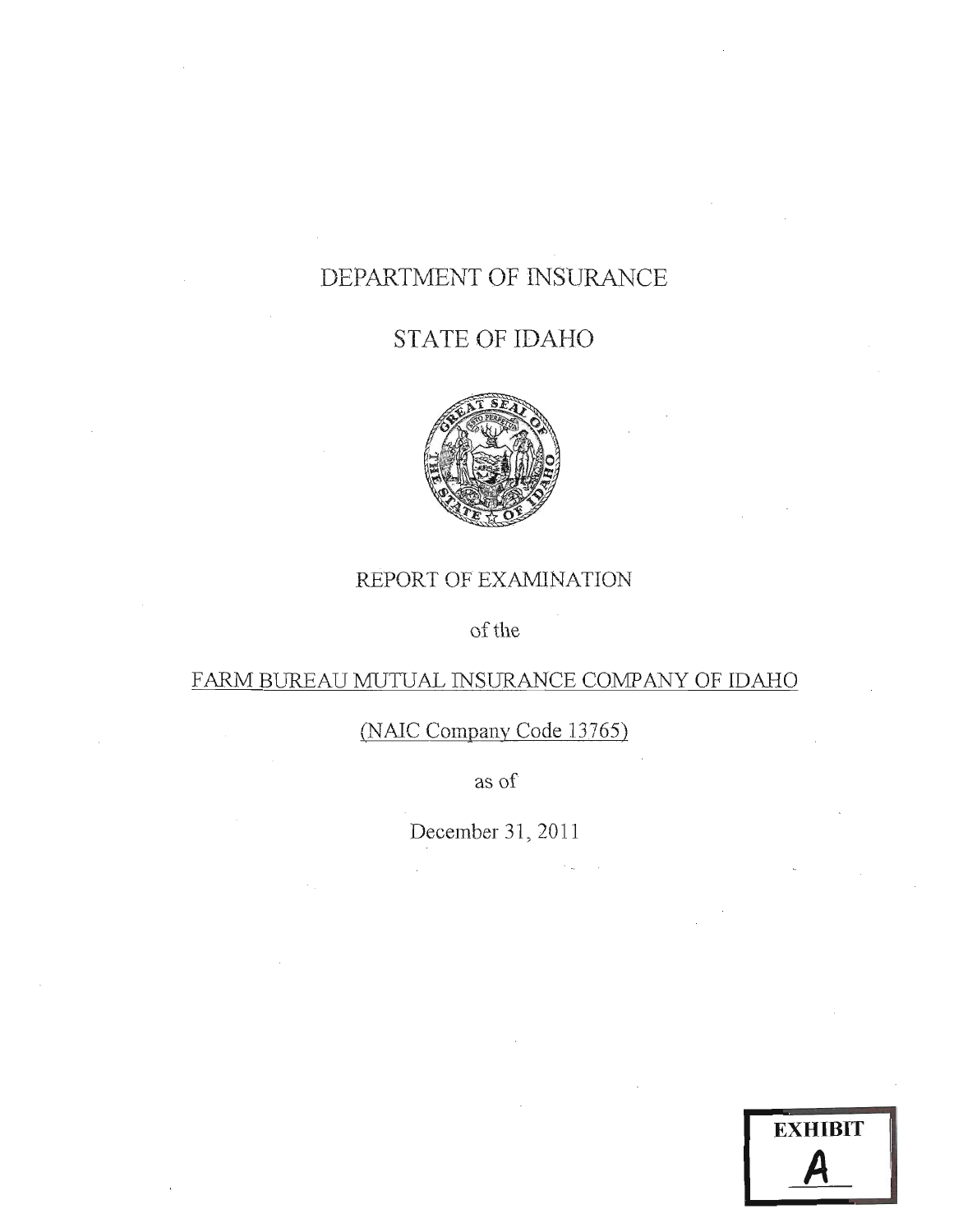## TABLE OF CONTENTS

|                                                                               | Page           |
|-------------------------------------------------------------------------------|----------------|
|                                                                               | $\perp$        |
|                                                                               | $\overline{2}$ |
|                                                                               | $\overline{2}$ |
|                                                                               | $\overline{3}$ |
|                                                                               | 3              |
|                                                                               | 3              |
|                                                                               | $\ddot{3}$     |
|                                                                               | $\overline{3}$ |
|                                                                               | 4              |
|                                                                               | 6              |
|                                                                               | 6              |
|                                                                               | 6              |
|                                                                               | 6              |
|                                                                               | 13             |
|                                                                               | 13             |
|                                                                               | 13             |
|                                                                               | 13             |
|                                                                               | 14             |
|                                                                               | 14             |
|                                                                               | 15             |
|                                                                               | 16             |
|                                                                               | 17             |
|                                                                               | 17             |
|                                                                               | 22             |
|                                                                               | 22             |
|                                                                               | 24             |
|                                                                               | 25             |
|                                                                               | 25             |
|                                                                               | 25             |
|                                                                               | 26             |
|                                                                               | 26             |
|                                                                               | 27             |
|                                                                               |                |
|                                                                               | 28             |
|                                                                               | 29             |
|                                                                               | 31             |
|                                                                               | 31             |
| Reconciliation of Capital and Surplus, December 31, 2007 to December 31, 2011 | 32             |
|                                                                               | 33             |
|                                                                               | 34             |
|                                                                               | 34             |
|                                                                               | 34             |
|                                                                               | 34             |
|                                                                               | 35             |

 $\cdot$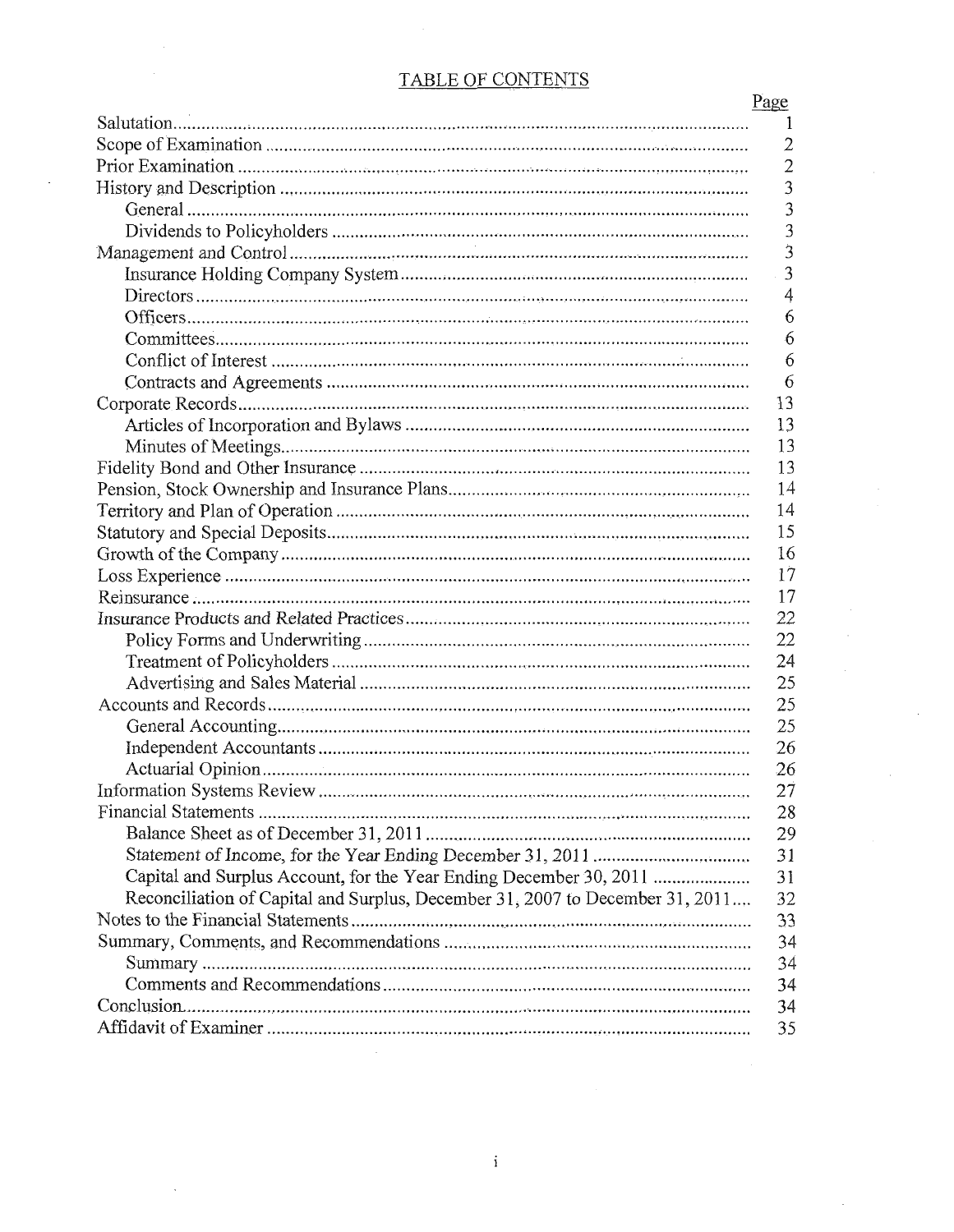## *State of Idaho*  **DEPARTMENT OF INSURANCE** 700 West State Street, 3rd Floor

C. L. "BUTCH" OTTER Govemor

P.O. Box 83720 Boise, Idaho 83720-0043 Phone (208)334-4250 FAX # (208)334-4398

WILLIAM W. DEAL Director

Pocatello, Idaho February] 5, 2013

The Honorable William W. Deal Director of Insurance State of Idaho 700 West State Street Boise, Idaho 83720

Dear Director:

Pursuant to your instructions, in compliance with Section 41-219(1), Idaho Code, and in accordance with the practices and procedures promulgated by the National Association of Insurance Commissioners (NAIC), we have conducted an examination as of December 31 , 2011, of the financial condition and corporate affairs of:

> Farm Bureau Mutual Insurance Company of Idaho 275 Tierra Vista Drive Pocatello, Idaho 83201

hereinafter referred to as the "Company," at its offices in Pocatello, Idaho. The following Report of Examination is respectfully submitted.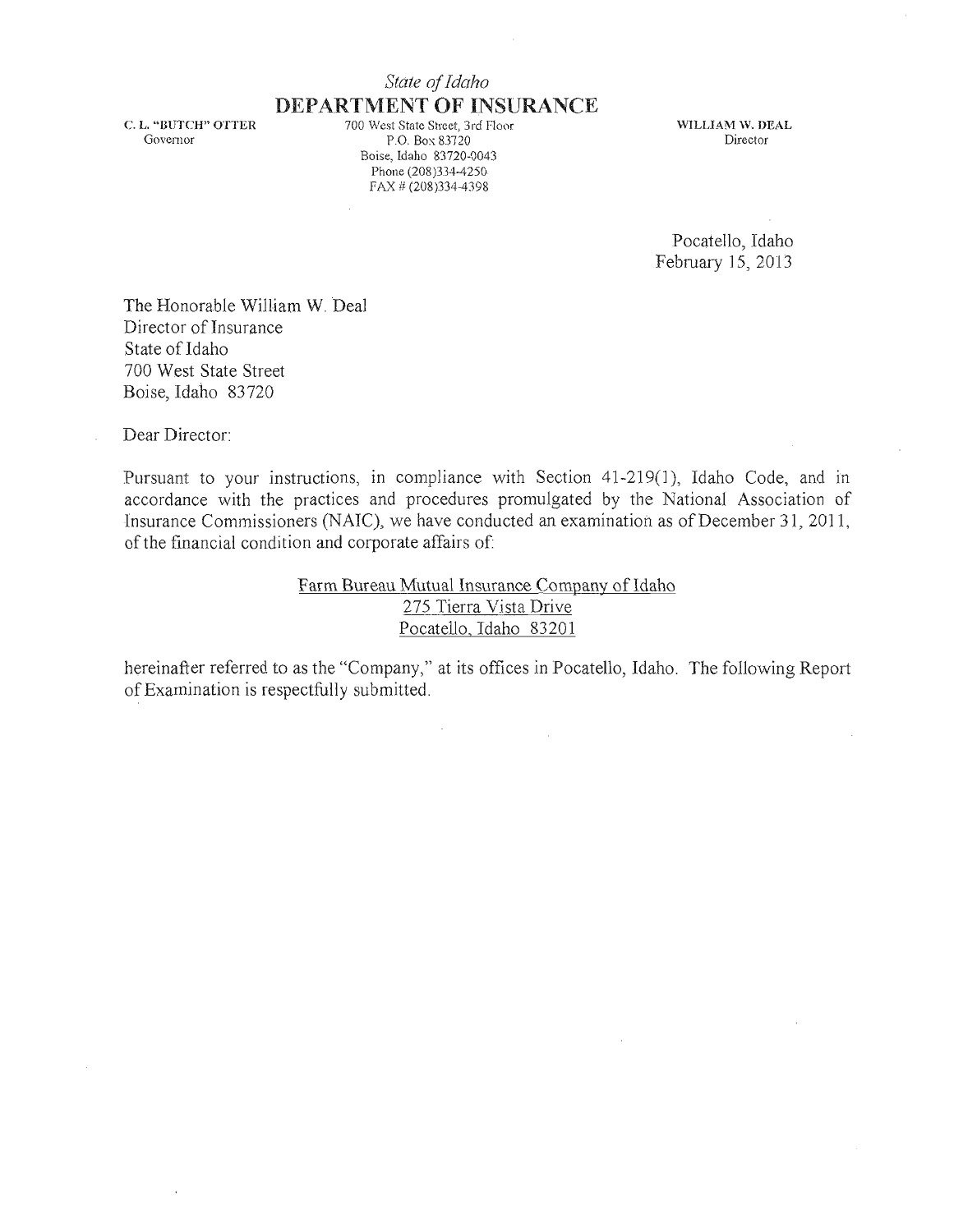#### SCOPE OF EXAMINATION

This examination covered the period January 1, 2008, through December 31, 2011. The examination was conducted at the Pocatello, Idaho office of the Company by examiners from the State of Idaho. The examination was conducted in accordance with Section 41-219(1), Idaho Code, the National Association of Insurance Commissioners (NAIC) *Financial Condition Examiners Handbook, the NAIC Accounting Practices and Procedures Manual, and the NAIC Market Regulation Handbook.* 

All accounts and activities of the Company were considered in accordance with the NAIC's riskfocused examination process. The NAIC Financial Condition Examiners Handbook requires that we plan and perform the examination to evaluate the financial condition and identify prospective risks of the Company by obtaining information about the Company including corporate governance, identifying and assessing inherent risks within the Company and evaluating system controls and procedures used to mitigate those risks. An examination also includes assessing the principles used and significant estimates made by management, as well as evaluating the overall financial statement presentation, management's compliance with Statutory Accounting Principles and NAIC *Annual Statement Instructions* as governed arid prescribed by Idaho law.

A Letter of Representation was signed by the Company attesting to its ownership of all assets and to the nonexistence of unrecorded liabilities or contingent liabilities.

The actuarial review of reserves, related liabilities, and other actuarial items was performed by Taylor-Walker & Associates, Inc., consulting actuaries, for the Idaho Department of Insurance. A risk assessment review of the Company's information technology systems and controls was performed by Jennan Enterprises, LLC. There was some reliance placed on the 2011 Certified Public Accountants' statutory audit report and workpapers during the examination of the Company.

In addition to the Report of Examination, a Management Letter was issued to the Company by the Department which covered items that were not included in the Report, due to the materiality threshold, items that were related to proprietary/operational issues, as well as minor accounting and/or annual statement reporting corrections.

#### PRIOR EXAMINATION

The prior financial examination was conducted by the Idaho Department of Insurance covering the period January 1, 2003 through December 31, 2007.

A review was made to ascertain what action was taken by the Company with regard to comments and recommendations made by the Department in the prior examination report. Unless otherwise mentioned in the *Comments and Recommendations* section of this report, the prior report exceptions were adequately addressed by *the* Company.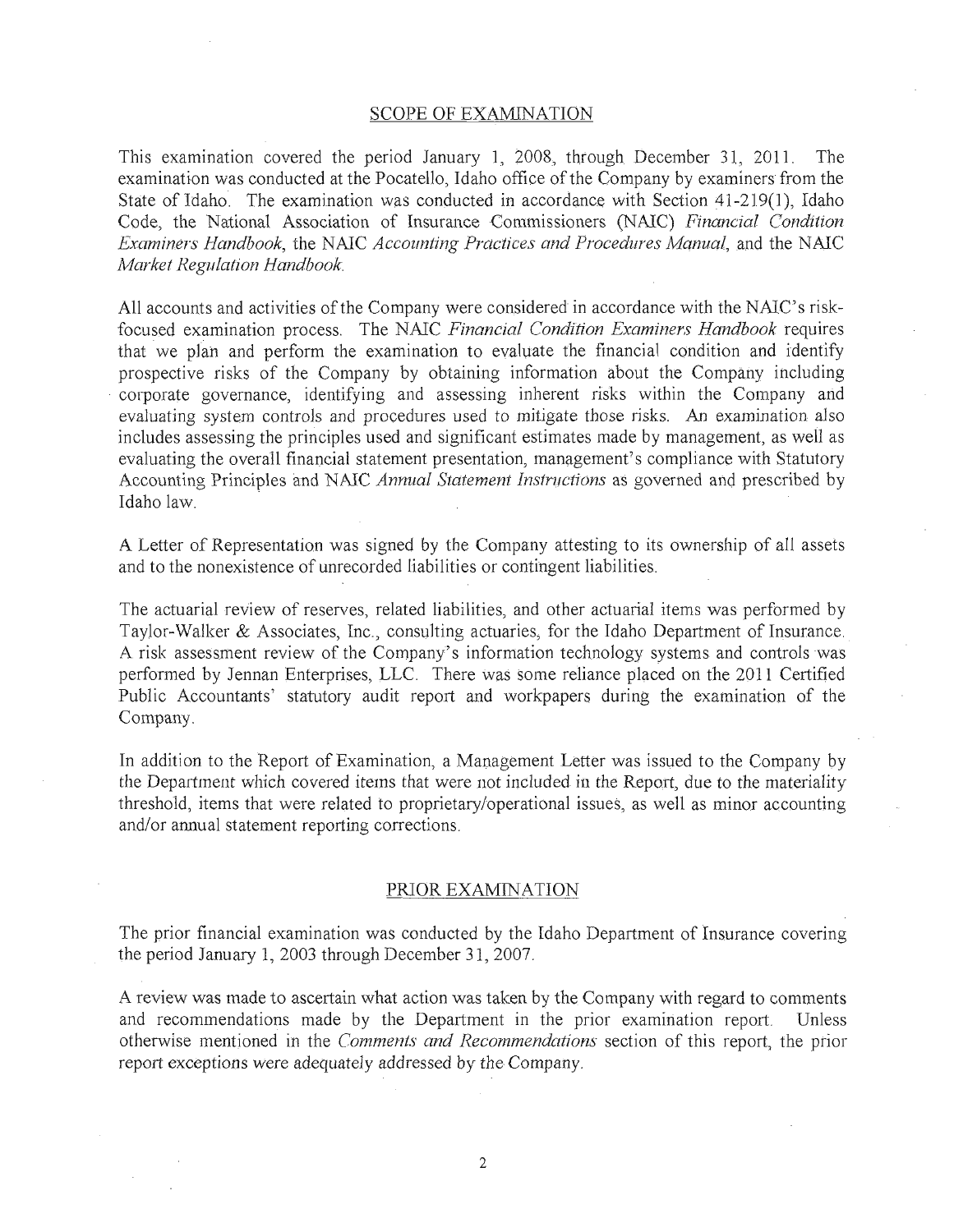#### HISTORY AND DESCRIPTION

General

The Company was incorporated as a domestic stock insurance company on April 27, 1947 under the name of Idaho Farm Insurance Company, Inc. The Company commenced operations on May 1, 1947.

On December 30, 1955, the Articles of Incorporation: were amended, whereby the Company converted to a *mutual* insurance company and changed *its* name to Farm Bureau Mutual Insurance Company of Idaho, Inc.

The Articles of Incorporation and By-laws were amended on January 25, 1991 changing the Company's name to Farm Bureau Mutual Insurance Company of Idaho.

The Company operated under the provisions of Chapter 28, Title 41 of the Idaho Code, and provided coverage for the following lines of business:

Fire Allied Lines Farmowners Multiple Peril Homeowners Multiple Peril Fidelity

Inland Marine Other Liability Occurrence Private Passenger Automobile Liability Auto Physical Damage

#### Dividends to Policyholders

On April 15, 2008, the Board of Directors approved a dividend payment to the Company's policyholders of \$5,000,000. The Company notified the Idaho Depariment of Insurance of the Board's action in a letter dated April 18, 2008. The actual dividend payments totaling \$5,002,278 were made around May 21,2008.

The distribution of dividends set forth above appears to be equitable and in compliance with Section 41-2844, Idaho Code.

#### MANAGEMENT AND CONTROL

Insurance Holding Company Svstem

The Company was a member of an insurance holding company system, as defined in Section 41 - 3801, Idaho Code. The Company was the designated "Ultimate Controlling Person" in the holding company system. An organizational chart of the holding company system is as follows: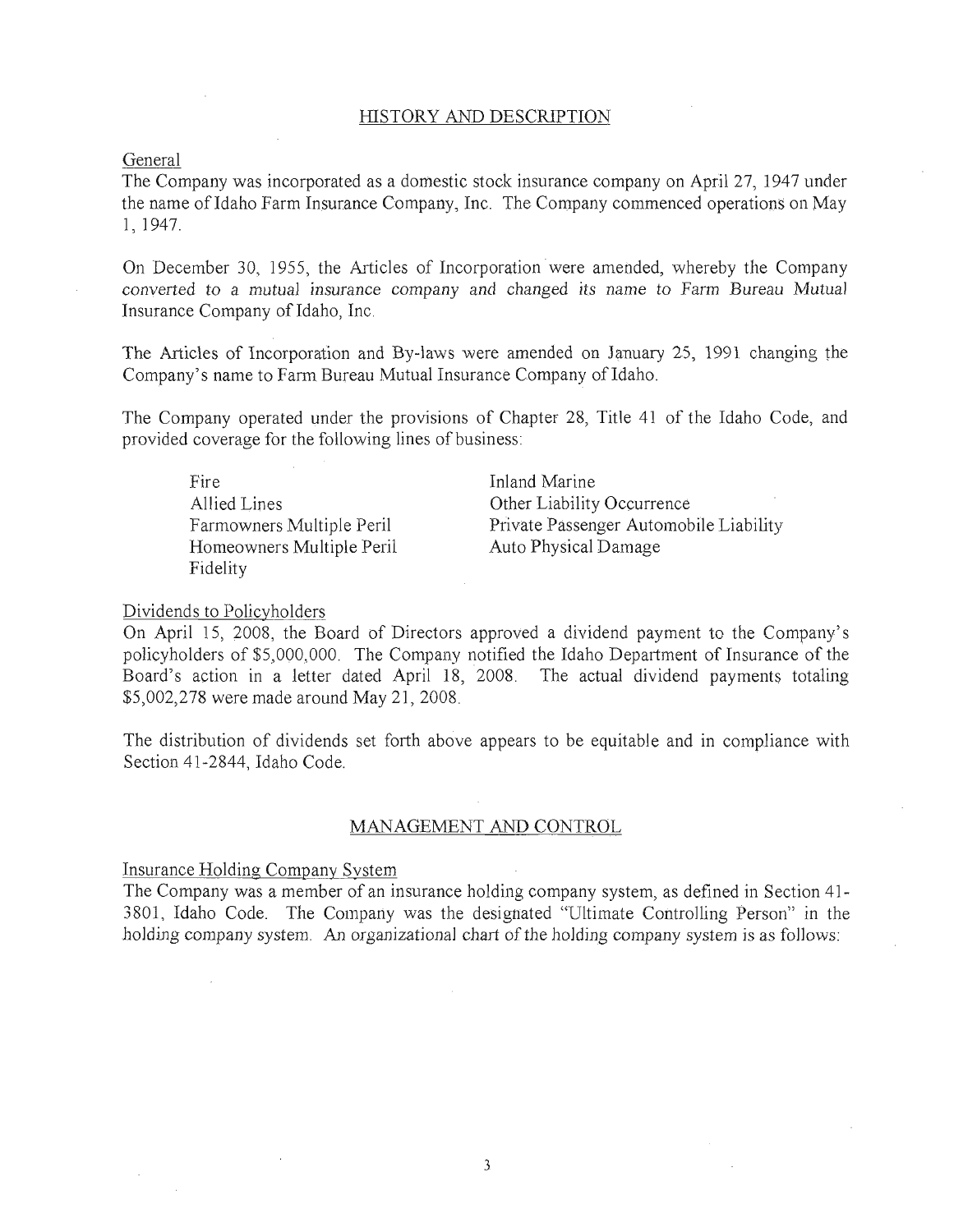

Changes noted since the prior examination as of December 31, 2007, were the change in the percentage of ownership of Farm Bureau Finance Company from 53.08 percent to 56.80 percent; Farm Bureau Insurance Service Company from 98.16 percent to 100 percent; and Western Community Insurance Company from 96.94 percent to 96.7] percent

#### Directors

The following individuals were serving as members of the Company's Board of Directors as of December 31, 2011: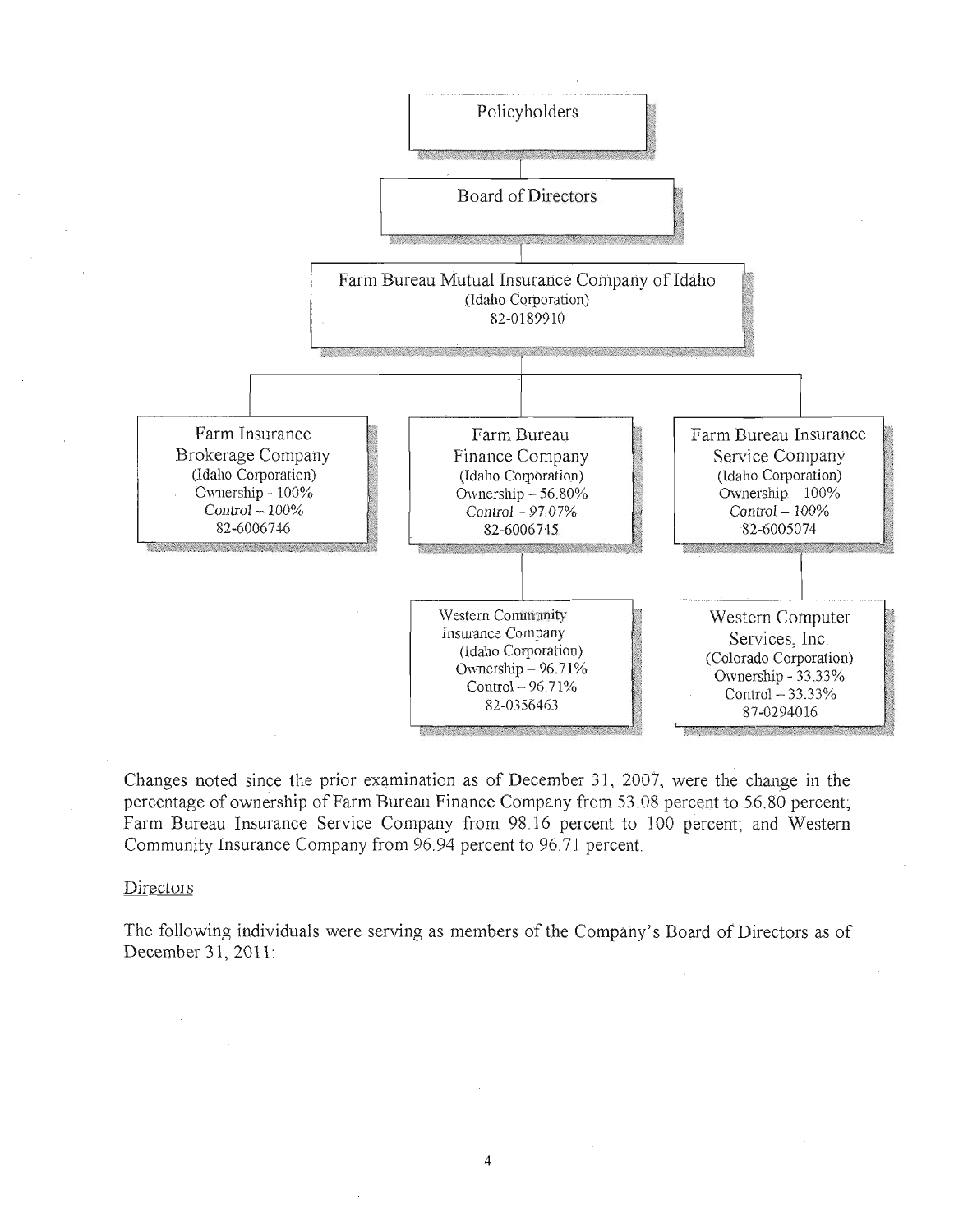| Name and Location                            | Position                                              |
|----------------------------------------------|-------------------------------------------------------|
| Brandon Scott Bird<br>Pocatello, Idaho       | Farmer                                                |
| Robert Harold Callihan<br>Potlatch, Idaho    | Farmer and Retired Professor of Agronomy              |
| Christopher Ralph Dalley<br>Blackfoot, Idaho | Rancher                                               |
| Danny Gene Ferguson<br>Rigby, Idaho          | Farmer/Rancher                                        |
| Marjorie Ann French<br>Princeton, Idaho      | Farmer/Rancher                                        |
| Michael Del Garner<br>Delco, Idaho           | Production AG                                         |
| Louis Dean Kins<br>Kootenai, Idaho           | Carpenter                                             |
| Curtis Eric Krantz<br>Caldwell, Idaho        | Farmer/Rancher                                        |
| Gerald Lyle Marchant<br>Oakley, Idaho        | Farmer/Rancher                                        |
| Michael William McEvoy<br>Middleton, Idaho   | Farmer                                                |
| Ricky William Pearson<br>Buhl, Idaho         | Farmer                                                |
| Frank Steven Priestley<br>Franklin, Idaho    | President and Chairman of the Board<br>Farmer/Rancher |
| Dean Edwin Schwendiman<br>Newdale, Idaho     | Farmer/Rancher                                        |
| Bryan Lloyd Searle<br>Shelley, Idaho         | Farmer/Rancher                                        |
| Mark Dennis Trupp<br>Driggs, Idaho           | First Vice President<br>Farmer/Rancher                |

 $\mathcal{A}$ 

 $\bar{z}$ 

 $\bar{z}$ 

 $\sim$ 

 $\sim$ 

All of the Directors noted above were policyholders of the Company in compliance with Section 41-2835(3), Idaho Code.  $\hat{\mathcal{A}}$ 

 $\sim$ 

J.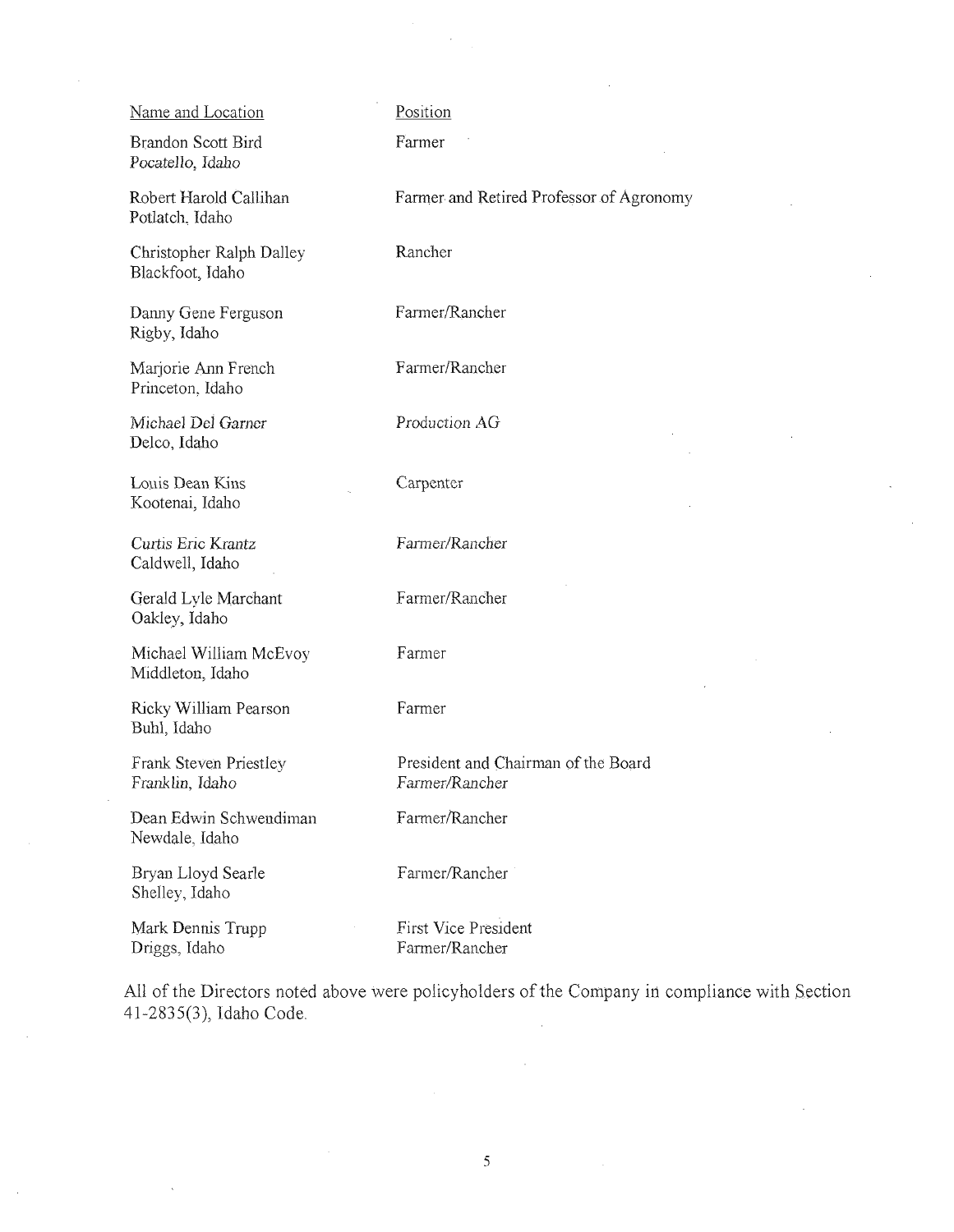## Officers:

The following individuals were serving as officers of the Company as of December 31,2011:

| Name                           | Position                                               |
|--------------------------------|--------------------------------------------------------|
| Frank Steven Priestley         | President & Chairman of the Board of Directors         |
| Mark Dennis Trupp              | First Vice President                                   |
| Phillip Ray Joslin             | Executive Vice President and Chief Executive Officer   |
| Rick Dwain Keller              | Secretary                                              |
| Loyal Lex Heyer                | Vice President of Sales & Assistant Secretary          |
| Gordon Lynn Crystal            | Vice President of Claims & Assistant Secretary         |
| Richard D. Peterson            | Vice President of Legal Affairs & Assistant Secretary  |
| <b>Timothy Summers Stronks</b> | Vice President of Personal Lines & Assistant Secretary |
| Ellen Van Hees                 | Director of Commercial Lines & Assistant Secretary     |
| Paul Brent Roberts             | Treasurer                                              |
| Daniel LeRoy Hoffa             | Vice President of Operations $\&$ Assistant Treasurer  |

Subsequent to the examination date, Ellen Van Hees was appointed as Vice President of Commercial Lines and Assistant Secretary effective February 2, 2012. Daniel LeRoy Hoffa retired effective December 31, 2011. David Acevedo was appointed Vice president of Operations and Assistant Treasurer effective February 2, 2012 to fill the position vacated by Mr. Hoffa.

## Committees

On April 9, 2003, the Board of Directors approved the appointment of an Audit Committee. The 2011 Audit Committee consisted of the following members:

| Frank Steven Priestley, Chairman | Robert Harold Callihan |
|----------------------------------|------------------------|
| Mark Dennis Trupp, Vice-Chairman | Danny Gene Ferguson    |
| Brandon Scott Bird               | Michael Del Garner     |

## Conflict of Interest

The Company adopted a conflict of interest policy, which required the directors, officers, and office management personnel to disclose annually, on a prescribed written form, any affiliation with or material interest in any operation or activity which conflicts or may potentially conflict with their official duties *with* the Company. The forms filled out by the subject personnel during the period under examination were reviewed and no potential conflict of interest were noted.

## Contracts and Agreements

 $\sim$ 

The Company had the following agreements in force at December 31, 2011 with affiliates or related parties: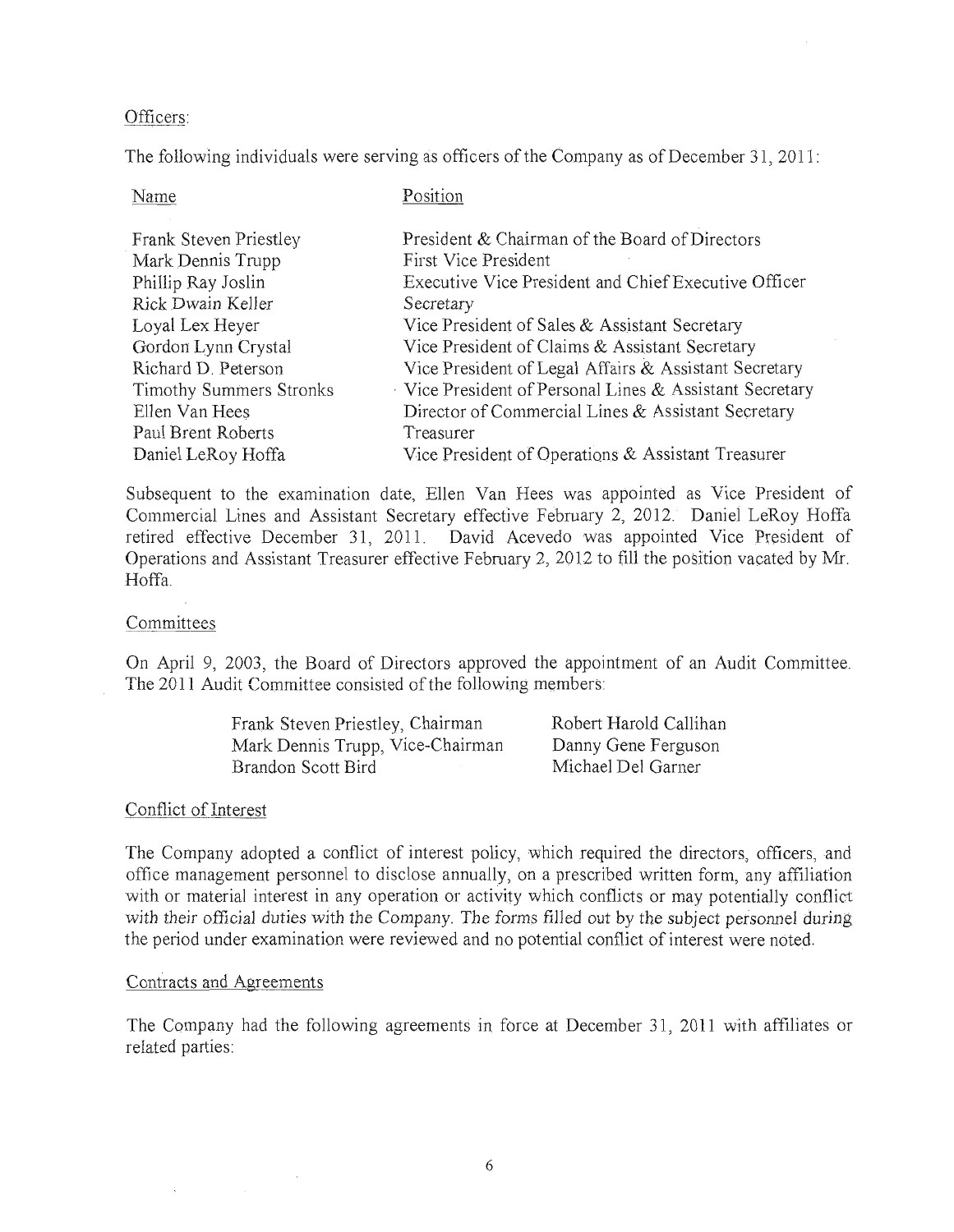## Management Agreement ~ Farm Insurance Brokerage Company, Inc.

The Company entered into a management agreement with direct subsidiary, Farm Insurance Brokerage Company, Inc. The original term of the agreement began January 1, 1997. The agreement was subsequently updated in 2003 and 2008. The services provided under the agreement included management services, underwriting, processing, travel, promotion expense, rent, secretarial, agent training, personnel, employee related expenses, data processing and accounting. In addition, Farm Insurance Brokerage pays the Company for supplies, printing, telephone, postage, insurance, and other similar expenses on a cost basis. The format for billing of the services was set forth in Exhibit A, Inter-Company *Billing.* The format and itemization may change from year to year as agreed upon by the parties. Farm Insurance Brokerage paid an annual fee, that is determined annually in advance for the year to which it applies, for the management services noted above. Bi11ing reports are provided monthly.

The agreement is continuous until terminated at the end of any year by either party with at least ninety days written notice.

## Management Agreement – Farm Bureau Insurance Service Company of Idaho

The Company entered into a management agreement with direct subsidiary, Farm Bureau Insurance Service Company of Idaho. The original term of the agreement began January 1, ] 997. The agreement Was subsequently updated in 2003 and 2008. The Company receives an annual management fee for services it provides under the agreement, including management services, underwriting, processing, rent, secretarial, personnel, employee related expenses, data processing and accounting. The management fee is agreed upon by the parties annually in advance of the year to which it applies. In addition; Farm Bureau Insurance pays the Company for supplies, printing, telephone, postage, insurance, and other similar expenses on a cost basis. The format for billing of the services was set forth in Exhibit A, Inter-Company Bi1Iing. The format and itemization may change from year to year as agreed upon by the parties. Billing reports are provided monthly.

The agreement is continuous until terminated at the end of any year by either party giving at least ninety days written notice.

## Management Agreement ~ Farm Bureau Finance Company

The Company entered into a management agreement with direct subsidiary, Farm Bureau Finance Company. The original term of the agreement began January 1, 1999. The agreement was subsequently updated in 2003 and 2008. The Company receives an annual fee for services it provides under the agreement, including management services, processing, travel, rent, secretarial, personnel, employee related expenses, data processing and accounting. The fee is agreed upon by the parties annually in advance of the year to which it applies. In addition, Farm Bureau Finance pays the Company for supplies, printing, telephone, postage, insurance, and other similar expenses on a cost basis. The format for billing of the services was set forth in Exhibit A, Inter-Company Billing. The format and itemization may change from year to year as agreed upon by the parties. Billing reports are provided monthly,

Farm Bureau Finance also pays a percentage of its annual loan interest received, including premium finance interest to the Company. This fee is to reimburse the Company for Farm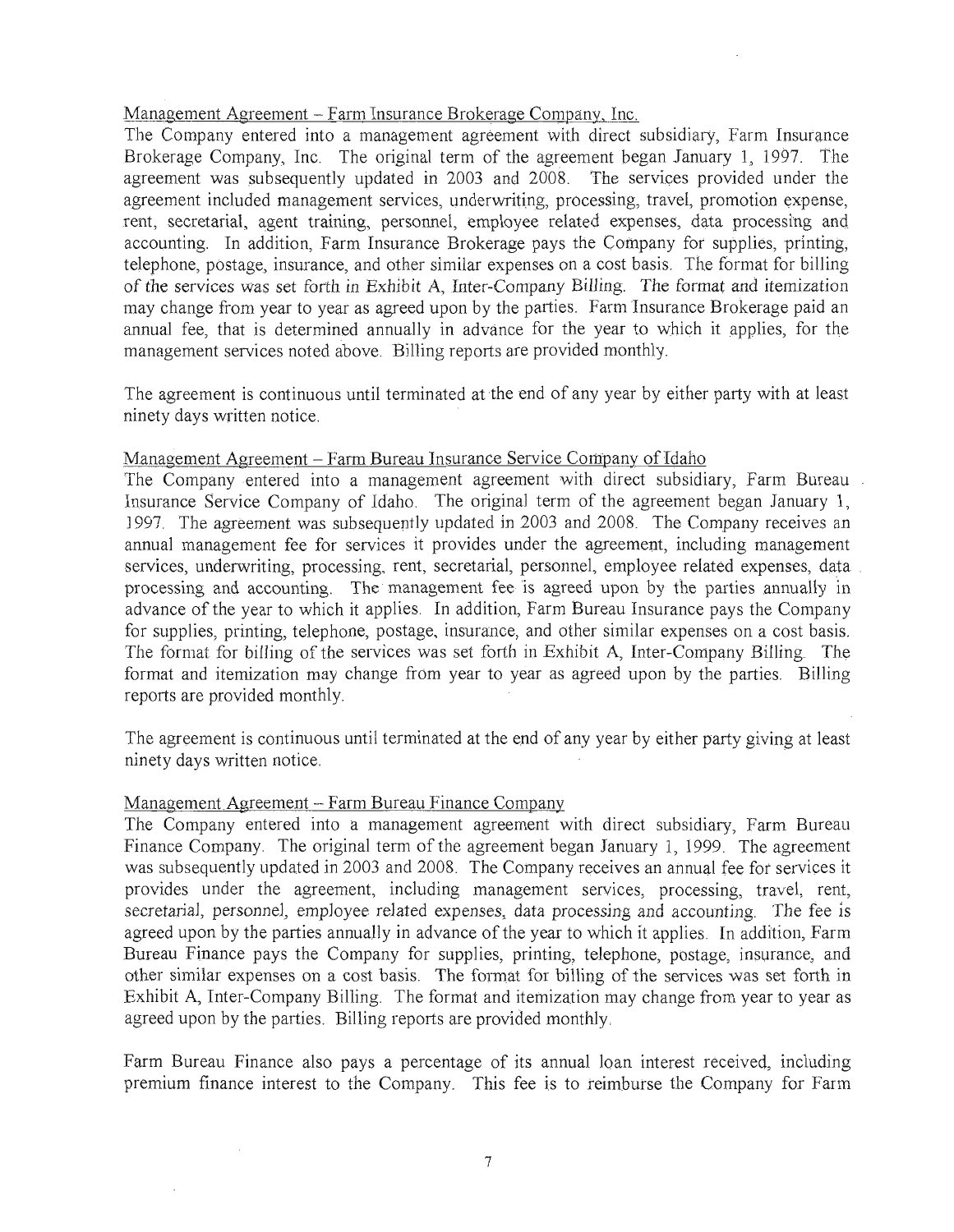Bureau Finance's share of the royalty fee the Company pays annually to the Idaho Farm Bureau Federation, Inc. for use of the Farm Bureau name and logo.

The agreement is continuous until terminated at the end of any year by either party giving at least ninety days written notice.

Management Agreement - Western Community Insurance Company

The Company entered into a management agreement with its indirect subsidiary, Western Community Insurance Company. The original term of the agreement began January 1, 1999. The agreement was subsequently updated in 2003 and 2008. The services provided under the agreement included management, marketing, underwriting, processing, travel, home office rent, employee related expenses, personnel, data processing, equipment, actuarial, secretarial, accounting, collection of premiums, and adjusting and payment of claims. The format for billing of the services was set forth in Exhibit A, Inter-Company Billing. The format and itemization may change from year to year as agreed upon by the parties.

Western Community paid a management fee of 17 percent of its direct written premium for management and other services provided by the Company. The management fee is to be paid monthly.

The agreement also included a provision for Western Community to pay an additiona12 percent of its direct written premium for use of the Company's county office facilities. In this connection, the Company paid for and was reimbursed for supplies, printing, telephone, postage, insurance, and other similar expenses on a cost basis.

Furthermore, the agreement provided for the Company to arrange for excess reinsurance coverage facilities and to provide reinsurance reporting services for Western Community on its direct written premium. The Company and Western Community shared the reinsurance costs in proportion to the respective retentions on the business.

The agreement is continuous until terminated by either party with at least ninety days written notice.

A Form D filing for updated Exhibit A, Inter-Company BiUing, for each of the four management agreements noted above, was submitted to the Idaho Department of Insurance on March 4, 2008 in compliance with Section 41 -3807(2)(d), Idaho Code. In a letter to the Company dated March 17, 2008, the Department indicated that it had no objections to the proposed agreement filed by the Company.

Services Agreement - Western Computer Services, Inc.

A service agreement was entered into between the Company, Western Agricultural Insurance Company, Mountain West Farm Bureau Mutual Insurance Company, and indirect subsidiary, Western Computer Services, Inc., effective January 1, 2004. During the current examination period, the agreement was revised effective January 1, 2010.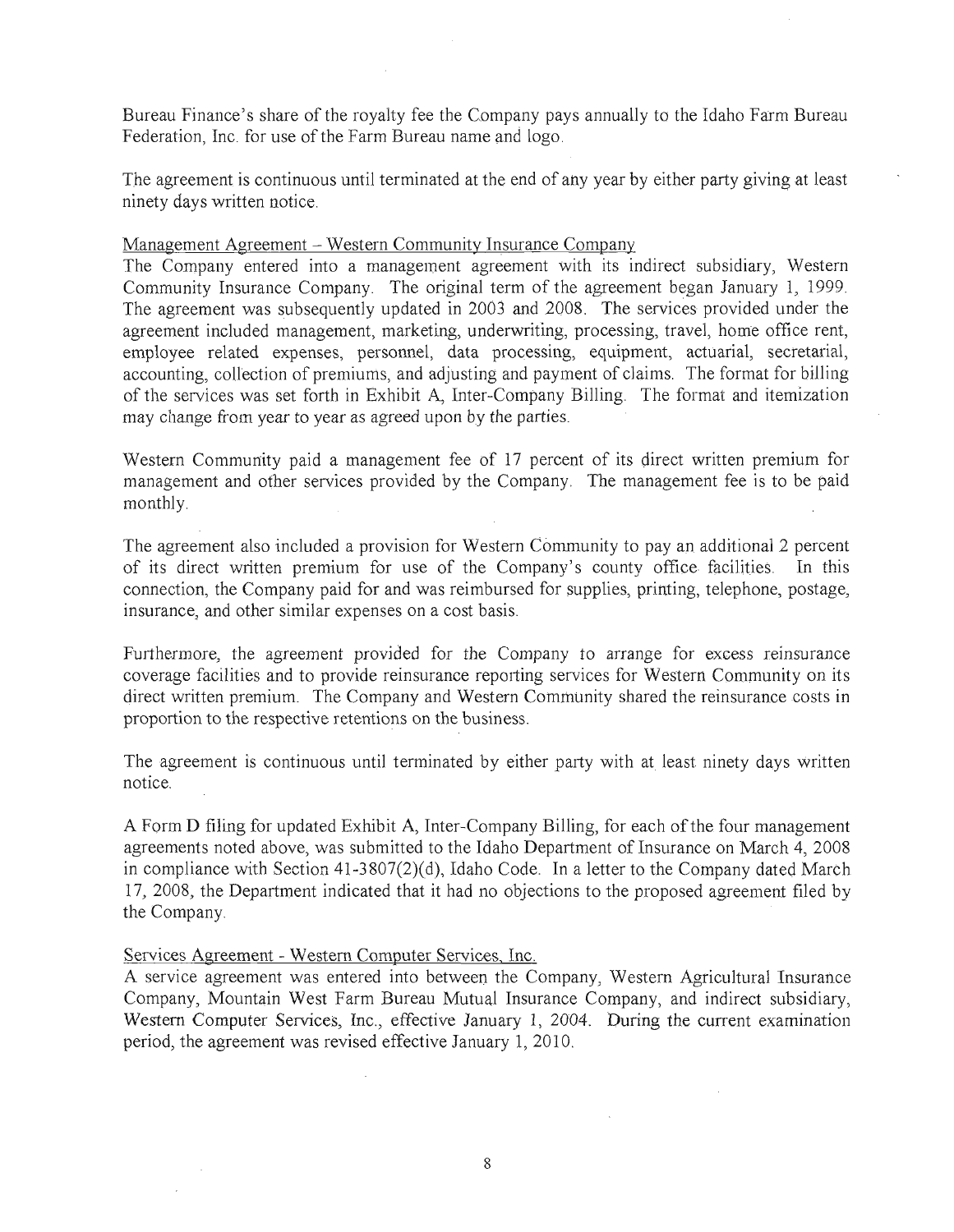Under the agreement, Western Computer provides and maintains data processing services as requested by the parties to the agreement. The Companies reimburse Western Computer for 100 percent of the administrative expenses, programming expenses and computer expenses, which include the cost of programming and computer services provided exclusively for each of the Companies, as well as each of the Companies' allocated share of Western Computer's administrative expenses.

The term of the agreement was for one year commencing on January 1, 2010 through December 31, 2010. The agreement renews automatically for one-year terms unless cancelled by any of the parties by giving at least one hundred eighty days notice. A termination fee equal to the amount necessary to fund all expenses accrued as of the date of termination shall be paid by all parties to Western Computer.

A Form D filing for the service agreement was submitted to the Idaho Department of Insurance on December 15, 2009 in compliance with Section 41-3807(2)(d), Idaho Code. In a letter to the Company dated January 4, 2010, the Department indicated that it had no objections to the proposed agreement filed by the Company.

A related Management and Services Agreement was executed by Mountain West Farm Bureau Mutual Insurance Company and Western Computer Services, Inc. The agreement was entered into in order for Western Computer to provide services to the parties under the Services Agreement noted above. Examples of services provided include human resources services, legal services, and physical property and equipment, among other things. The term of the agreement is ten years and may be extended an additional ten years. The agreement may be terminated by either party upon one hundred eighty days prior written notice.

In addition, an indemnification agreement was entered into by the Company, Mountain West Farm Bureau Mutual Insurance Company, and Western Agricultural Insurance Company. The agreement was executed on December 14, 2009. Under the agreement, Mountain West agrees to indemnify and hold the Companies harmless from any matters resulting from Mountain West's activities and actions emanating from the Management and Services Agreement discussed above.

## Consolidated Income Tax Allocation Agreement

On January 26, 1998, the Company entered into a consolidated income tax allocation agreement along with Farm Bureau Finance Company, Farm Insurance Brokerage Company, Inc., Farm Bureau Insurance Service Company of Idaho, Western Community Insurance Company and Western Community Investment Company. The latter entity merged into Farm Bureau Finance Company in 2005 and was no longer a party to the agreement. The agreement was updated April 20, 2009 to delete Western Community Investment Company. The Board of Directors approved the updated agreement on July  $18$ ,  $2012$ . A courtesy filing was submitted to the Idaho Department of Insurance on May 23, 2012.

The parties to the agreement mutually agreed to allocate the consolidated federal income tax liability for all years for which the consolidated group had filed or would file a consolidated income tax return by applying the liability method to each member of the group as if it were a separate taxpayer.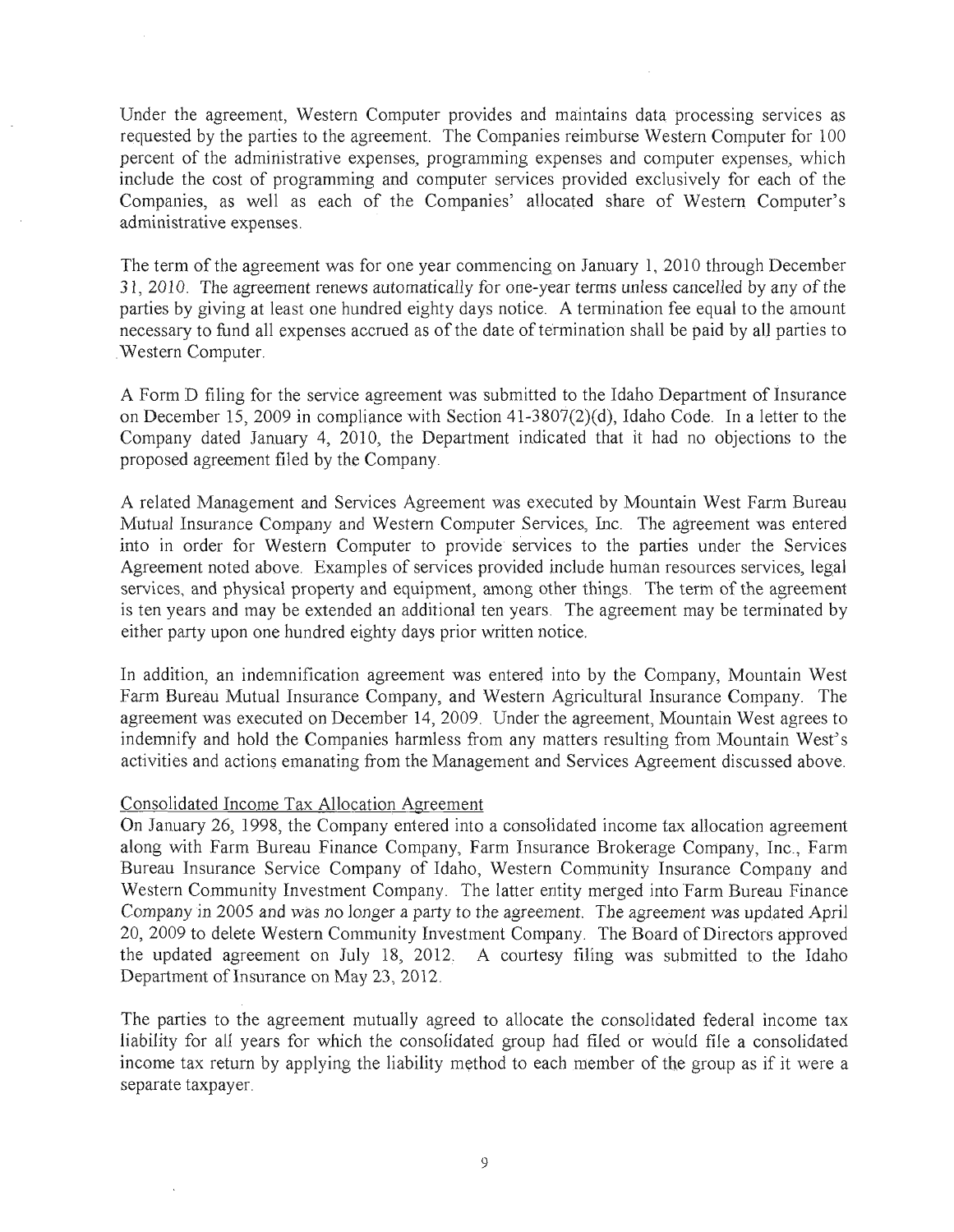The amount of federal income tax allocated to each member was computed by applying the current marginal income tax rate for the year being allocated to the separately computed taxable income before the elimination of items considered on a consolidated basis, such as, net capital gains and gains or losses from Form 4797 transactions, less each members' share.of the dividends received deduction.

The parties made estimated tax payments based on their allocation of federal taxes for the previous year. Settlements of balances due or refunds receivable were determined by subtracting the estimated payments made for the year from the federal tax allocated to each party for that year.

The agreement continues on a year-to-year basis until such time as a party gives the remaining parties 30 days written notice of cancellation.

### Reinsurance Agreement

Effective April 1, 2010, the Company entered into a reinsurance agreement with Western Community Insurance Company. Western Community ceded 100 percent of its direct written . business to the Company in exchange for a 33 percent ceding commission. This agreement replaced earlier agreements dated January 1, 1998 and July 1,2005.

A transfer agreement signed March 15, 2009 was executed to transfer Western Community's interest in and exposure under various insurance pools to the Company.

A Form D filing was submitted to the Idaho Department of Insurance on March 15, 2010 for the above reinsurance transactions in compliance with Section  $41-3807(2)(c)$ , Idaho Code. In a letter to the Company dated March 18, 2010, the Department indicated that it had no objections to the proposed agreement filed by the Company.

Reinsurance transactions are described in more detail under the caption, *REINSURANCE.* 

#### Lease Agreements with Affiliated Companies

The Company entered into three lease agreements with Farm Bureau Finance Company during the prior examination period. Those leases remained in-force during the current examination period and/or were subsequently renewed. The agreements were for the rental of space, on property owned by the Finance Company located in Jerome, Idaho; Arco, Idaho; and Lewiston, Idaho. The agreements were effective on various dates in 2005 and 2008. The agreements were renewed at the Lewiston and Arco locations effective December 15, 2011 to December 31,2014.

The Jerome location lease was renewed for the term December 1, 2011 through December 31, 2014 with Farm Bureau Insurance Service Company. Due to a change in ownership of the property, a field office agreement was subsequently executed between the Company and Jerome County Farm Bureau and Gooding/Lincoln County Farm Bureau. The effective date of the lease is May 11, 2012 and shall continue for three years. The Company will assume the management of the office, office facilities, and secretaries and pay all utilities and general maintenance. The secretaries will be employees of the Company. The agreement may be terminated by either party by giving sixty days written notice in advance of the next annual period.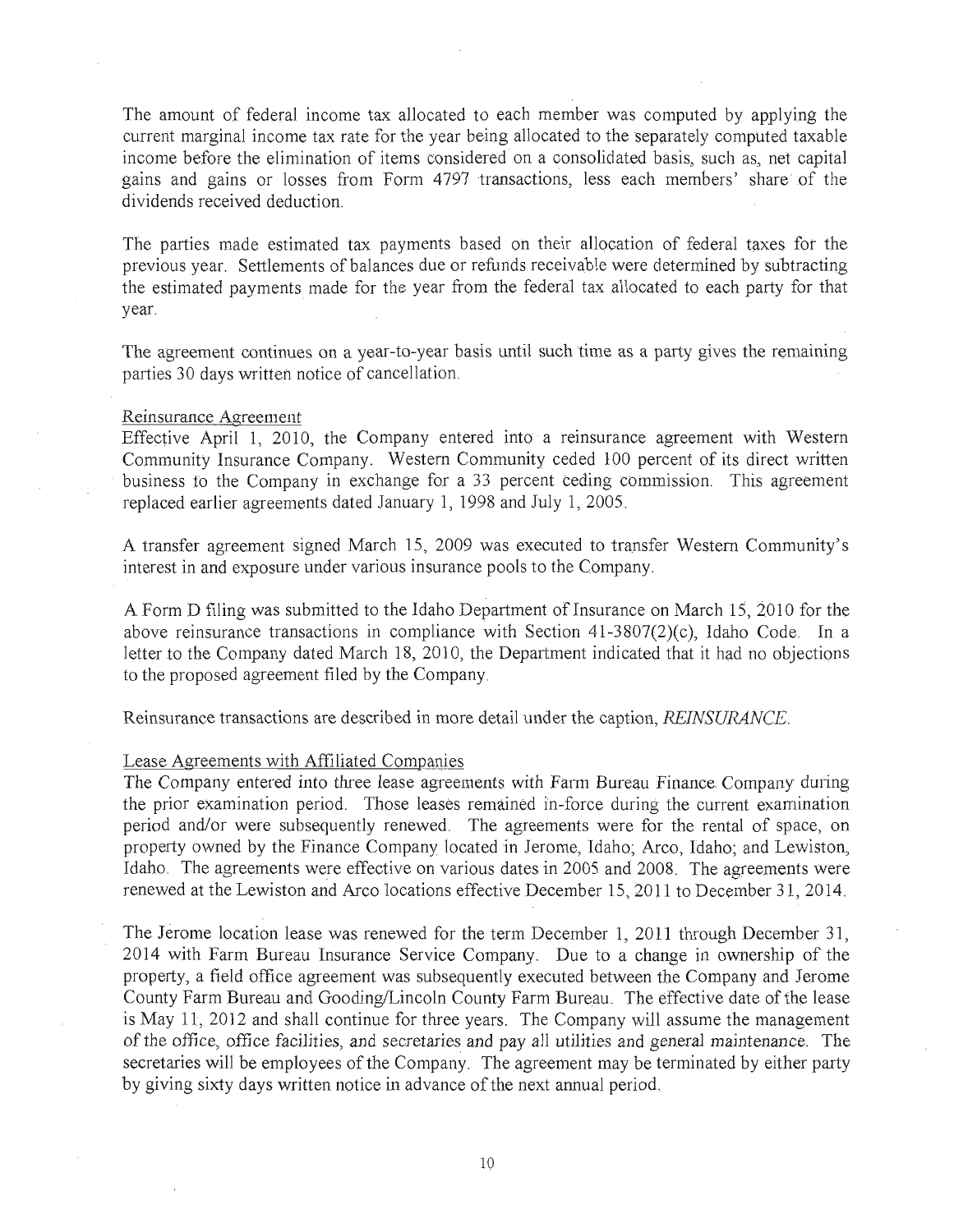The Company agreed to pay the rent set forth in the agreements on or before the fifth of the month and that the premises were to be used for the operation of an insurance agency. The Company is responsible for all bills for heating, power, water, sewer; and garbage. The Finance Company is responsible for all state and county taxes. Each of the above lease agreements had a term of three years with different effective days. Tbe Company is given the option to enter into a new lease at the termination of this lease agreement for an additional one year period ata rental rate that shall be negotiated at the time of the renewal.

Effective January 1, 2006, the Company also entered into five lease agreements with its affiliates. The agreements were for the rental of space, on property owned by the Company, at its Home Office and Boise locations. The property located in Caldwell, Idaho, is owned by Farm Bureau Finance Company.

The above affiliated companies agreed to pay rent on the first of the month. They were responsible for all bills for heating, power, water, sewer, and garbage except for the rental space at the Company's home office at 275 Tierra Vista Drive, Pocatello, Idaho. The Company was responsible for all state and county taxes.

The terms of the leases ranged from two and half to three years with different effective days. The affiliated Companies are given the option to enter jnto a new lease at the termination of the current lease agreement for an additional one-year period, at a rental rate, which shall be negotiated between the parties at the time of the renewal.

The leases were subsequently renewed for the term January 1, 2012 through December 31, 2014.

In addition, the Company has numerous lease agreements with non-affiliated parties throughout the State of Idaho for the Idaho Federation's county offices.

#### Auto Lease Agreement - Farm Bureau Finance Company

Effective February 17, 2004, the Company entered into an agreement with Farm Bureau Finance Company. Under the terms of this agreement, the Company leased a fleet of vehicles for use by its employees. The leased vehicles were purchased by Fann Bureau Finance according to the Company's specifications. The Company's monthly lease installment was comprised of a 2 percent depreciation charge based on the vehicles cost, plus a "use fee" which was calculated at the present new car annual percentage rate based on the present average book value of the vehicle, plus a 6 percent sales tax. When a new car was purchased, the use fee continued on the old vehicle, according to the terms of the lease, until the vehicle was sold. Upon the sale of the old vehicle, the Company received any gain or loss.

The following agreements with related entities were in-force as of December 31, 2011:

#### Royalty Agreement - Idaho Farm Bureau Federation, Inc.

The Idaho Farm Bureau Federation, Inc. has been granted the exclusive right to use and benefit of the name "Farm Bureau" and the logo "FB" within the State of Idaho by the American Farm Bureau Federation, which owns the name and logo. The Company recognized the value of the name and logo and wished to derive benefit from its association and use of the Farm Bureau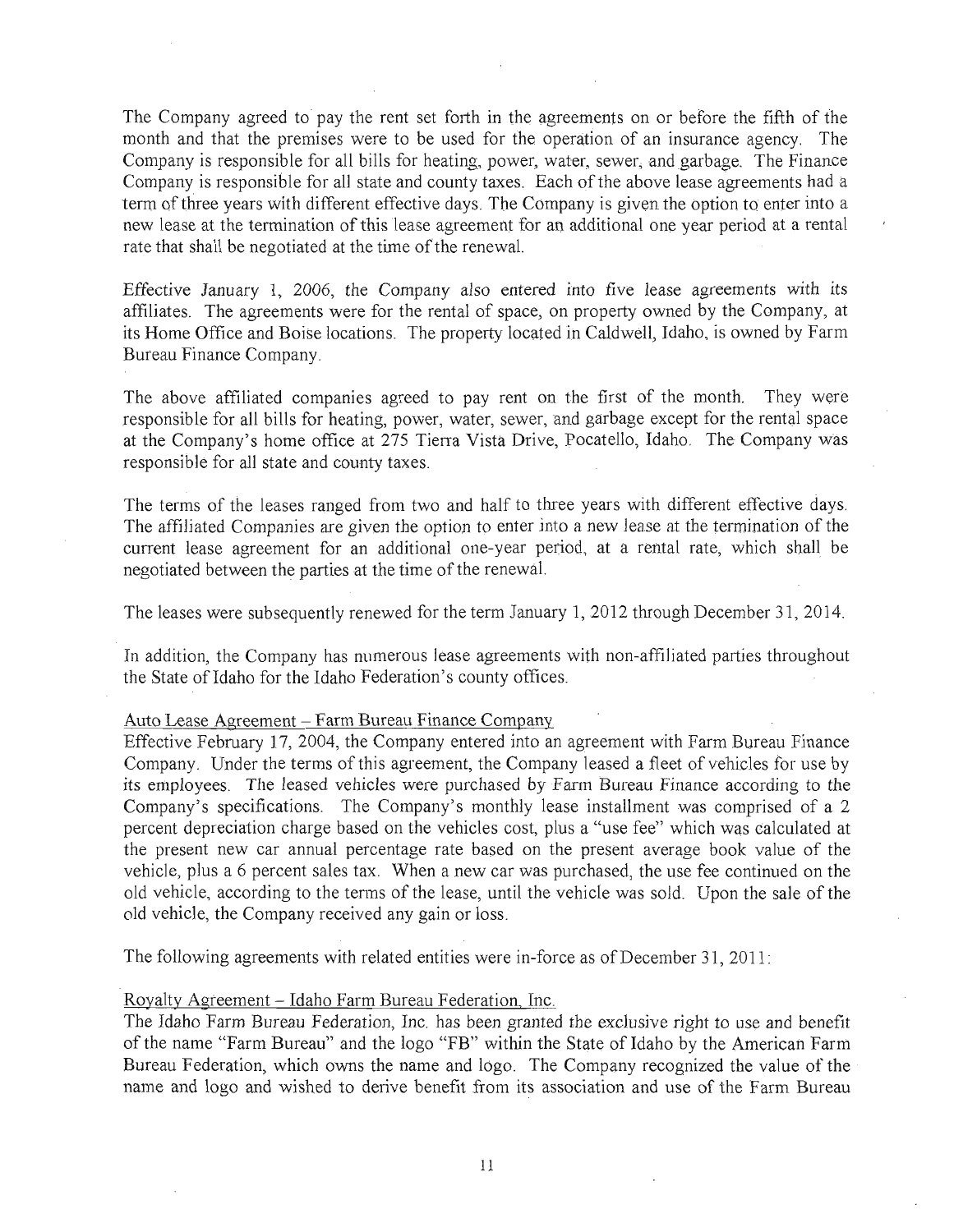name and logo, and its services and product. In this connection, the Company entered into a royalty agreement with the Idaho Farm Bureau Federation effective January 1, 1999. Under this agreement, the Federation allowed the Company and its subsidiaries to use the name and logo, and all other intangible benefits associated with them in exchange for an annual royalty payment.

The amount of the royalty payment was determined by an annual percentage of the Company's written premiums from Idaho policies. The Company made monthly royalty payments, which were calculated by using the applicable contract rate multiplied by the prior month's written premiums.

The agreement was effective January 1, 1999 for one year and is continuous year to year thereafter until terminated. The agreement may be terminated by giving sixty days written notice.

Agreement for Payment of Rent and Services - Idaho Farm Bureau Federation, Inc.

The Company entered into an agreement with Idaho Farm Bureau Federation, Inc., with an original term beginning January 1, 2003, continuous from year to year. Under the agreement, the Company provided office space and certain general office services to the Federation, such as equipment usage, telephone, data processing, accounting, supplies, and other office services. The Federation reimburses the Company for the estimated actual costs of providing such facilities and services, plus a reasonable return on investment for tbose facilities that require a capital investment. The format for billing of the services was set forth in Exhibit A, Inter-Company Billing. The format and itemization may change from year to year as agreed upon by the parties. Exhibit A was updated in 2008.

In addition, the Company agrees to provide an Accidental Death Insurance Policy for each member family of the Federation. Benefits will be \$1,000 for the member or member's spouse, and \$1,000 for each of the member's unmarried chiidren who have not attained 21 years of age. The Federation will pay a provisional premium of \$0.70 for each member to the Company, to apply toward the insurance premium of such policy.

The agreement also provides that each party shall pay its share of per diem and travel expense for the common officers and Board of Directors, office facilities in certain county offices as agreed upon, advertising, supplies and other shared expenses which shall be reconciled monthly.

The agreement is continuous until terminated by either party at the end of any calendar year by giving written notice at least ninety days prior to such calendar year-end.

#### Lease- Idaho Farm Bureau Federation

The Company entered into a lease agreement with Idaho Farm Bureau Federation effective January 1, 2012 to December 31, 2014. This replaced a previous lease. Under the lease, Idaho Farm Bureau rents office space from the Company at its home office location in Pocatello, Idaho. The Company pays for alI heating, power bills, sewer, and garbage and provides all janitorial and maintenance, pays all state and county taxes, and property and fire insurance covering the building. Idaho Farm Bureau has the option to enter in to a new lease at the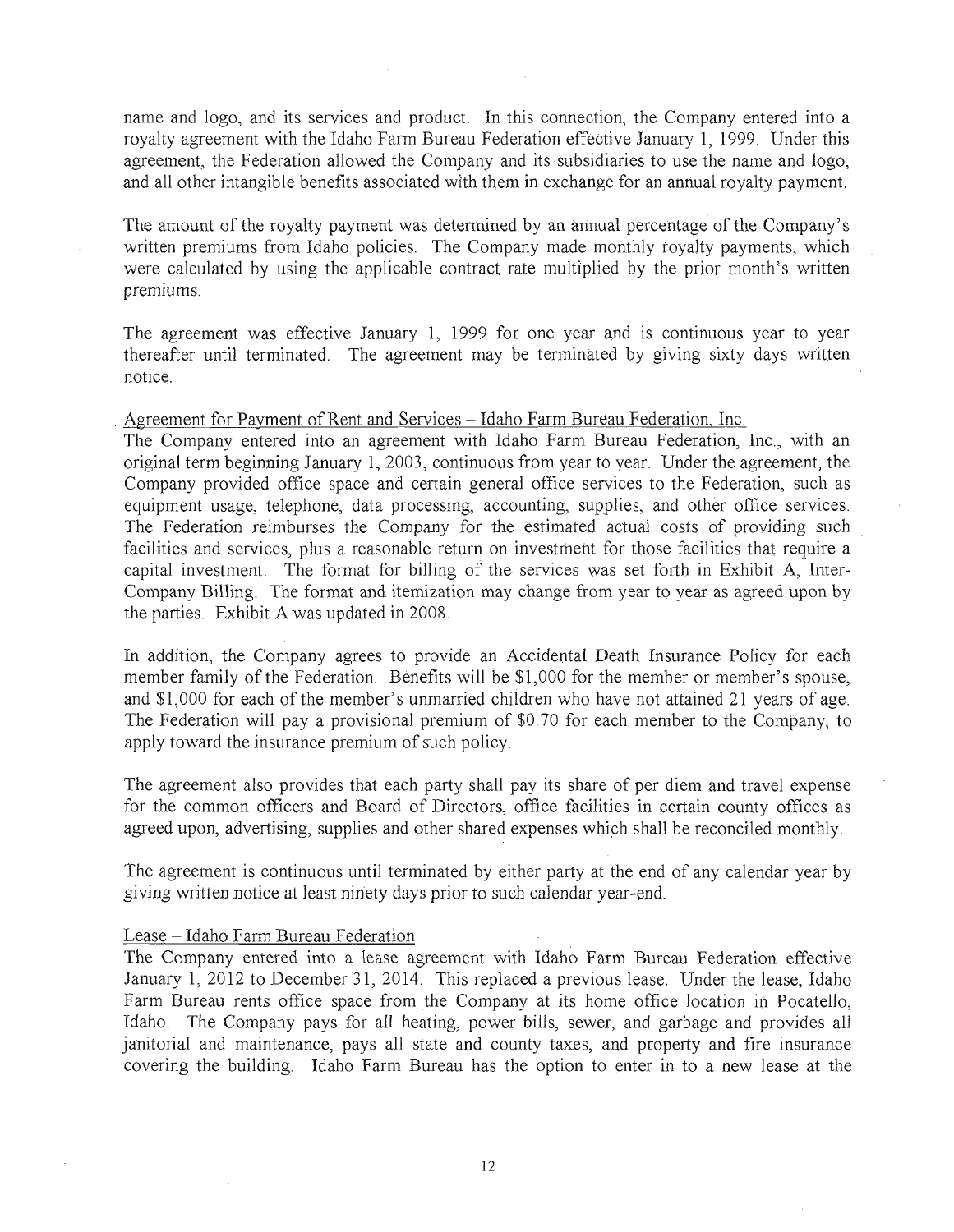termination of the lease agreement for an additional one-year period, at a rental rate to be negotiated.

### CORPORATE RECORDS

#### Articles of Incorporation and Bylaws

The Company's records indicated that the Articles of Incorporation and Bylaws were not amended during the period under examination.

#### Minutes of Meetings

A review of the minutes of the meetings of the Shareholders, the Board of Directors and the Audit Committee, for the period January 1, 2008 through December 31, 2011 and subsequent thereto, indicated compliance with the Articles of Incorporation and Bylaws with respect to the election of the Board of Directors and Officers. This review of the minutes also indicated that a quorum was present at all Board of Directors' meetings held during the examination period. Furthermore, the minutes also reflected acceptance of the independent auditors' reports, approval of policyholder dividends and the chief executive's salary.

Investment transactions were approved by the Board of Directors as required by Section 41-704, Idaho Code. Furthermore, the Company maintained records of its investments in conformity with Section 41-705, Idaho Code.

The minutes of the Directors meeting, held on November 10, 2009, acknowledged the receipt, review and acceptance of the statutory examination report as of December 31, 2007, conducted by the Idaho Department of Insurance.

#### FIDELITY BOND AND OTHER INSURANCE

Insurance coverage for the protection of the Company was maintained throughout the period covered by this examination. Coverages *in* effect as of Decembet 31,2011 included a financial institution bond; directors', officers', insured entity and employment practices liability insurance; professional liability; a commercial package policy; commercial auto coverage; a commercial occurrence excess policy (umbrella) and workers' compensation.

The protection of the financial institution bond met the suggested minimum limits recommended by the NAIC Financial Condition Examiners Handbook.

The insurance companies providing coverage to the Company were licensed or otherwise authorized in the State of Idaho.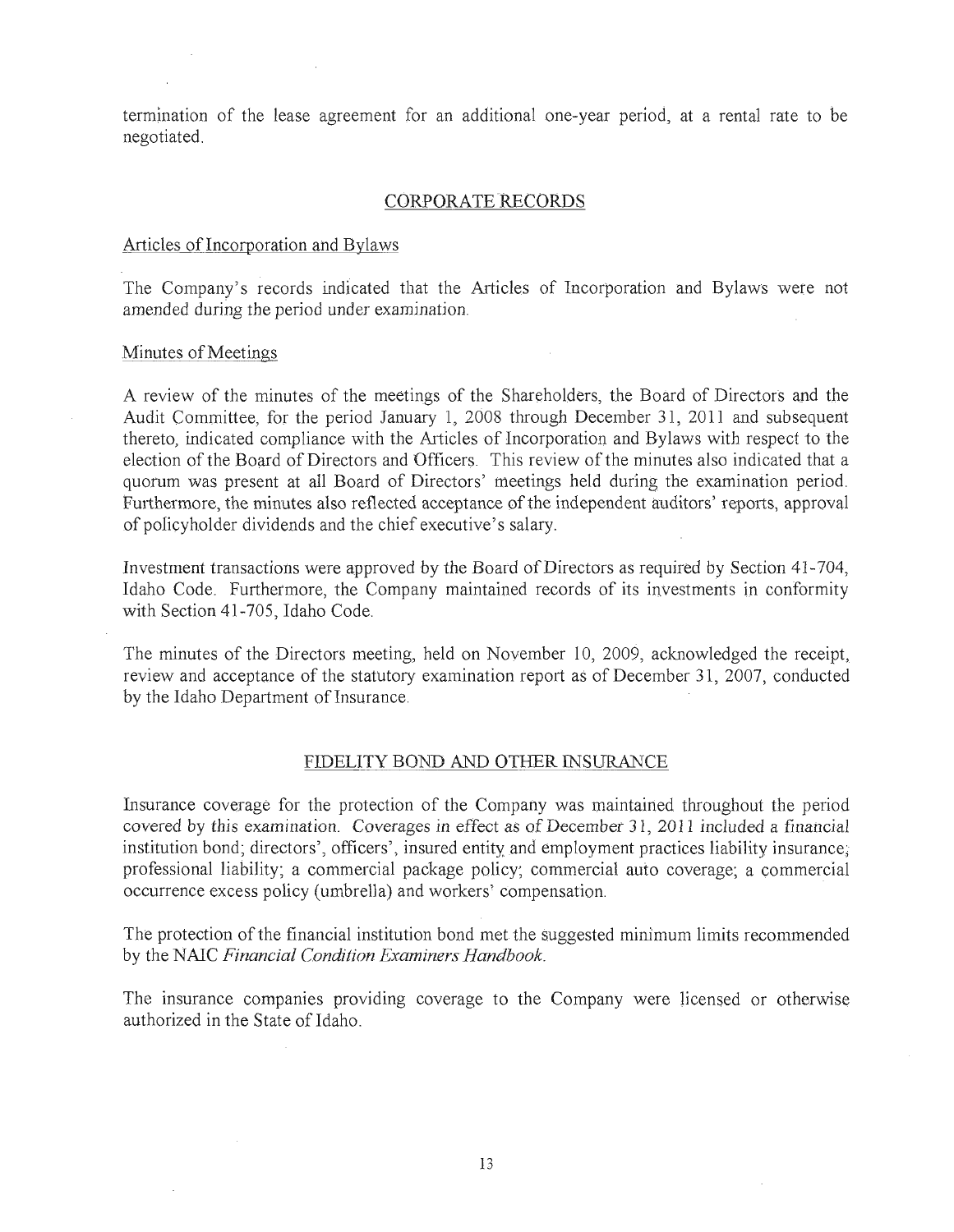#### PENSION, STOCK OWNERSHIP AND INSURANCE PLANS

The Company has a defined benefit pension plan covering substantially all of its employees. Benefits are based on years of service and the employee's highest average annual compensation during any five of the last ten calendar years. The Company's funding and accounting policies are to contribute annually the maximum amount that can be deducted for Federal Income Tax purposes and to charge such contributions to expenses in the year paid. The 2011 pension liability of \$16,173,828, was reported as a write-in item in the 2011 Annual Statement.

In addition to pension benefits, the Company provides certain life insurance and health care benefits for retired employees. Substantially all employees may become eligible for those benefits if they meet the criteria and reach retirement age while working for the Company. The Company accounted for the funding of those programs using an accrued method. In 2011, the obligation of \$4,477,933 was reported as part of *Other Expenses* in the 2011 Annual Statement.

The Company also sponsored an optional  $401(k)$  plan providing for both employer and employee contributions. The maximum Company contribution is \$390 per participant pet year. The Company's expense for  $2011$  was \$74,295. A separate personal investment plan was also available to employees, but had limited participation.

Employees of the Company were provided numerous employee benefits, such as group insurance, holiday, vacation, and sick leave, among other things. Other benefits available to the employees included an attendance bonus incentive and the Stakeholder Bonus Program, an incentive program available to all employees.

### TERRITORY AND PLAN OF OPERATION

The Company was authorized to transact the business of disability, property, marine  $\&$ transportation, casualty-excluding workers' compensation, casualty-including workers' compensation, and surety in the State of Idaho. The Certificate of Authority issued by the State ofIdaho was inspected and verified with nothing exceptional noted.

The Company's key lines of business included farm and homeowners multiple peril and private passenger automobile lines of business.

Insurance products were marketed through a captive agency force of approximately 149 agents working from seven district offices.

Operations of the Company were conducted from its main administrative office located in Pocatello, Idaho.

In the prior examination, it was determined that one producer was not notified timely of termination of his appointment pursuant to Section 41-1019(4), Idaho Code. The Company indicated that since this was a voluntary retirement, a termination letter to the producer was not required. However, the statute makes no exceptions. Therefore, it was recommended that the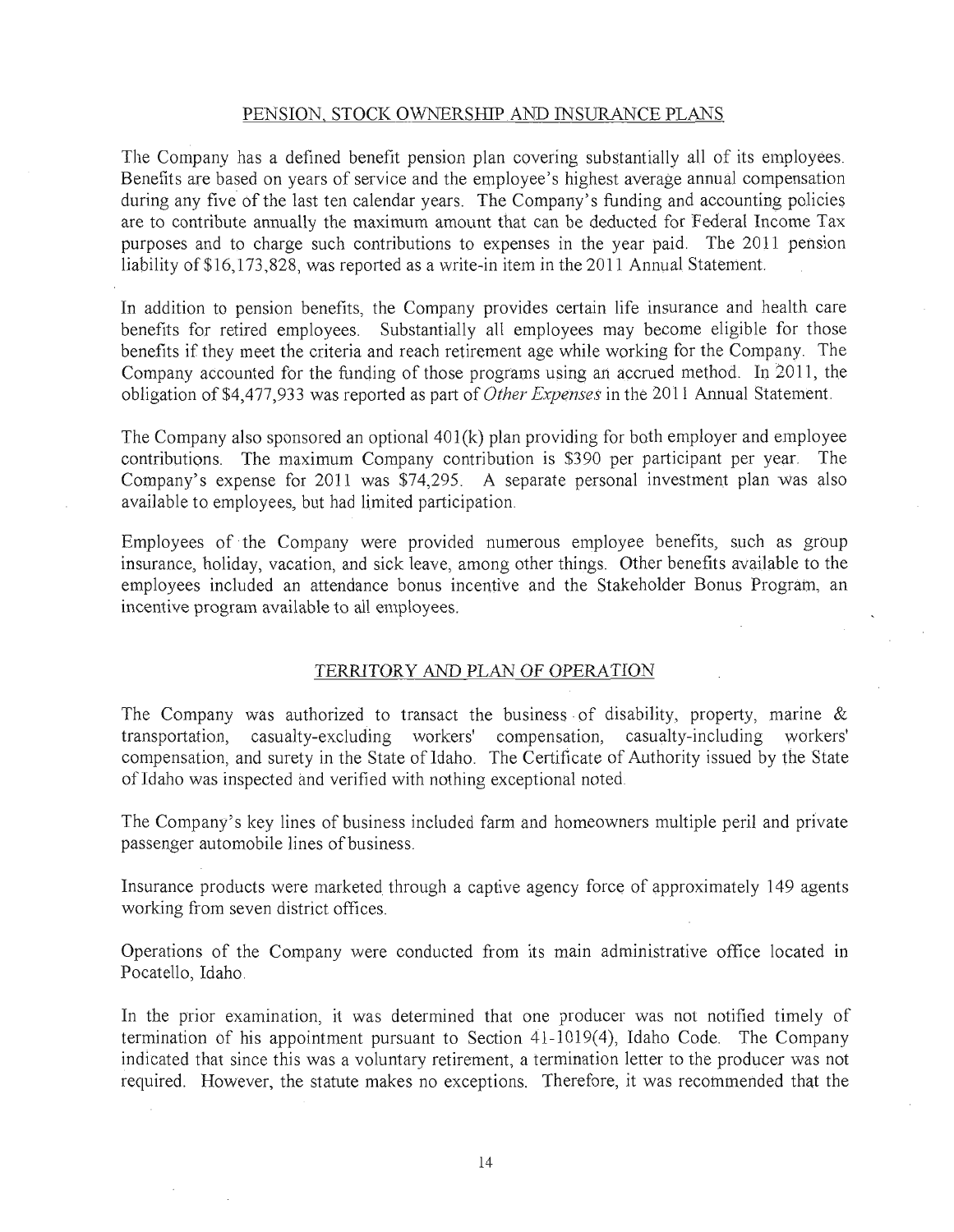Company amend the current procedures to ensure that all terminated producers receive notification of appointment termination pursuant to Idaho Code, including those retiring.

Management responded that the Company has implemented procedures to ensure that retiring agents are notified that their appointments with the Company have been terminated. A "Termination of your Contract" letter is sent to the terminated/retired agent. The letter contains language: ... *Consequently your appointments with these companies will be terminated*. To verify that the Company has properly addressed the prior exam recommendation and to test agent terminations, a sample of agents terminated during the examination period was selected and reviewed. This review indicated that the Department was notified of agent terminations in compliance with Section 41-1019(2), Idaho Code. .

In cases where "Termination of your Contract" letters were located in the files, the time requirements of Section 1019(4), Idaho Code were met. However, not all of the agent files sampled contained the "Termination of your Contract" letter. Therefore, compliance with Section 1019(4), Idaho Code, could not be determined. In other cases, the letters in the files did not contain the termination of appointment language. Finally, two agents who retired were retained as production assistants. A termination letter was. sent to one agent, but not to the other.

To ensure that the procedure is consistently applied, it is again recommended that all terminated producers receive notification of appointment termination. It is also recommended that all "Termination of your Contract" letters contain the termination of appointment language. It is further recommended that such letters be included in all terminated agent (including retirements and voluntary resignations) files in order for future examinations to determine compliance with Section 41-1019(4), Idaho Code.

## STATUTORY AND SPECIAL DEPOSITS

As of December 31, 2011, the examination confirmed with the Idaho Department of Insutance that the Company had made provision for the following deposits to be held in trust for the protection of all its policyholders and/or creditors through said office of the Director of Insurance, State of Idaho, in compliance with Section 41-316A, Idaho Code,

|                                                        | Par         | <b>Statement</b> | Fair        |
|--------------------------------------------------------|-------------|------------------|-------------|
| Description                                            | Value**     | Value***         | Value *     |
| Cedar Park Tx Ref Impt, 4.125%, Due 2/15/2022          | \$500.000   | \$498.141        | \$535,885   |
| Pierce Cnty Wa Sch Dist No 083, 5.00%, Due 12/01/2025  | 500,000     | 524,485          | 552,545     |
| Weber St Univ Ut Rev Student Facs, 4.00%, Due 4/1/2023 | 500,000     | 475,143          | 518,465     |
| Total                                                  | \$1,500,000 | \$1,497,769      | \$1,606,895 |

\* The fair market value amounts were taken from the December 2011 Annual Statement.

\*\* - Confirmed with the Idaho Department of Insurance

\*\*\* - Bonds are generally stated at amortized cost unless designated by NAIC as "medium or below quality" in which case the bonds are carried at fair value.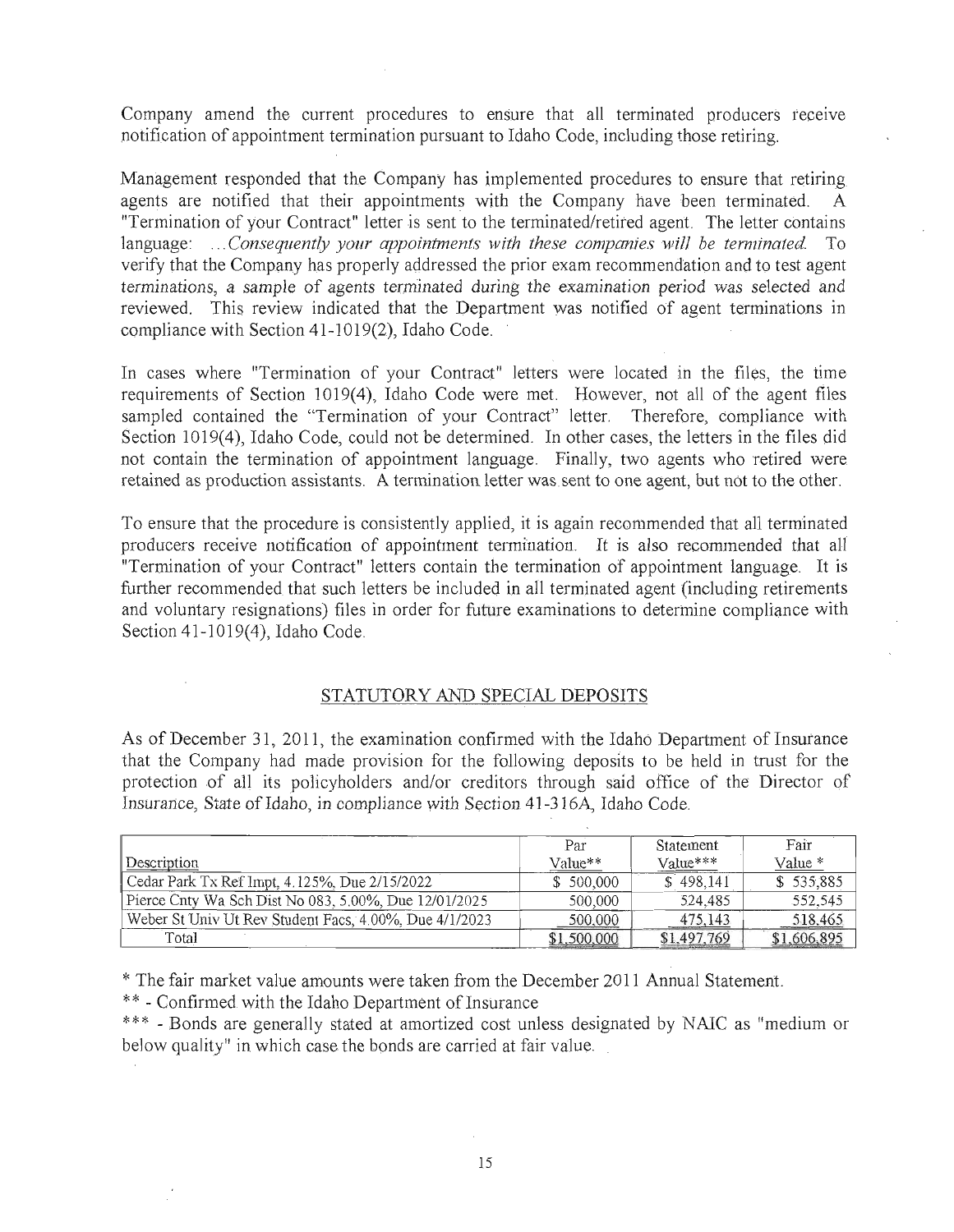The following securities held by Wells Fargo Bank and approved by the State Treasurer for Workers' Compensation deposit requirements were confirmed with the State Industrial Commission. The deposit was held pursuant to Section 72-302, Idaho Code:

|                                                | Par            | Statement | Fair               |
|------------------------------------------------|----------------|-----------|--------------------|
| Description                                    | Value**        | Value     | Value <sup>*</sup> |
| Idaho Health Facs Auth Rev, 6.65%. Due 2/15/21 | .000<br>\$200. | \$236,795 | \$279,300          |
| Total                                          | .000<br>\$200  | \$236.795 | \$279,300          |

\* The fair market value amounts were taken from the December 2011 statement of the custodian bank.

\*\* - Confirmed with the Idaho Industrial Commission.

This deposit with the Idaho Industrial Commission is required because the Company is still authorized to write Workers' Compensation policies. However, the Company ceased assuming Workers' Compensation policies from Western Community Insurance Company in May of 2003.

In addition, the following securities were held by and confirmed with the custodial bank, U.S. Bank, in escrow for the excess reinsurance agreement with American Agricultural Insurance Company:

|                                          | Par            | Statement | Fair        |
|------------------------------------------|----------------|-----------|-------------|
| Description                              | Value          | Value     | Value *     |
| Austin Tx Ctfs Oblig, 4.00%, Due 9/01/33 | \$1,000,000    | \$978.740 | \$1,007,150 |
| Total                                    | 000,000<br>\$1 | 978.740   | .007        |

\* The fair market value amounts were taken from the December 2011 statement of the custodian bank.

#### GROWTH OF THE COMPANY

The Company's growth for the years indicated, as taken from the prior examination report and its Annual Statements, is shown in the following schedule:

|         |                        |               | Capital &     | Net.         |
|---------|------------------------|---------------|---------------|--------------|
| Year    | <b>Admitted Assets</b> | Liabilities   | Surplus       | Income(Loss) |
| 2007*   | \$365,491,203          | \$164,631,163 | \$200,860,040 | \$18,808,234 |
| 2008    | 353,974,542            | 160,454,701   | 193,519,841   | 7,729,958    |
| 2009    | 363, 323, 482          | 153, 192, 865 | 210,130,617   | 15,536,615   |
| 2010    | 373,727,020            | 150,721,067   | 223,005,954   | 14,697,446   |
| $2011*$ | 388,486,179            | 164, 112, 271 | 224, 373, 908 | 4,503,544    |

\* As determined by Examination.

The Company saw declining assets and liabilities in 2008 due primarily to poor economic conditions. Capital  $&$  surplus as well as net income decreased in 2008 due mostly to the approximate  $$5,000,000$  dividend paid to policyholders. Assets, capital  $&$  surplus and net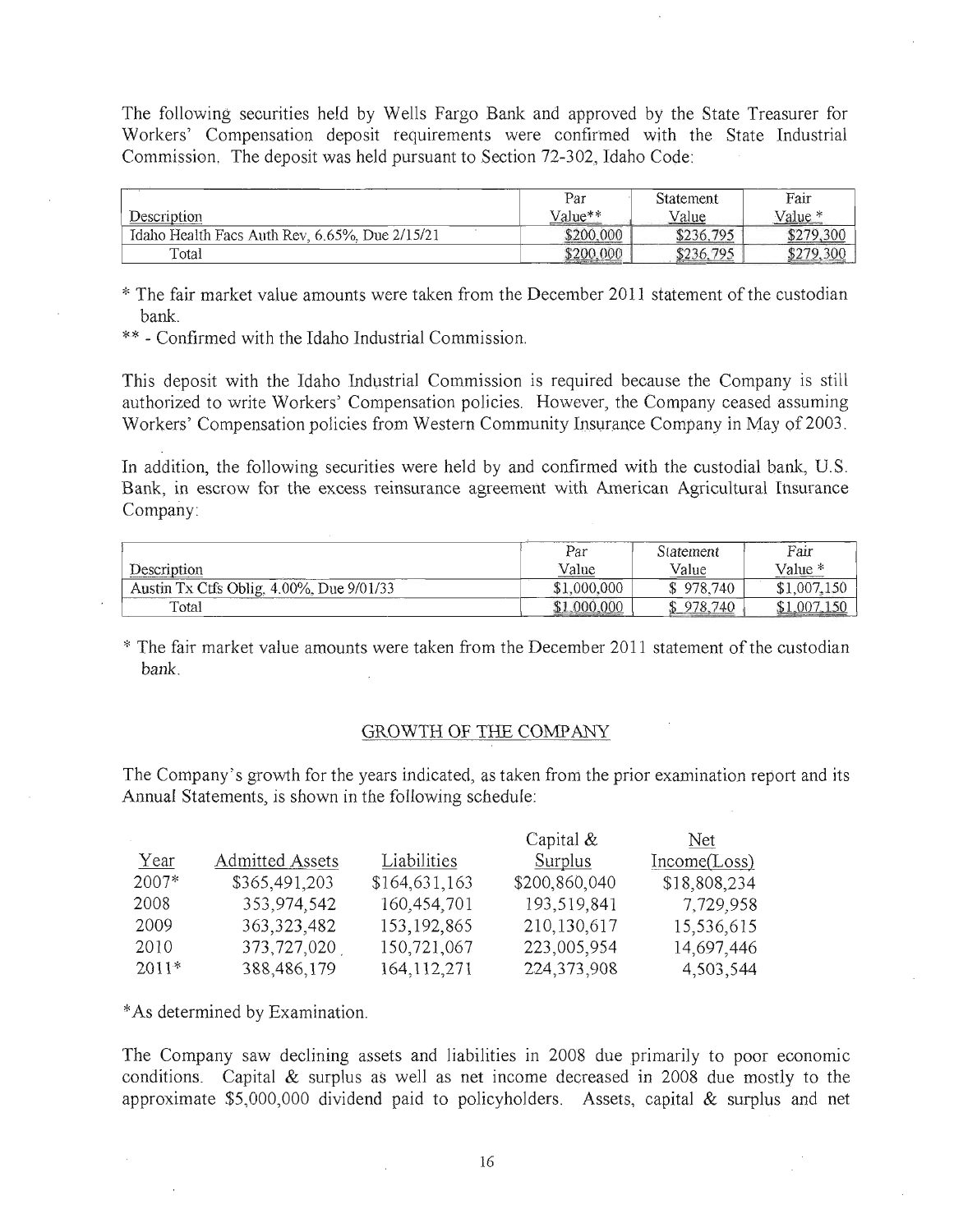income have increased steadily since 2008 due to premium growth and acquisition of new investments arising from investment income/gains. Due to the low interest rate environment, the pension liability and related expense increased significantly in 2011, causing a decrease in net mcome.

### LOSS EXPERIENCE

The ratios of benefits and expenses to written premium shown in the following schedule were derived from amounts reported in the Company's Annual Statements:

|         | Net.          |              |                 | Ratio of Benefits |
|---------|---------------|--------------|-----------------|-------------------|
|         | Premiums      | Net.         | Underwriting    | and Expenses to   |
| Year    | Written       | Losses Paid  | <b>Expenses</b> | Written Premium   |
| $2007*$ | \$141,311,380 | \$81,124,588 | \$46,085,493    | 90.03%            |
| 2008    | 132,731,787   | 89,760,086   | 45,914,140      | 102.22%           |
| 2009    | 129,485,876   | 90,077,156   | 44,462,942      | 103.91%           |
| 2010    | 131,076,967   | 78,668,611   | 47,723,617      | 96.43%            |
| $2011*$ | 134,797,973   | 86,817,864   | 50,643,722      | 101.98%           |

\* As determined by Examination.

## **REINSURANCE**

#### Assumed

The Company entered into a reinsurance agreement with Western Community Insurance Company (Western Community), effective April 1, 2010. In this agreement, the Company agreed to assume and Western Community agreed to cede 100 percent of its premium on all direct and assumed lines of business and class groups to the Company. The Company agreed to pay Western Community a ceding commission of 33 percent of the direct premium. In the prior agreement with Western Community effective July 1,2005, the Company agreed to assume only the direct lines of business and class groups from Western Community.

American Agricultural Insurance Company (AAIC), an Indiana Company, with its administrative office located at Schaumburg, Illinois, was the Company's only assumed reinsurer. AAIC formed various reinsurance pools by combining business ceded to it by the Company, other Farm Bureau Companies and other insurance entities. AAIC retroceded part of the following pools to the Company:

|                         |                    | <b>Type of Business</b> | Company's Assumed                |
|-------------------------|--------------------|-------------------------|----------------------------------|
| <b>Type of Contract</b> | Name of Reinsured  | Assumed                 | Percentage                       |
| Proportional            | American           | Proportional Crop       | Quota Share Layer-5%             |
| Crop Hail Pool          | Agricultural       | Hail-Pool               | $1st$ Surplus Layer-3%           |
| Retrocessional          | Insurance Company- |                         | $2nd$ Surplus Layer-3%           |
|                         | Pool Manager       |                         | 3 <sup>rd</sup> Surplus Layer-3% |
|                         |                    |                         |                                  |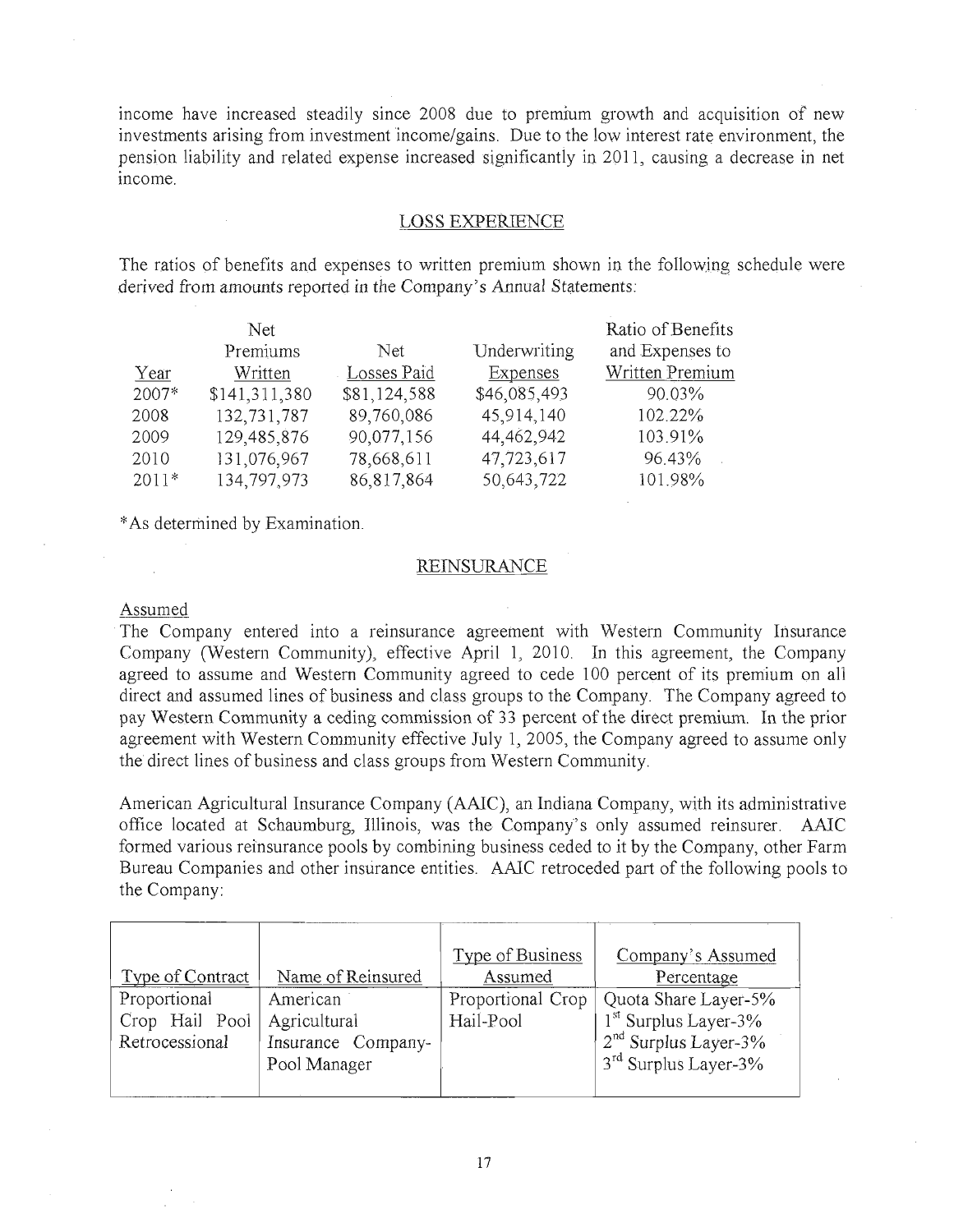| Multiple<br>Peril<br>Crop<br>Quota | American<br>Agricultural | Multiple<br>Peril<br>Crop-Pool | 2.8%                    |
|------------------------------------|--------------------------|--------------------------------|-------------------------|
| Pool<br>Share                      | Insurance Company-       |                                |                         |
| Retrocessional                     | Pool Manager             |                                |                         |
| Aggregate                          | American                 | Aggregate Excess               | Pool Layer-4%           |
| Excess Crop Hail                   | Agricultural             | Crop-Pool                      | $2nd$ layer Illinois-3% |
| Pool                               | Insurance Company-       |                                |                         |
| Retrocessional                     | Pool Manager             |                                |                         |
| Occurrence                         | American                 | Occurrence                     | $1st$ Pool-1%           |
| Property<br>and                    | Agricultural             | Property<br>and                |                         |
| Auto Catastrophe                   | Insurance Company-       | Auto                           |                         |
| Pool                               | Pool Manager             | Catastrophe-Pool               |                         |
| Retrocessional                     |                          |                                |                         |
| Occurrence                         | American                 | Occurrence                     | 1.2983%                 |
| Property                           | Agricultural             | Property                       |                         |
| Catastrophe Pool                   | Insurance Company-       | Catastrophe Pool               |                         |
| (Terrorism)                        | Pool Manager             | (Terrorism)                    |                         |
| Retrocessional                     |                          |                                |                         |
| Other<br>Over                      | American                 | Other<br>Over                  | 0.175%                  |
| Protections Pool                   | Agricultural             | Pool-<br>Protection            |                         |
| Retrocessional                     | Insurance Company-       | Property                       |                         |
|                                    | Pool Manager             | Catastrophe                    |                         |

In additional to the above, AAIC also formed other reinsurance pools that did not include business from Farm Bureau Companies. The Company participated in two those pools as follows:

|                           |                   |                              | Company's  |
|---------------------------|-------------------|------------------------------|------------|
|                           |                   | Type of Business             | Assumed    |
| Type of Contract          | Name of Reinsured | Assumed                      | Percentage |
| <b>Broker</b><br>Domestic | American          | Property reinsurance         | $0.6\%$    |
| Assumed<br>Pool           | Agricultural      | assumed by AAIC              |            |
| Retrocessional            | Insurance         | business other<br>$\alpha$ n |            |
|                           | Company-Pool      | – Farm<br>than from          |            |
|                           | Manager           | Bureau Companies.            |            |
| International Broker      | American          | Property reinsurance         | $1\%$      |
| Pool<br>Assumed           | Agricultural      | assumed by AAIC              |            |
| Retrocessional            | Insurance         | outside of<br>the            |            |
|                           | Company-Pool      | United States.               |            |
|                           | Manager           |                              |            |

## Ceded

The Company ceded its business including that assumed from its affiliate, Western Community Insurance Company as aforementioned through various reinsurance agreements with American

 $\mathcal{L}_{\text{eff}}$ 

 $\mathcal{A}$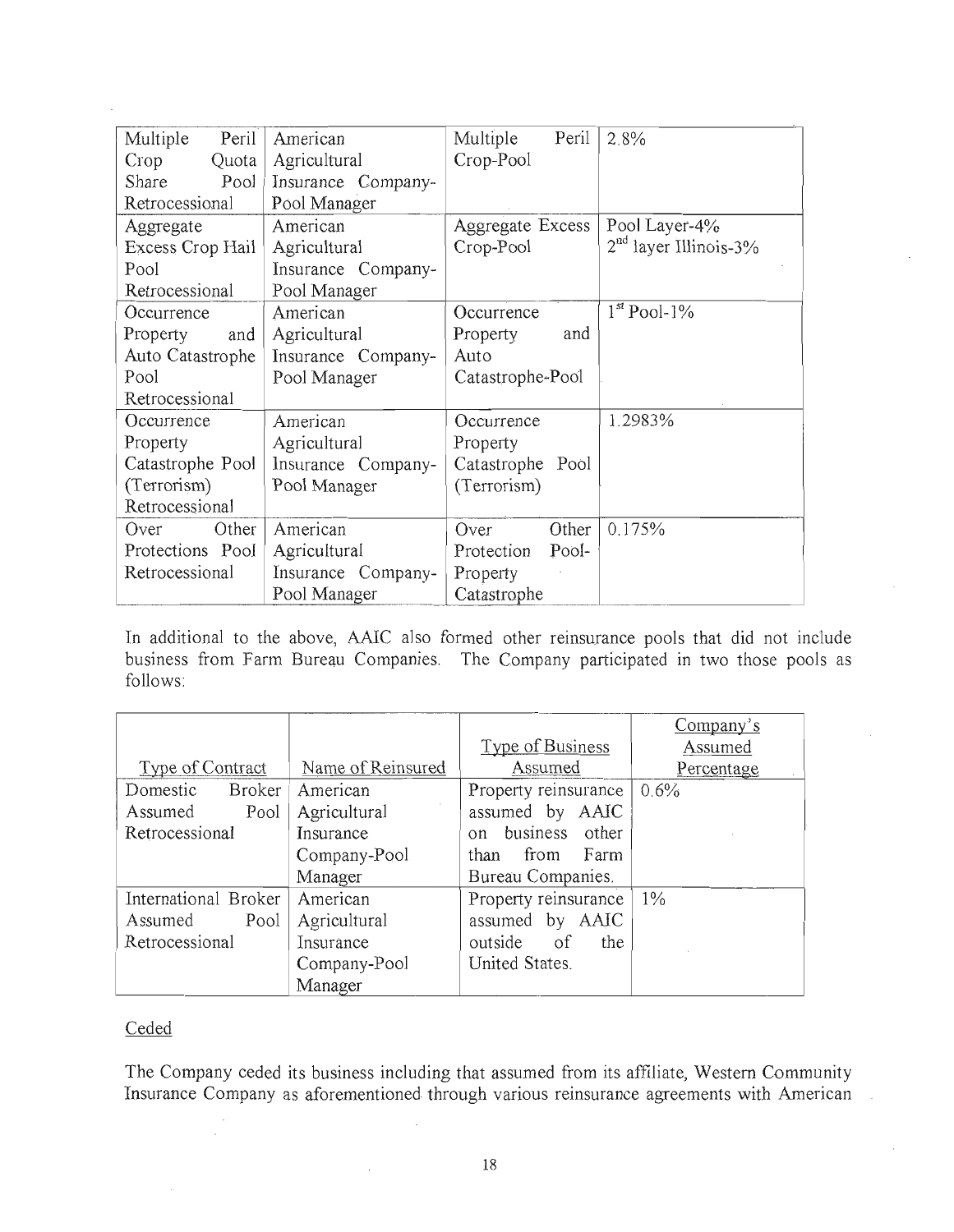Agricultural Insurance Company (AAIC), an authorized reinsurer. These agreements are summarized as follows:

| <b>Type of Agreement</b> | Reinsurer                | <b>Company Retention</b>  | Reinsurer's Limits              |
|--------------------------|--------------------------|---------------------------|---------------------------------|
| Property Per Risk        | American                 | \$600,000 plus 10%        | 90% of \$1.4 million            |
| Excess                   | Agricultural             | $\sigma$<br>the<br>amount | or \$1,260,000                  |
|                          | Insurance Company        | exceeding \$600,000.      | Occurrence Limit:               |
|                          |                          |                           | Primary layer-applies           |
|                          |                          |                           | to first \$2.5 million to       |
|                          |                          |                           | each risk; limit<br>is          |
|                          |                          |                           | three times the sum of          |
|                          |                          |                           | reinsurance<br>annual           |
|                          |                          |                           | premiums<br>with<br>a           |
|                          |                          |                           | $\mathrm{of}$<br>\$4<br>minimum |
|                          |                          |                           | million to a maximum            |
|                          |                          |                           | of \$10 million.                |
|                          |                          |                           | First<br>excess<br>layer-       |
|                          |                          |                           | Each risk is greater            |
|                          |                          |                           | than \$2.5 million but          |
|                          |                          |                           | less than or equal to           |
|                          |                          |                           | \$10 million; limit is          |
|                          |                          |                           | \$15 million.                   |
|                          |                          |                           | Second excess layer-            |
|                          |                          |                           | Each risk is greater            |
|                          |                          |                           | than \$10 million but           |
|                          |                          |                           | less than or equal to           |
|                          |                          |                           | \$20 million; limit is          |
|                          |                          |                           | \$15 million.                   |
|                          |                          |                           | Third<br>excess layer-          |
|                          |                          |                           | Each risk is greater            |
|                          |                          |                           | than \$20 million but           |
|                          |                          |                           | less than or equal to           |
|                          |                          |                           | \$40 million, no limit.         |
| Property<br>Surplus      | American                 | "A" risk (other than      | Proportional                    |
| Share                    | Agricultural             | B) -\$2 million           | Treaty<br>maximum               |
|                          | <b>Insurance Company</b> | "B" risk-high risk        | \$40<br>amount<br>is            |
|                          |                          | and \$1 million or        | million.                        |
|                          |                          | more<br>property-         |                                 |
|                          |                          | \$600,000.                |                                 |
|                          |                          | Note: "B" risk is not     |                                 |
|                          |                          | covered<br>by<br>the      |                                 |
|                          |                          | above property per        |                                 |
|                          |                          | risk<br>excess            |                                 |
|                          |                          | agreement.                |                                 |

 $\sim$ 

 $\bar{z}$ 

 $\sim$ 

 $\hat{\mathbf{v}}$ 

 $\sim 10^{-10}$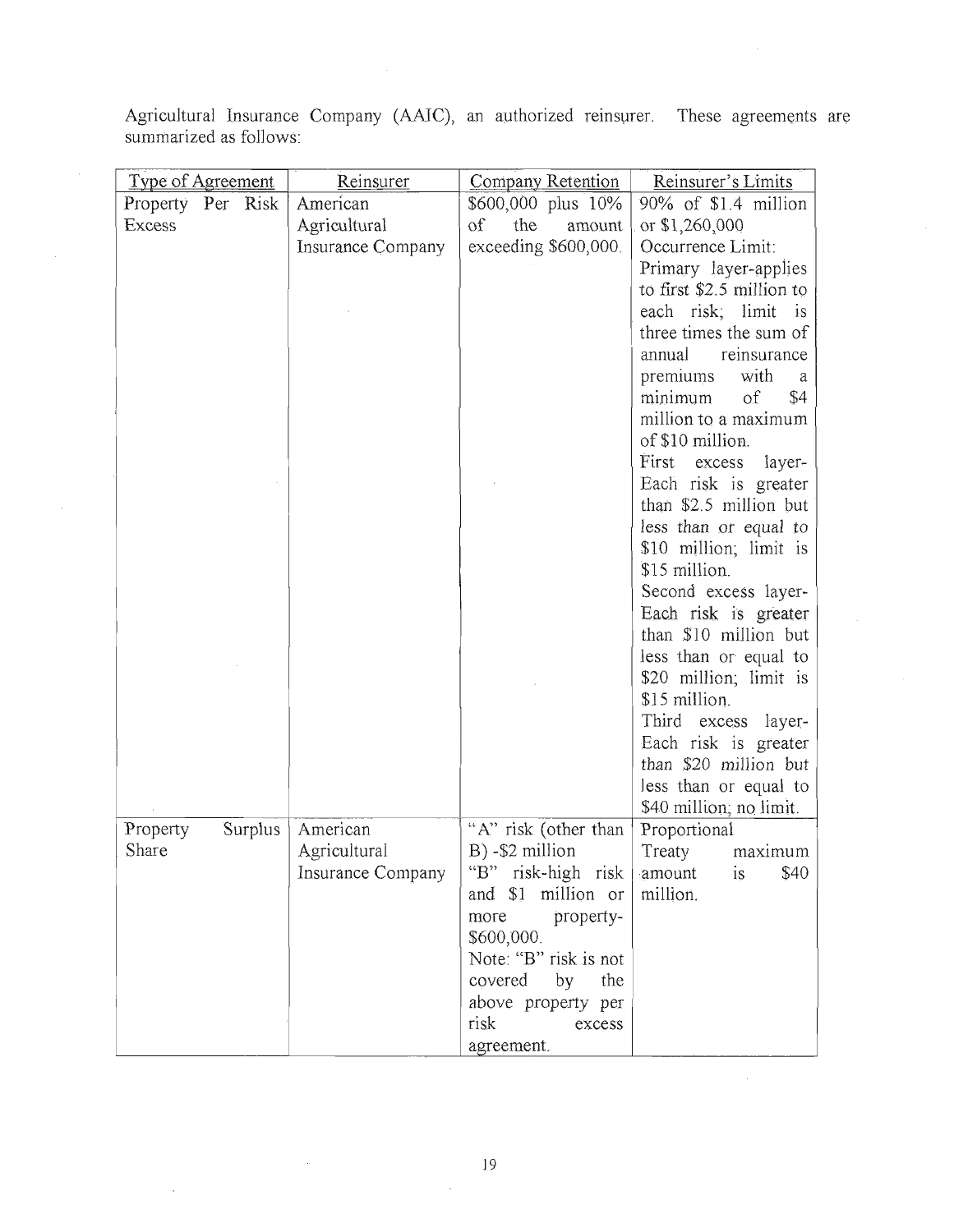| Occurrence Property<br>Catastrophe                             | American<br>Agricultural<br>Insurance Company                                                                                                                | \$3.9<br>million<br>plus<br>5% of the amount<br>of<br>\$3.9<br>excess<br>million. | 95% of \$10 million or<br>\$9.5 million.                                                                                                                                                                                                                                                                  |  |  |
|----------------------------------------------------------------|--------------------------------------------------------------------------------------------------------------------------------------------------------------|-----------------------------------------------------------------------------------|-----------------------------------------------------------------------------------------------------------------------------------------------------------------------------------------------------------------------------------------------------------------------------------------------------------|--|--|
| Over<br>Other<br>Protections-Property<br>Catastrophe           | American<br>Agricultural<br>Insurance Company                                                                                                                | $$13.9$ million<br>$$1.96$ million                                                | \$5.7 million<br>Annual limit is \$11.4<br>million<br>\$3.92 million excess                                                                                                                                                                                                                               |  |  |
| Occurrence Property<br>Catastrophe<br>(Terrorism)              | American<br>Agricultural<br>Insurance Company                                                                                                                |                                                                                   | of \$1.96 million.                                                                                                                                                                                                                                                                                        |  |  |
| Liability Excess of<br>Loss-Auto<br>and<br>General Liabilities | American<br>Agricultural<br><b>Insurance Company</b>                                                                                                         | \$600,000                                                                         | Maximum<br>policy<br>limit-\$1.5 million<br>Limits of Liability<br>(tw0)<br>O(1)<br>more<br>policyholders):<br>1st layer-\$2.5 million<br>2nd layer \$4.5 million<br>3rd layer-\$5 million<br>4th layer-\$5 million<br>5th layer-\$5 million<br>6th layer-8 million<br>Total limit is<br>\$30<br>million. |  |  |
| Umbrella<br>Liability<br>Quota Share                           | American<br>Agricultural<br><b>Insurance Company</b>                                                                                                         | 10% of the first \$1<br>million.                                                  | 95% of the first \$1<br>million; 100% of \$14<br>million excess of the<br>first \$1 million.                                                                                                                                                                                                              |  |  |
| Pollution<br>Farm<br>Quota share                               | American<br>Agricultural<br>Insurance Company                                                                                                                | $0\%$                                                                             | $100\%$ ; not to exceed<br>\$1.5 million on any<br>one policy, any one<br>loss event.                                                                                                                                                                                                                     |  |  |
| Proportional<br>Crop<br>Hail                                   | American<br>Agricultural<br>Insurance Company<br>(AAIC),<br>Reinsurance<br>pool<br>formed by<br>AAIC<br>and participated by<br>many Farm Bureau<br>companies | Basic-50%<br>1st Surplus-10%<br>2nd Surplus-0%<br>3rd Surplus-0%                  | 50%<br>Up<br><sub>of</sub><br>to<br>\$400,000.<br>Up to 90% of \$1.45<br>million<br>excess<br><sub>of</sub><br>\$400,000.<br>Up to 100% of \$2.5<br>million<br>excess<br>οf<br>\$1.45 million.<br>Up to 100% of \$2.5<br>million<br>excess<br>of<br>\$1.45 million.                                       |  |  |

 $\ddot{\phantom{0}}$ 

 $\bar{z}$ 

 $\sim 10$ 

 $\hat{\mathcal{A}}$ 

 $\mathcal{A}$ 

 $\bar{z}$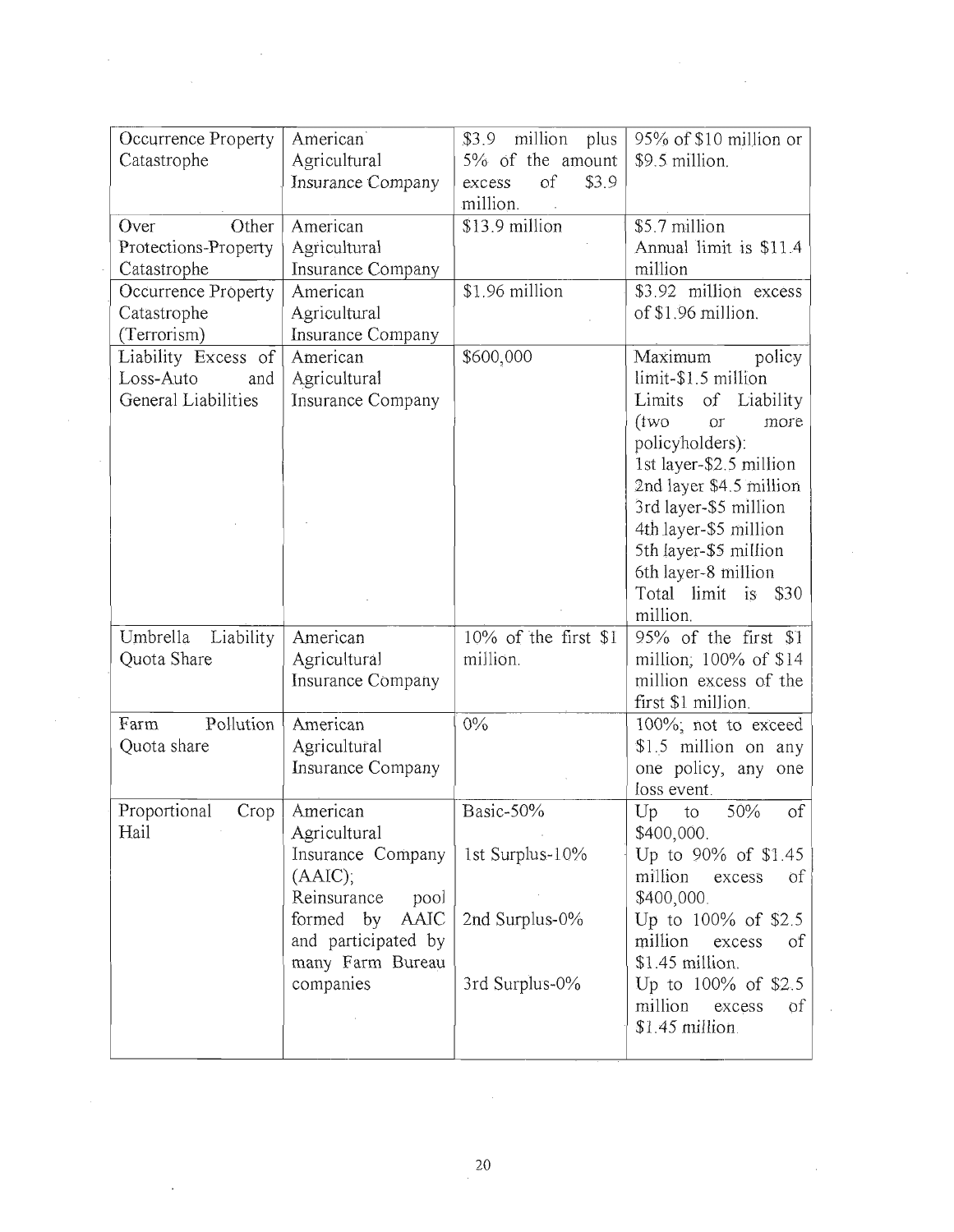| Excess<br>Aggregate<br>Crop Hail | American<br>Agricultural<br>Insurance Company<br>(AAIC);<br>Reinsurance<br>pool<br><b>AAIC</b><br>formed<br>by<br>and participated by<br>many Farm Bureau<br>companies. | 136% of retained<br>loss cost plus $10\%$<br>of<br>difference<br>retained<br>between<br>loss<br>losses<br>and<br>retention under the<br>above Proportional<br>Crop<br>Hail<br>Agreement. | 90% of difference of<br>retained<br>losses<br>and<br>retention<br>loss<br>$136%$ of<br>exceeding<br>retained<br>loss<br>cost<br>under<br>the<br>above<br>Proportional<br>Crop<br>Hail<br>Agreement.<br>Maximum recovery is<br>based on loss ratio not<br>exceeding 237.6%. |
|----------------------------------|-------------------------------------------------------------------------------------------------------------------------------------------------------------------------|------------------------------------------------------------------------------------------------------------------------------------------------------------------------------------------|----------------------------------------------------------------------------------------------------------------------------------------------------------------------------------------------------------------------------------------------------------------------------|
| Federal<br>Crop                  | Under<br>this                                                                                                                                                           | Various<br>depending                                                                                                                                                                     | 100% of the amount                                                                                                                                                                                                                                                         |
| Insurance                        | the<br>agreement,                                                                                                                                                       | on which fund the                                                                                                                                                                        | not retained by the                                                                                                                                                                                                                                                        |
| Corporation (FCIC)               | Company cedes a                                                                                                                                                         | Company designates                                                                                                                                                                       | Company is ceded to                                                                                                                                                                                                                                                        |
| Cession of Multiple              | major portion of its                                                                                                                                                    | a MPCI policy. It                                                                                                                                                                        | and covered by FCIC                                                                                                                                                                                                                                                        |
| Peril Crop Insurance             | MPCI<br>FCIC<br>to                                                                                                                                                      | can be the assigned                                                                                                                                                                      | through AAIC.                                                                                                                                                                                                                                                              |
| (MPCI) Business                  | American<br>through                                                                                                                                                     | risk<br>fund,                                                                                                                                                                            |                                                                                                                                                                                                                                                                            |
|                                  | Agricultural                                                                                                                                                            | developmental fund                                                                                                                                                                       |                                                                                                                                                                                                                                                                            |
|                                  | Insurance Company                                                                                                                                                       | or commercial fund                                                                                                                                                                       |                                                                                                                                                                                                                                                                            |
|                                  | (AAIC) since AAIC                                                                                                                                                       | established<br>by<br>as<br>FCIC.                                                                                                                                                         |                                                                                                                                                                                                                                                                            |
|                                  | has entered into a<br>Standard                                                                                                                                          |                                                                                                                                                                                          |                                                                                                                                                                                                                                                                            |
|                                  | Reinsurance                                                                                                                                                             |                                                                                                                                                                                          |                                                                                                                                                                                                                                                                            |
|                                  | Agreement<br>(SRA)                                                                                                                                                      |                                                                                                                                                                                          |                                                                                                                                                                                                                                                                            |
|                                  | with FCIC.                                                                                                                                                              |                                                                                                                                                                                          |                                                                                                                                                                                                                                                                            |
| Multiple Peril Crop              | American                                                                                                                                                                | 5%                                                                                                                                                                                       | 95%                                                                                                                                                                                                                                                                        |
| Quota Share-For the              | Agricultural                                                                                                                                                            |                                                                                                                                                                                          |                                                                                                                                                                                                                                                                            |
| portion retained by              | Insurance Company                                                                                                                                                       |                                                                                                                                                                                          |                                                                                                                                                                                                                                                                            |
| the Company under                |                                                                                                                                                                         |                                                                                                                                                                                          |                                                                                                                                                                                                                                                                            |
| above<br>FCIC<br>the             |                                                                                                                                                                         |                                                                                                                                                                                          |                                                                                                                                                                                                                                                                            |
| Cession of MPCI                  |                                                                                                                                                                         |                                                                                                                                                                                          |                                                                                                                                                                                                                                                                            |
| <b>Business Agreement</b>        |                                                                                                                                                                         |                                                                                                                                                                                          |                                                                                                                                                                                                                                                                            |
| Livestock<br>Quota               | American                                                                                                                                                                | $0\%$                                                                                                                                                                                    | 100%                                                                                                                                                                                                                                                                       |
| Share                            | Agricultural                                                                                                                                                            |                                                                                                                                                                                          |                                                                                                                                                                                                                                                                            |
|                                  | Insurance Company                                                                                                                                                       |                                                                                                                                                                                          |                                                                                                                                                                                                                                                                            |

All of the above ceded reinsurance agreements contained the clauses and termination provisions suggested in the NAIC *Financial Condition Examiners Handbook.* The reinsurance agreements also carried adequate transfer of risk and were in compliance with Statement of Statutory Accounting Principles (SSAP) Number 62R.

To comply with a request from AM Best, the Company and Western Community Insurance Company entered into a transfer agreement signed April 16, 2010. The transfer was settled on June 21, 2010, The purpose of the agreement was to transfer existing business that had been assumed by Western Community to Farm Bureau. Western Community's interest in and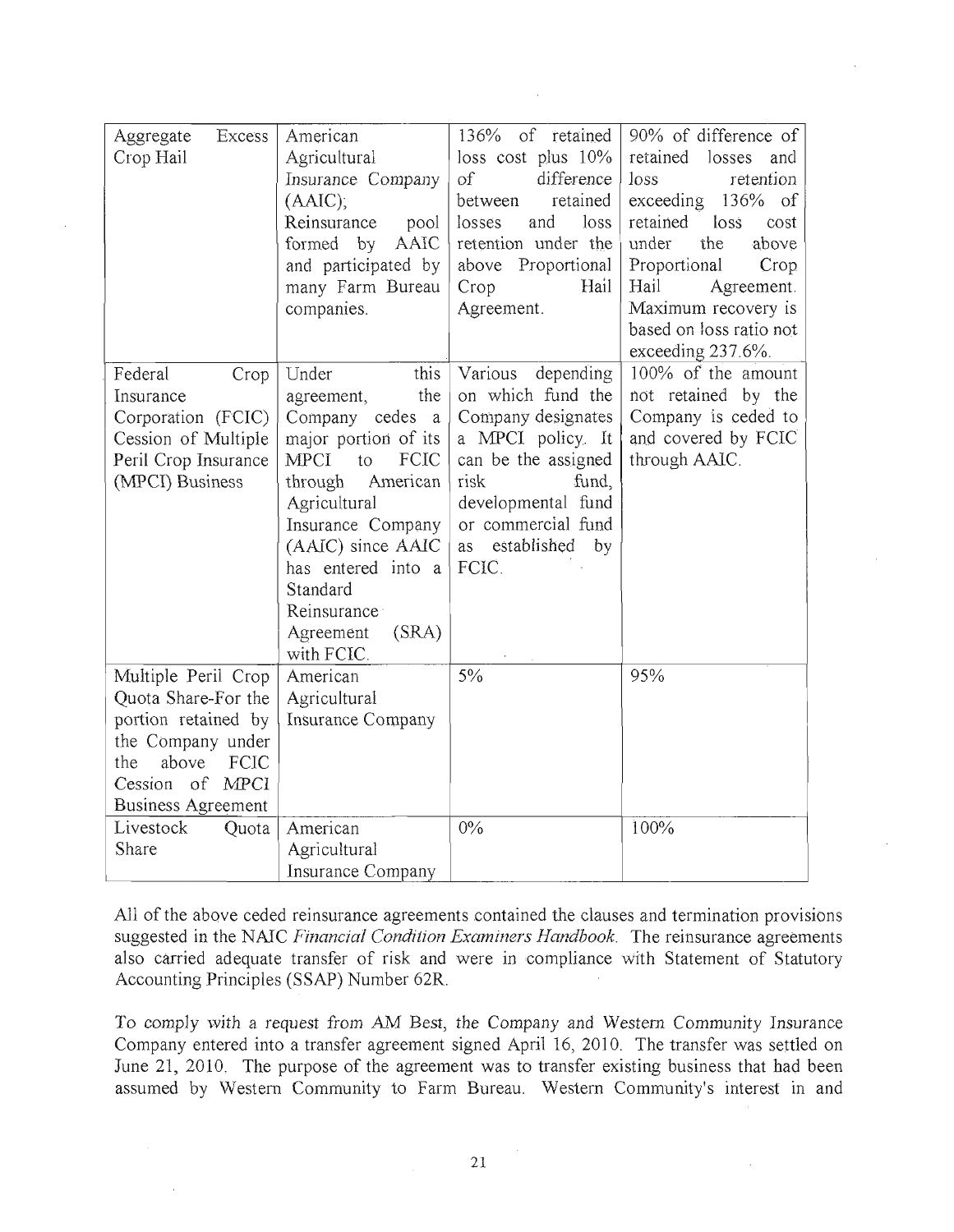exposure under the following reinsurance pools were transferred to Farm Bureau effective April 1,2010:

AAIC Non Farm Bureau International Reinsurance Pool AAIC Non Farm Bureau Domestic Reinsurance Pool AAIC Outside Reinsurance Pool AAIC Multi Line Reinsurance Pool National Workers Comp Reinsurance Pool Mutual Atomic Energy Reinsurance Pool (MAERP)

## INSURANCE PRODUCTS AND RELATED PRACTICES

A limited scope Market Conduct Examination was conducted in conjunction with the examination of the administrative affairs, books, records, and financial condition of the Company.

#### Policy Forms

The Company currently writes the following policies:

- Farmers Comprehensive Liability
- Comprehensive Personal Liability
- Package policies: Country Squire, Country Squire Plus (Farm and Ranch), City Squire, and City Squire Plus
- Standard Auto
- Property Polley (Standard Fire including Hay and Grain)
- Crop Hail
- Inland Marine
- Umbrella
- 4-H and F.F.A. Livestock

The package policies include the folIowing coverages:

- Section I Property (residence, contents, outbuildings, and personal property).
- Section II General Liability (includes additional residences, incidental occupancy, custom farming, livestock, etc.).
- Section III Automobile (liability and material damage), which includes cars, trucks, motorcycles, motorhomes, trailers.
- Section IV Inland Marine (ATVs, snowmobiles, boats, etc.).

As required under Section 41-1812, Idaho Code, the Company had properly filed all the forms used during the period under examination.

#### Underwriting

A review of the Company's underwriting practices was performed by reviewing samples of new business, renewals, cancelled/non-renewals, and declinations. The samples were randomly selected utilizing Audit Command Language (ACL) statistical software. Data provided by the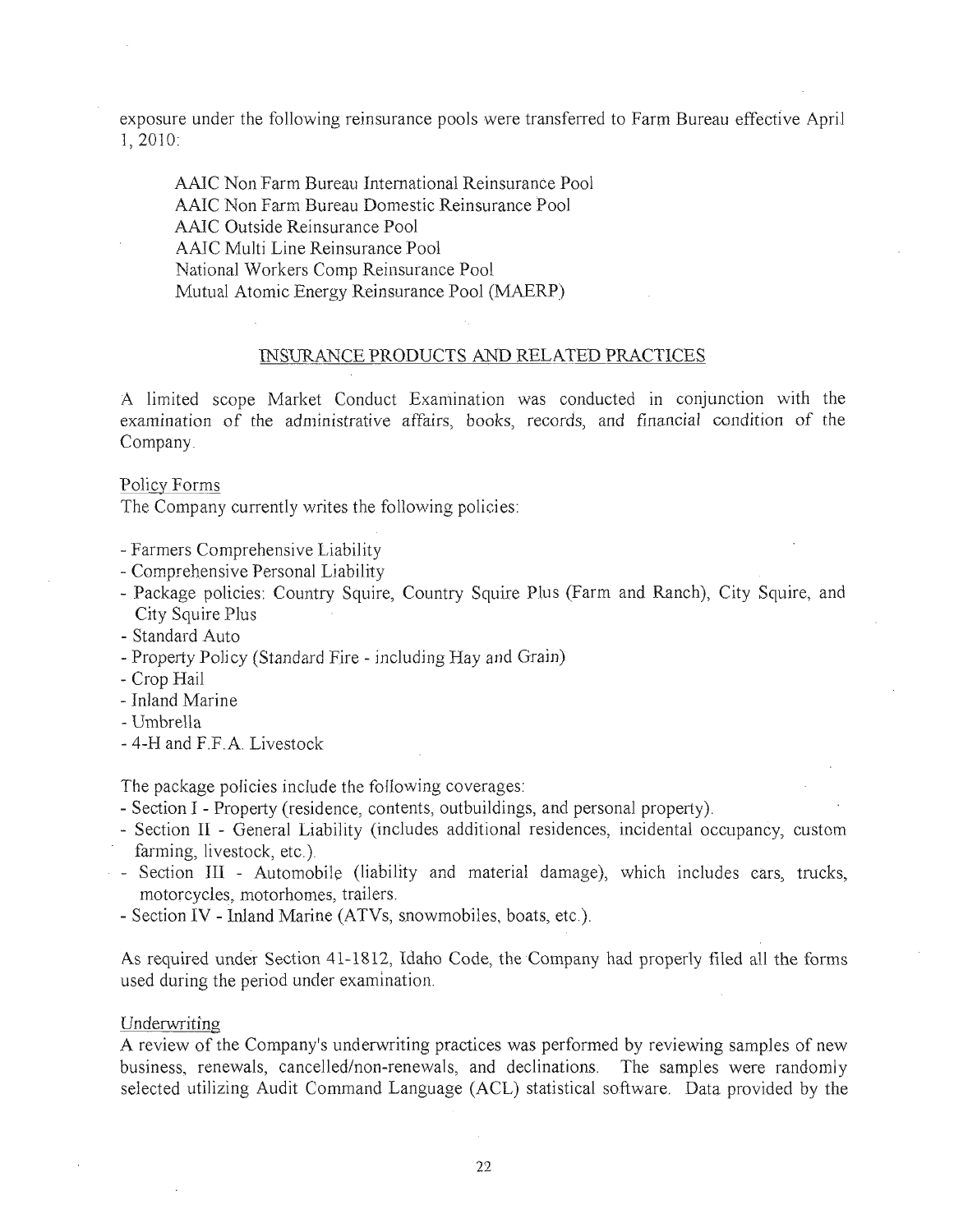Company was reconciled to the general ledger and Annual Statement for accuracy and completeness.

#### New Business Written in 2011

A random sample of24 new policies written in 2011 was reviewed to determine if the Company was in compliance with Section 41-1018, Idaho Code (Appointments of Producers), Section 41-1323, Idaho Code (Excess Charges for Insurance), and Section 41-1843, Idaho Code (Insurance Rates and Credit Rating). The results of the review indicated that the Company's agents were properly licensed with the Idaho Department of Insurance, premiums were correctly calculated and credit score discounts were properly applied following the Company's guidelines. It appears that the Company has complied with aforementioned Idaho Code Sections.

#### Policies Renewed in 2011

A random sample of 24 policies renewed in 2011 was selected for review to determine if the increase or decrease in premiums from 2010 to 2011 were reasonable and were in compliance with Section 41-1323, Idaho Code (Excess Charges for Insurance). Changes in credit score discounts from 2010 to 2011 were also reviewed to determine whether the Company complied with Section 41-1843, Idaho Code (Insurance Rates and Credit Rating). The results of the review indicated that the Company was in compliance with the aforementioned Code sections.

## Policies Cancelled/Nonrenewed in 2011

A random sample of24 policies cancelled/nonrenewed in 2011 was reviewed to determine if the Company complied with Section  $41-2401(1)(J)$ , Idaho Code (Fire Policy Cancellations), Section 41-2508(1), Idaho Code and Section 41-2508(2), Idaho Code (Notice of Cancellations Or Intention not to Renew). In addition, timing for premium refunds was tested to determine if such were excessive (30 days or more from the date of cancellation). The results of the review indicated that the Company sent out cancellation notices 30 days in advance and 15 days in advance for cancellations due to non-payments. Premium refunds were usually made within 30 days of the date of cancellation. The results of the review indicated that the Company complied with the above Code sections.

#### New Policies cancelled/declined in 2011

A random sample of 24 new policies in force in 2011 which were cancelled/declined during the year was reviewed to determine if the reasons for cancellations were reasonable and were in compliance with Section 41-2507, Idaho Code (Cancellation of Policies-Grounds) and Section 41·1843, Idaho Code (Insurance Rates and Credit Rating). Timing of premium refunds was also reviewed to determine if refunds were issued timely (30 days or less from the cancellation date). Minor exceptions were noted with respect to grounds for cancellation for several policies. These exceptions were addressed separately in the Management Letter to the Company. No other exceptions were noted during this review.

#### Gramm-Leach-Bliley Act

The Company's practices and procedures relating to privacy policies were reviewed to determine if the Company was in compliance with Section 41-1334, Idaho Code (Disclosure of nonpublic personal information) and Title V of the Gramm-Leach-Bliley Act.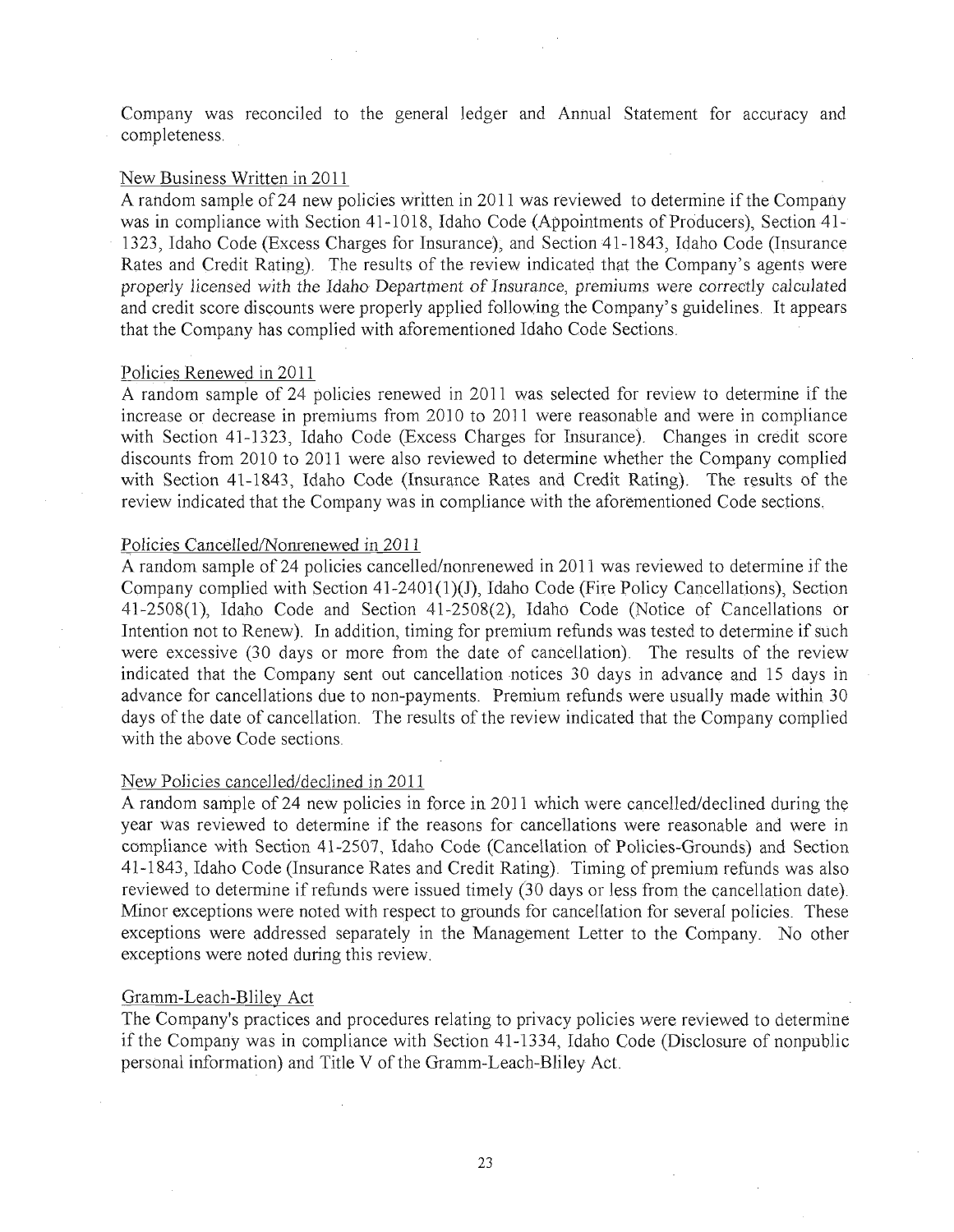The Company's website provides a copy of the privacy policy. Applicants are supplied with a copy of the Company's privacy policy. The Company annually sends out privacy policy/notices to the policyholders informing them of their rights and explaining with whom information is shared and of their right to opt out. The Agent's training bulletin also addressed the issue of privacy. The Company's practices and procedures relating to policyholders' personal information were in compliance with Section 41-1334, Idaho Code and Title V of the Gramm-Leach Bliley Act.

#### Rate Filings

The Idaho Insurance Code does not require the filing and approval of property/casualty rates; however, Idaho Department of Insurance Bulletin 91-1 requests property and casualty companies to file rates. It is still the Company's position that it will not file rates unless it is required to do so.

### Treatment of Policyholders

#### Complaints

A review was made of the Company's complaint logs for the period under examination to determine if the information included in those logs was in compliance with Section 41-1330, Idaho Code. Based on this review, the Company was in compliance with Idaho law.

A sample of written complaints recorded by the Company during the period under examination was reviewed to determine if the Company handled those complaints properly and promptly in compliance with Section 41-1329, Idaho Code. Based on this review, the Company handled its complaints properly and promptly in compliance with Section 41-1329, Idaho Code.

#### Claims

A random sample of 24 claims was selected from the list of claims paid in 2011. A review was made of these selected claims to determine if the Company established contact with its claimant/policyholder promptly in compliance with Section 41-l329(2), Idaho Code, that claims payments were made timely in compliance with Section 41-1328, Idaho Code (auto collision payments) and Section 41-1329, Idaho Code (unfair claim settlement practices). The results of the reviews indicated that the Company initiated contact with its claimant/policyholder within three days subsequent to the reported date in compliance with Section 41-1329(2), Idaho Code. Claims payments were also made timely in compliance with Sections 41-1328 and 41-1329, Idaho Code.

#### Denied Claims

A random sample of 24 claims denied in 2011 was reviewed to determine if the reasons for denial were in compliance with Section 41-1329, Idaho Code. The results of the review indicated that the reasons for denial were in compliance with Section 41-1329, Idaho Code.

#### Claims Closed Without Payment

A random sample of 24 claims closed without payment was reviewed to determine if the reasons for nonpayment were in compliance with Section 41-13 29, Idaho Code. The results of the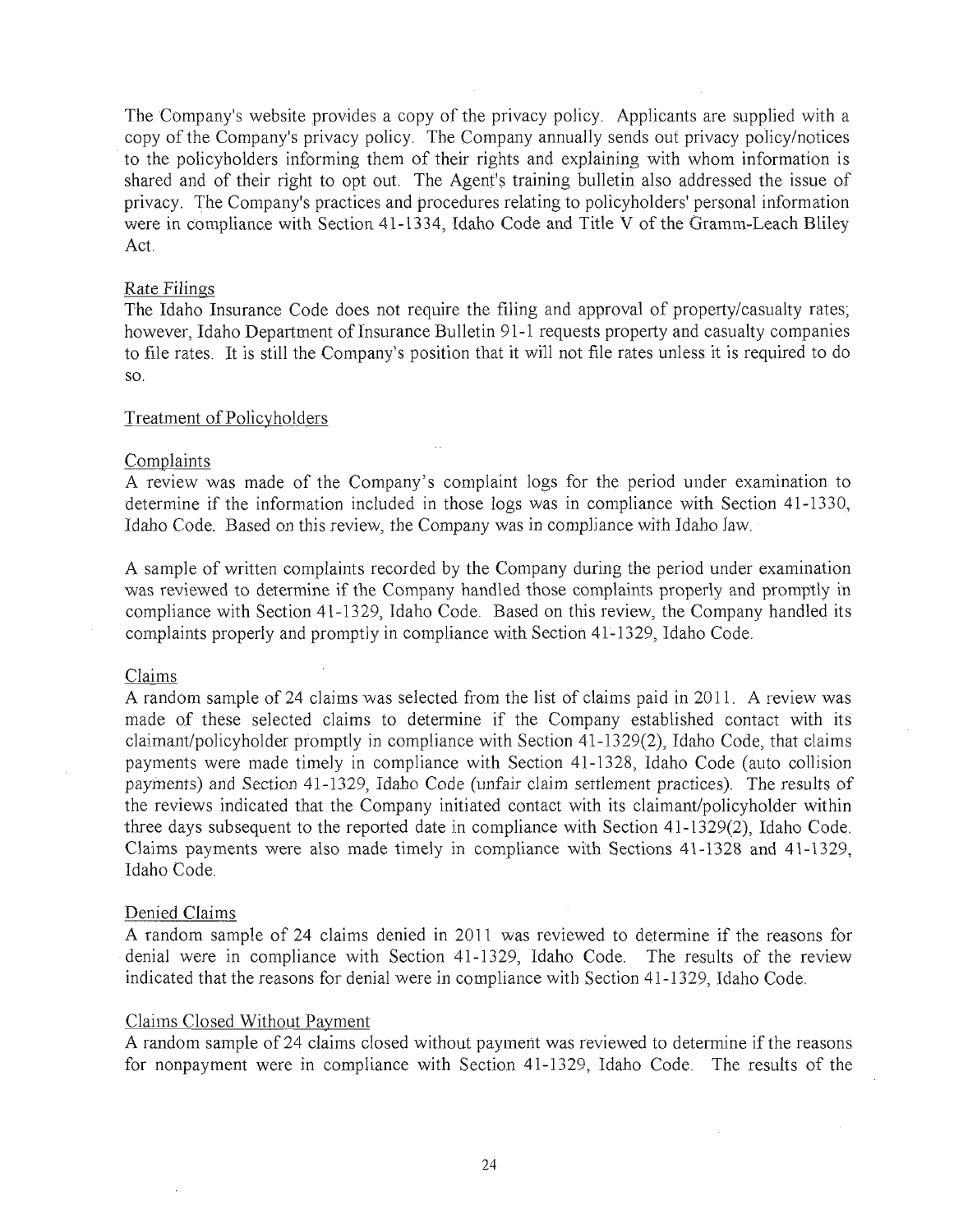review indicated that the reasons for nonpayment were in compliance with Section 41-1329, Idaho Code.

#### Litigated Claims

A sample of litigated claims reported to the Company in 2011 was reviewed to determine if the Company initiated contact with its policyholders in a timely manner and that the claims were properly investigated to determine liabilities in compliance with Section 41-1329, Idaho Code. The results of the reviews indicated that the Company initiated contact with its policyholders in a *timely* manner and that the claims were properly investigated to determine liabilities *in*  compliance with Section 41-13 29, Idaho Code.

#### Suspected Fraudulent Claims

The Company properly filed suspected fraudulent claims with the Idaho Department of Insurance in compliance with Section 41 -290, Idaho Code.

#### Advertising and Sales Material

The advertising materials used by the Company during the period under examination included TV commercials, radio commercials, print advertising and other media advertising. A review was made of those advertising materials and no deceptive or misleading information was noted.

The Company's website provided generalized information on the products available and linked the consumer to contact their local agent. No deceptive or misleading information was noted on the website.

## ACCOUNTS AND RECORDS

General Accounting:

The Company uses On Line Information Executive (OLIE), an interactive system on its mainframe computer using PCs connected to its Local Area Network (LAN) and Wide Area Network (WAN). OLIE is used to capture data for Policy Management, Claims Management, Accounts Payable, and Accounts Receivables, etc. Claims data is received from the Guidewire Claims Center application and integrated with the other policy information residing on OLIB. All this information is then *integrated* with the SunGard iWorks EAS general ledger system..

The OLIE Policy Management System is used to setup and manage policies. Data from the Policy Management System is used to calculate and pay commissions, create general ledger entries, receivables and all other reporting needed by the Company. Policy and premium data is processed by affiliate, Western Computer Services, Inc. (WCSI), under a provider agreement with the Company and other non-affiliated Farm Bureau entities. The Company reimburses Farm Bureau for this service through the inter-company billings. The Claims Management System uses the information on OLIE to verify policy coverage information before setting up reserves or claims, Once coverage is verified, claims payments are made with checks written and general ledger entries created. SunGard produces claims checks; except for those that are field issued. All management reporting for claims is generated from data aggregated and processed by OLIE. Reports are stored in the Report2Web repository,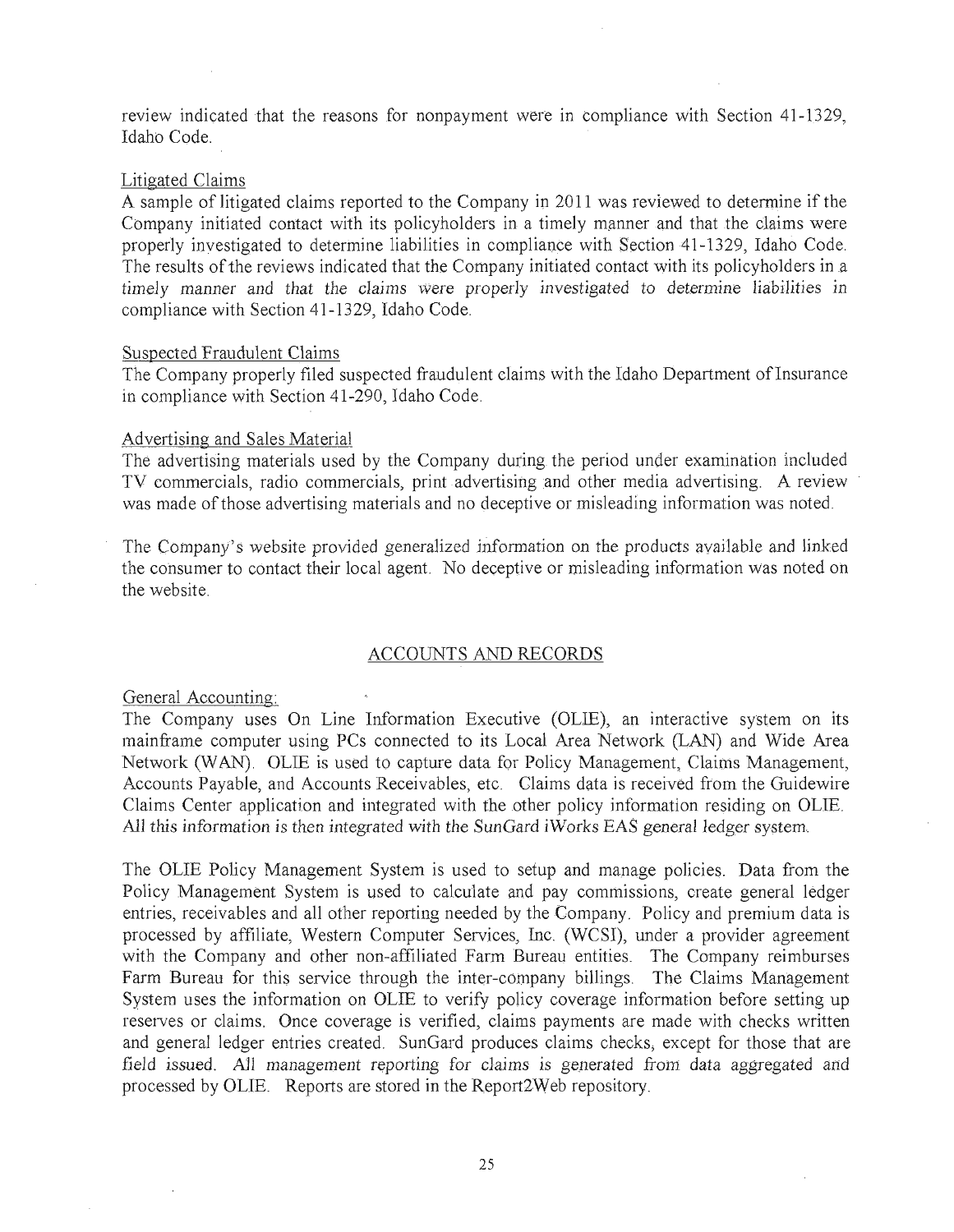Information from the Policy Management System and the Claims Management System are fed into the Accounts Payable/Receivable Systems. This includes claim payments, commissions; policy balances due and other payables. The Company utilizes SunGard's iWorks EAS system for accounts payable and general ledger. The systems are tightly integrated with each other, in that they use information captured and provided by each other.

The Company compiles its annual statements utilizing the SunGard iWorks statutory sofuvare package) the NAIC *Annual Statement Instructions* and the *Accounting Practices and Procedures Manual*. The investment portfolio is maintained on SunGard's iWorks Investment Systems. The Company's independent auditors maintain the fixed asset records.

The Guidewire Claims Center will be upgraded to the latest release 7.x subsequent to the examination date. This will place all Guidewire products on the same version and platform and greatly enhance interoperability .

. For Billing Center, the Company has decided to pursue the 7.x version and platform now, rather than putting additional effort into upgrading it later. The 7.x version is also required for Policy Center 7.x. Policy Center and Billing Center will go live together, and will directly interact with each other and not the mainframe. Policies will be put onto Billing Center only when they have been converted to Policy Center. It is expected that Billing Center and Policy Center will go live with the BOP line of business, with roll out of the remaining lines of business over the next eighteen months.

#### Independent Accountants

The annual independent audits of the Company for the years under examination were performed by Deaton & Company, Charted, Pocatello, Idaho.

The financial statements in each report were on a statutory basis. There was some reliance on the 2011 audit reports and workpapers in this examination of the Company.

#### Actuarial Opinion

The 2011 policy reserves and related actuarial items were calculated by the Company and reviewed by Randall S. Nordquist, FCAS, MAAA, Actuarial Director, Farm Bureau Mutual Insurance Company of Idaho.

The December 31, 2011 statement of actuarial opinion issued stated that the amounts carried in Exhibit A: Scope (balance sheet and Schedule P, Part 1 Summary) (a) meet the requirements of the insurance laws of the State of Idaho, (b) are consistent with reserves computed in accordance with accepted loss reserving standards and principles, and (c) make a reasonable provision for all unpaid loss and loss expense obligations of the Company under the terms of its policies and agreements.

The identified actuarial items in the 2011 Annual Statement were as foJlows: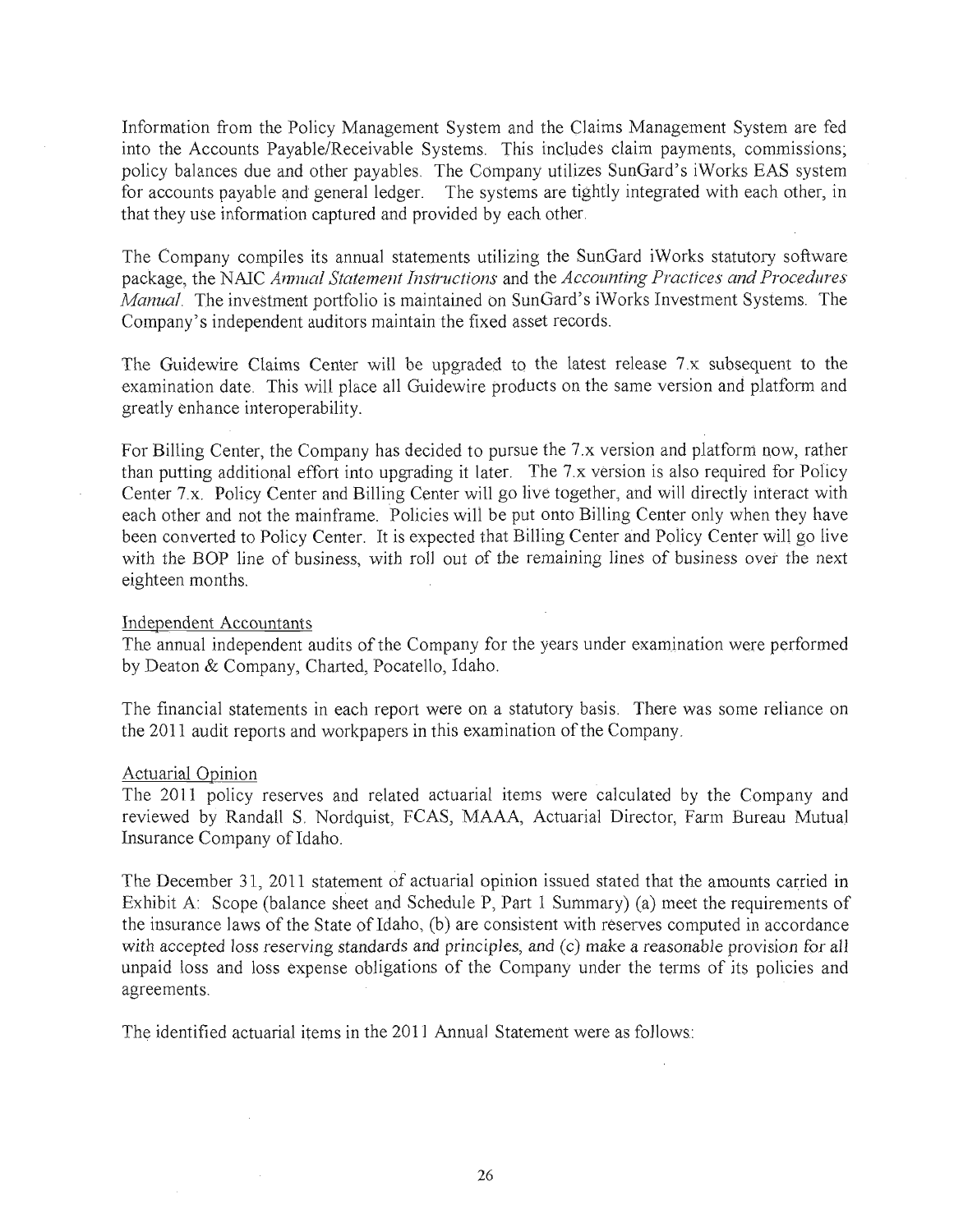| Reserve for unpaid losses (Page 3, Line 1)                                                                                           | \$46,569,755 |
|--------------------------------------------------------------------------------------------------------------------------------------|--------------|
| Reserve for unpaid loss adjustment expenses (Page, 3 Line 3)                                                                         | \$11,719,000 |
| Reserve for unpaid losses - direct and assumed<br>(Schedule P, Part 1 Summary, totals from columns 13 and 15)                        | \$54,959,000 |
| Reserve for unpaid loss adjustment expenses - direct and assumed<br>(Schedule P, Part 1 Summary, totals from columns 17, 19, and 21) | \$12,014,000 |

The Company participated in several pooling arrangements. In addition, beginning in 2010, the Company assumed all pooling arrangement reserves of its downstream affiliate, Western Community Insurance Company. This is discussed further under the caption, REINSURANCE.

Anticipated net salvage and subrogation of \$3,870,000 was included as a reduction to loss reserves as reported in Schedule P Part 1 Summary and on the Liabilities, Surplus and Other Funds page of the 2011 Annual Statement.

The Company has written no policies or contracts related to single or fixed premium policies with coverage periods of thirteen months or greater, which are non-cancelable and not subject to premium increase (excluding financial guaranty contracts, mortgage guaranty policies, and surety contracts). In addition, the Company does not write service contracts and has no prepaid loss adjustment expense arrangements.

The Company's 2011 Schedule P, Part 2 Summary shows net loss and loss adjustment expenses, one year development of \$5.3 million.

The Company's opining actuary was appointed by the Board of Directors pursuant to NAIC *Annual Statement Instructions Property and Casualty.* 

See the subsequent *NOTES TO THE FINANCIAL STATEMENT* section of this report for further discussion and comments from the Department's consulting actuary.

#### INFORMATION SYSTEMS REVIEW

The Company's information systems were reviewed by Information System Specialist, Jenny L. Jeffers, CISA, AES, on behalf of Jennan Enterprises, LLC. The procedures were performed in accordance with the guidelines and procedures set forth in the Exhibit C, Evaluation of Controls in Information Technology (IT) contained in the NAIC *Financial Condition Examiners Handbook*. In summary, the functional areas reviewed by the Information System Specialist included the following: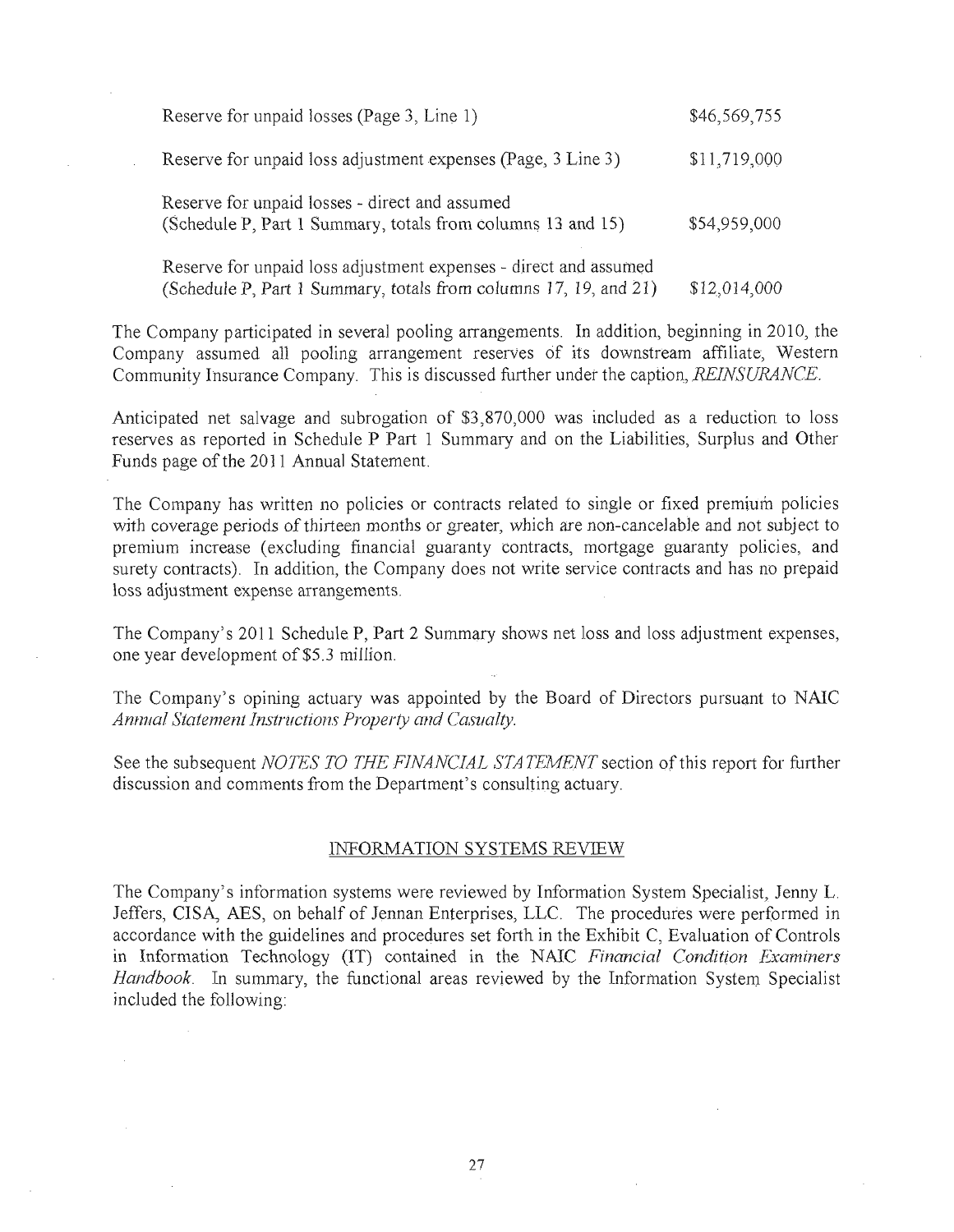- o Management and Organizational Controls
- Logistical and Physical Security
- Disaster Recovery and Contingency Planning
- E-Commerce Controls

The Information System Specialist's findings were presented to the Company in the Management Letter.

#### FINANCIAL STATEMENTS

The financial section of this report contains the following statements:

Balance Sheet as of December 31, 2011

Statement of Income, for the Year Ending December 3 1, 2011

Capital and Surplus Account, for the Year Ending December 31, 2011

Reconciliation of Capital and Surplus Account, December 31, 2007, through December 31, 2011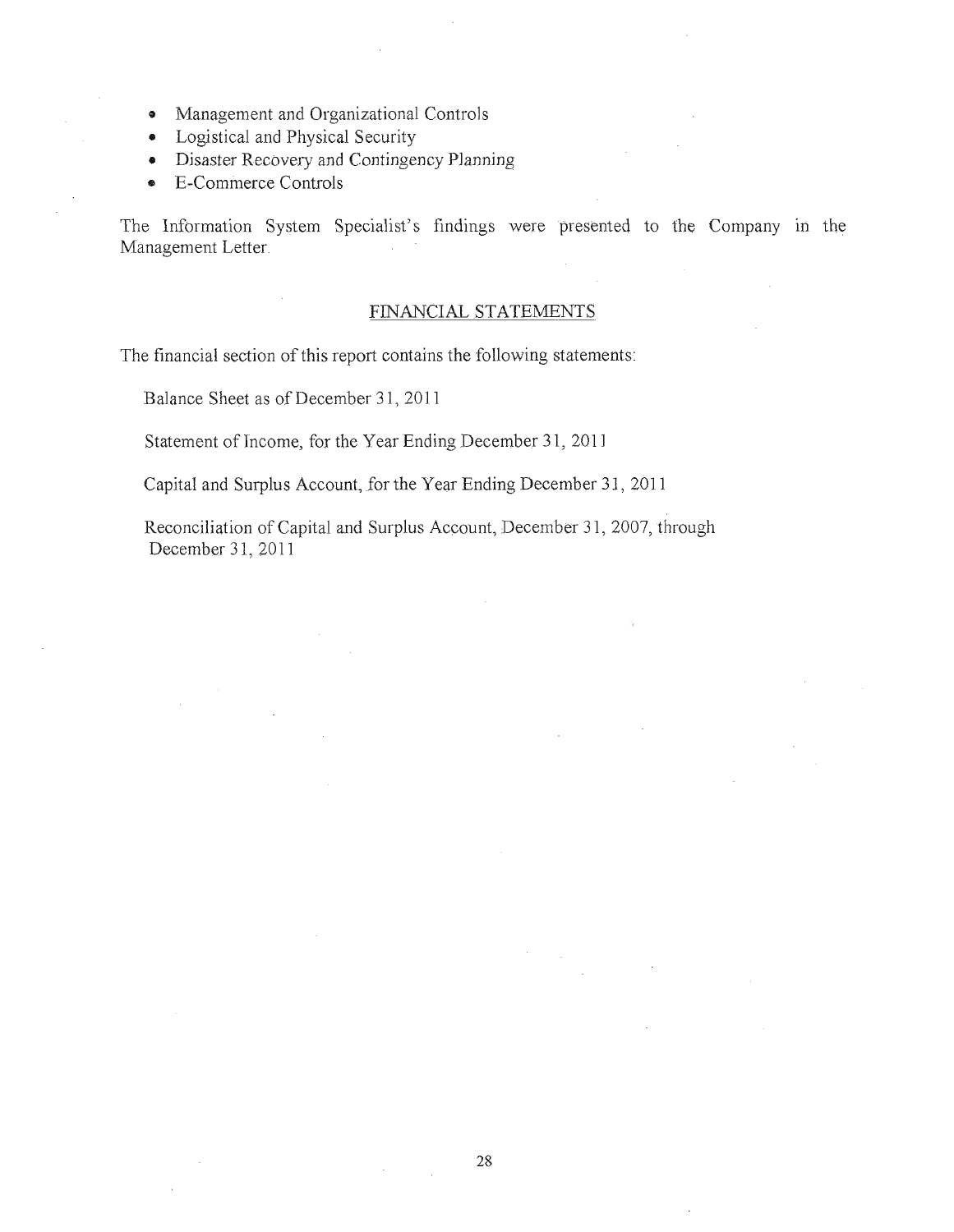## Balance Sheet

# As of December 31,2011

## **ASSETS**

 $\bar{A}$ 

 $\bar{\beta}$ 

 $\sim$ 

l,

 $\hat{\mathcal{L}}$ 

 $\ddot{\phantom{a}}$ 

|                                                         | Non Admitted  |                |                      |  |  |
|---------------------------------------------------------|---------------|----------------|----------------------|--|--|
|                                                         | Assets        | Assets         | Net Admitted         |  |  |
| Bonds                                                   | \$225,845,401 | \$<br>$\theta$ | \$225,845,401        |  |  |
| <b>Stocks</b>                                           |               |                |                      |  |  |
| Preferred stocks                                        | 167,000       | 0              | 167,000              |  |  |
| Common stocks                                           | 73,472,125    | 0              | 73,472,125           |  |  |
| Real estate                                             |               | $\Omega$       |                      |  |  |
| Properties occupied by the company                      | 12,287,355    |                | 12,287,355           |  |  |
| Properties held for sale                                | 1,257,423     |                | 1,257,423            |  |  |
| Cash, cash equivalents and short-term investments       | 5,884,468     | $\theta$       | 5,884,468            |  |  |
| Other invested assets                                   | 15,239,643    |                | 15,239,643           |  |  |
| Investment income due and accrued                       | 3,526,508     | $\mathbf{0}$   | 3,526,508            |  |  |
| Premiums and considerations:                            |               |                |                      |  |  |
| Uncollected premiums and agents' balances in<br>the     |               |                |                      |  |  |
| course of collection                                    | 8,442,787     | 49,210         | 8,393,577            |  |  |
| Deferred premiums, agents' balances and installments    |               |                |                      |  |  |
| booked but deferred and not yet due                     | 25,179,750    |                | 25,179,750<br>0      |  |  |
| Amounts recoverable from reinsurers                     | 181.445       | $\theta$       | 181,445              |  |  |
| Current federal and foreign income tax recoverable and  |               |                |                      |  |  |
| interest thereon                                        | 1,003,951     | $\theta$       | 1,003,951            |  |  |
| Net deferred tax asset                                  | 10,422,558    |                | 10,422,558<br>$^{0}$ |  |  |
| Electronic data processing equipment and software       | 498,947       | 0              | 498,947              |  |  |
| Furniture and equipment, including health care delivery |               |                |                      |  |  |
| assets                                                  | 14,383,495    | 10,537,097     | 3,846,398            |  |  |
| Receivables from parent, subsidiaries and affiliates    | 840,795       |                | 840,795              |  |  |
| Other receivables                                       | 687,738       | 248,902        | 438,836              |  |  |
| Rounding                                                | (1)           |                | (1)                  |  |  |
| Totals                                                  | \$399,321,388 | \$10,835,209   | \$388.486,179        |  |  |

 $\bar{z}$ 

 $\mathcal{L}^{\mathcal{L}}$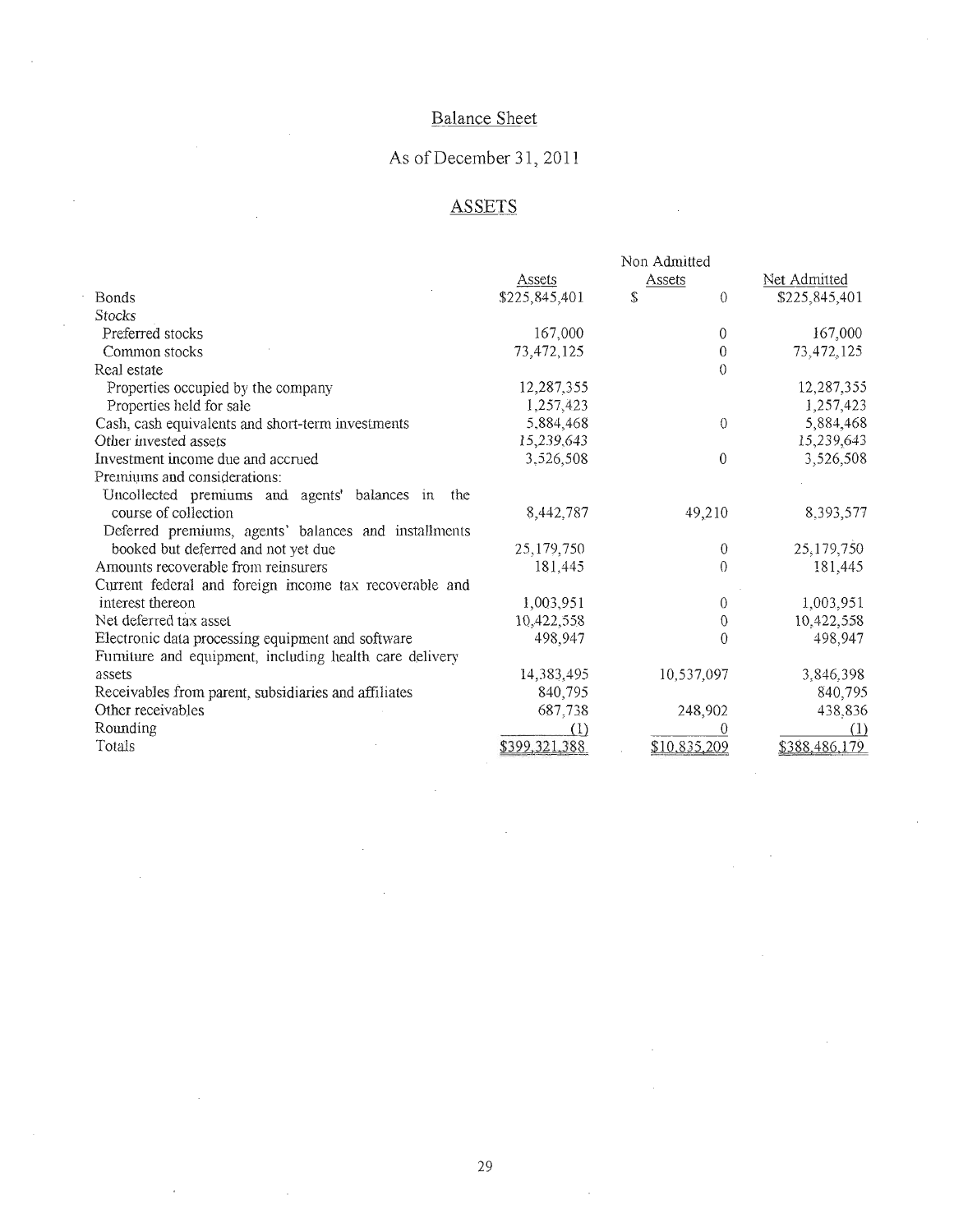## LIABILITIES, CAPITAL AND SURPLUS

| Losses (Note 1)                                                       | \$46,569,755      |
|-----------------------------------------------------------------------|-------------------|
| Reinsurance payable on paid losses and loss adjustment expenses       | 464,308           |
| Loss adjustment expenses (Note 1)                                     | 11,719,000        |
| Commissions payable, contingent commissions and other similar charges | 10,351,516        |
| Other expenses                                                        | 8.131.504         |
| Taxes, licenses and fees                                              | 380,195           |
| Unearned premiums                                                     | 64,694,506        |
| Ceded reinsurance premiums payable                                    | 4,295,878         |
| Funds held by company under reinsurance treaties                      | 136,340           |
| Amounts withheld or retained by company for account of others         | 11,316            |
| Drafts outstanding                                                    | 1,125,559         |
| Payable to parent, subsidiaries and affiliates                        | 22,204            |
| Aggregate write-ins for liabilities:                                  |                   |
| Miscellaneous payables                                                | 36,362            |
| Pension liability                                                     | 16,173,828        |
| Total liabilities                                                     | \$164,112,271     |
| Unassigned funds (surplus)                                            | \$224,373,908     |
| Total Surplus as regards policyholders                                | \$224,373,908     |
|                                                                       | $0.200 \pm 0.720$ |

Total liabilities, capital and surplus

\$388,486,179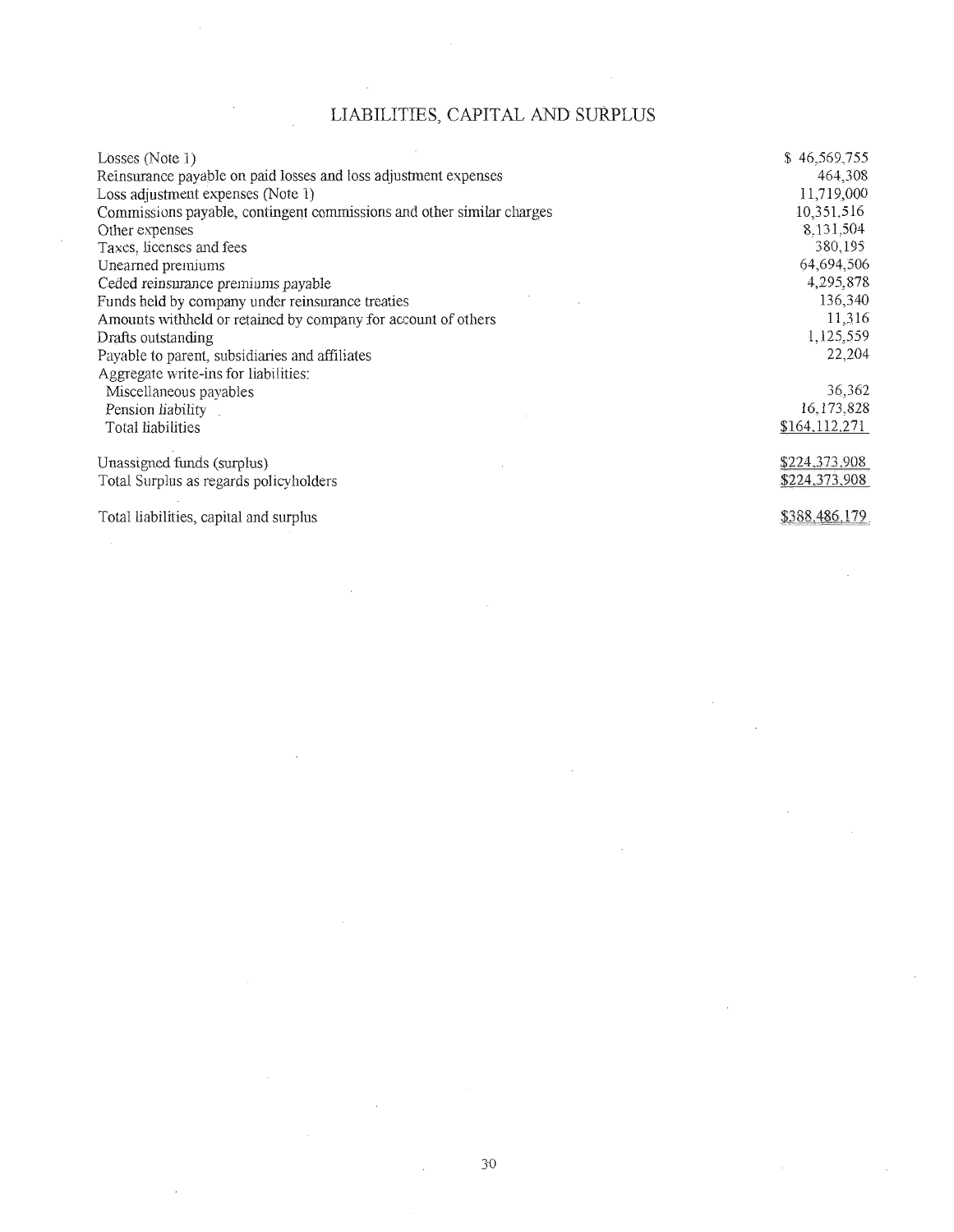## STATEMENT OF INCQME

# For the Year Ending December 31, 2011

|                                                                                                   | Per Examination and<br>Per Company |
|---------------------------------------------------------------------------------------------------|------------------------------------|
| Premiums earned                                                                                   | \$133,666,629                      |
| Losses incurred                                                                                   | 88,829,422                         |
| Loss adjustment expenses incurred                                                                 | 12,732,547                         |
| Other underwriting expenses incurred                                                              | 37,500,506                         |
| Rounding                                                                                          |                                    |
| Total underwriting deductions                                                                     | \$139,062,476                      |
| Net underwriting loss                                                                             | $(\$5,395,847)$                    |
| Net investment income earned                                                                      | 10,960,255<br>\$                   |
| Net realized capital losses less capital gains tax                                                | (354, 943)                         |
| Rounding                                                                                          | (1)                                |
| Net investment gain                                                                               | 10,605,311                         |
| Net loss from agents' or premium balances charged off                                             | \$<br>(46,060)                     |
| Finance and service charges not included in premiums                                              | 268,808                            |
| Miscellaneous income                                                                              | \$<br>30,921                       |
| Rounding                                                                                          | (1)                                |
| Total other income                                                                                | 253,668<br>\$                      |
| Rounding                                                                                          |                                    |
| Net income after dividends to policyholders, after capital gains tax and before all other federal |                                    |
| and foreign income taxes                                                                          | \$5,463,132                        |
| Federal and foreign income taxes incurred                                                         | 959,588                            |
| Net income                                                                                        | \$4,503,544                        |

## CAPITAL AND SURPLUS ACCOUNT

## For the Year Ending December 31. 2011

 $\mathcal{L}$ 

|                                                         | Per<br>Company | Examination<br>Changes | Per<br>Examination |  |
|---------------------------------------------------------|----------------|------------------------|--------------------|--|
| Capital and surplus, December 31, 2010                  | \$223,005,954  | $\theta$               | \$223,005.954      |  |
| GAINS AND (LOSSES) IN SURPLUS                           |                |                        |                    |  |
| Net income                                              | 4,503,544      | \$<br>0                | S<br>4.503.544     |  |
| Change in net unrealized capital gains                  | 3,803,047      | 0                      | 3,803,047          |  |
| Change in net deferred income tax                       | 2.943.604      | 0                      | 2.943.604          |  |
| Change in nonadmitted assets                            | (1,729,869)    | $\theta$               | (1,729,869)        |  |
| Change in excess pension liability                      | (8, 152, 370)  | $\theta$               | (8, 152, 370)      |  |
| Rounding                                                | (2)            |                        | (2)                |  |
| Change in surplus as regards policyholders for the year | 1.367,954      |                        | 1,367,954          |  |
| Surplus as regards policyholders, December 31, 2011     | \$224,373,908  |                        | \$224,373,908      |  |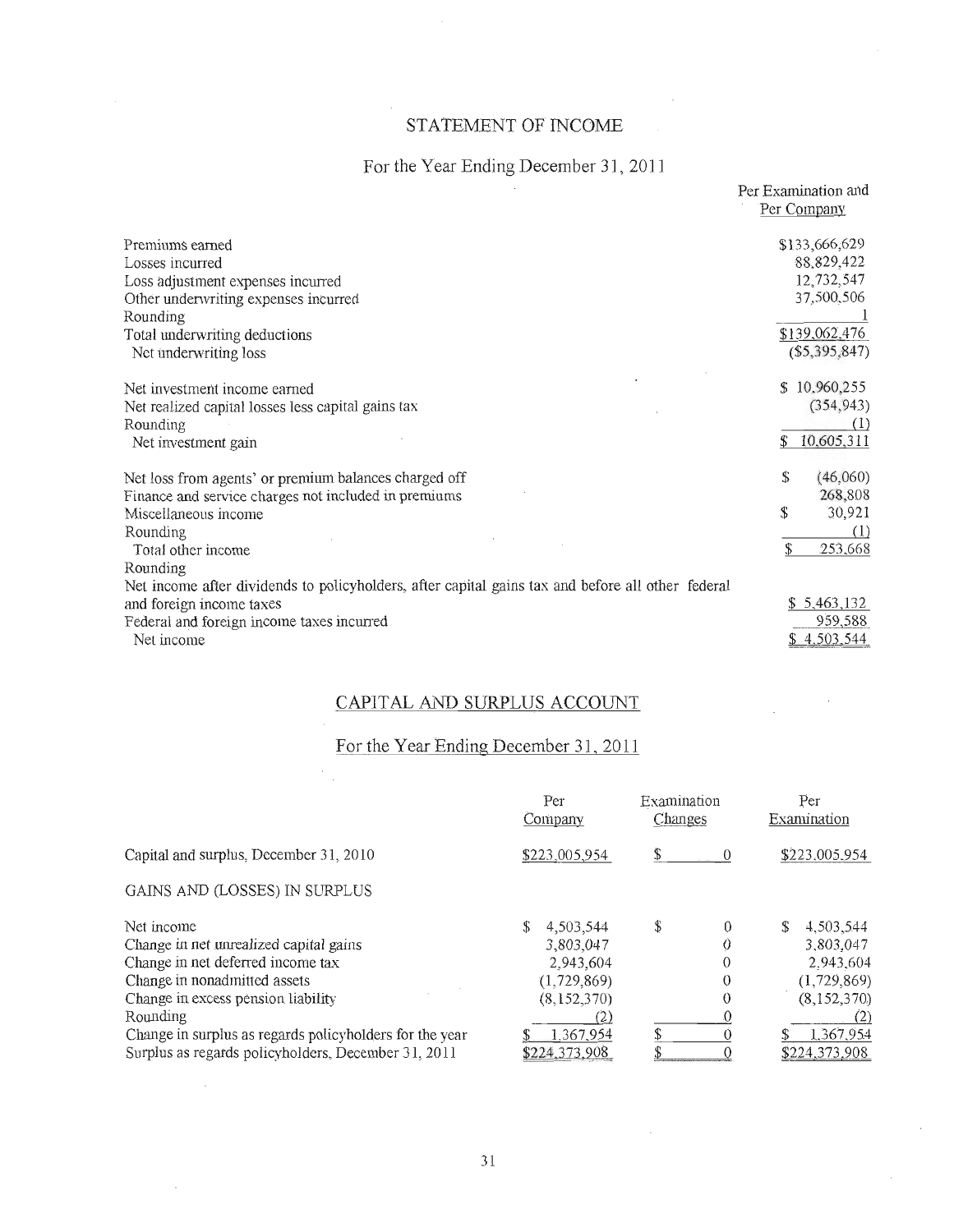## RECONCILIATION OF CAPITAL AND SURPLUS ACCOUNT

## December 31,2007 Through December 31,2011

|                                                         | 2008          | 2009             |   | 2010          |    | 2011          |
|---------------------------------------------------------|---------------|------------------|---|---------------|----|---------------|
| Capital and surplus,                                    |               |                  |   |               |    |               |
| December 31, previous year                              | \$200,860,040 | \$193,519,841    |   | \$210,130,617 |    | \$223,005,954 |
| Net income                                              | 7,729,958     | \$15,536.615     | S | 14,697,446    | S. | 4,503,544     |
| Change in net unrealized capital gains                  | (9, 345, 932) | 376,882          |   | 6,414,522     |    | 3,803,047     |
| Change in net deferred income tax                       | 3,505,714     | (777, 805)       |   | (939, 349)    |    | 2,943,604     |
| Change in nonadmitted assets                            | (1,270,069)   | 1,457,284        |   | (7, 964, 562) |    | (1, 729, 869) |
| Change in excess pension liability                      | (7,959,870)   | 17,799           |   | 667,280       |    | (8, 152, 370) |
| Rounding                                                |               |                  |   |               |    | (2)           |
| Change in surplus as regards policyholders for the year | \$(7,340,199) | 16.610.776<br>S. | S | 12.875,337    | S. | 1,367.954     |
| Surplus as regards policyholders, December 31,          | \$193.519.84  | \$210,130,617    |   | \$223,005.954 |    | \$224,373,908 |

The rest of this page is intentionally blank.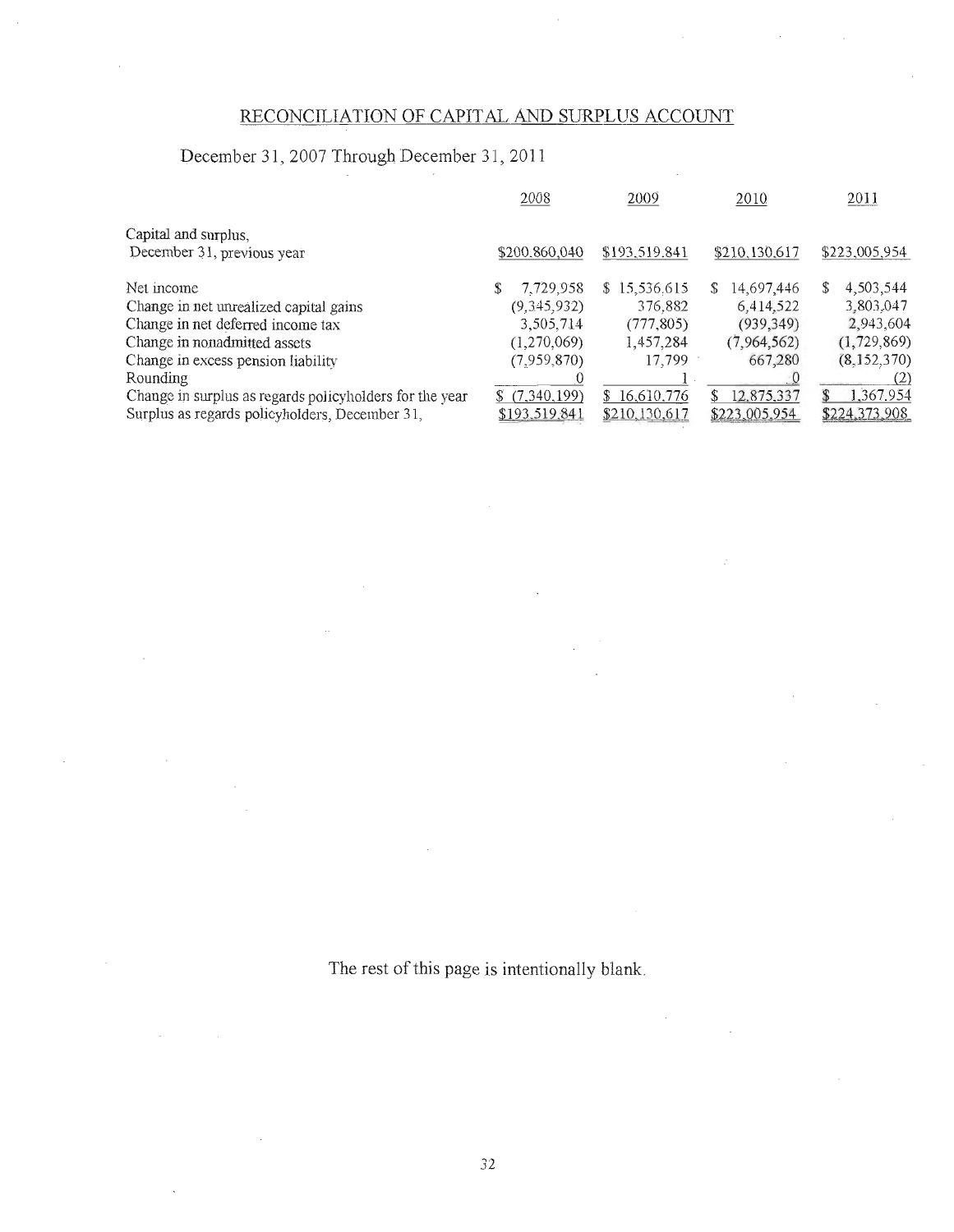## NOTES TO THE FINANCIAL STATEMENTS

Note (1) Losses Loss adjustment expenses

\$46,569,755 11,719,000

Randall D. Ross, ACAS, MAAA, of Taylor-Walker and Associates, Inc., was retained by the Department to perform the actuarial portion of the examination. The scope of Taylor-Walker's risk-focused examination addressed all actuarial areas assigned by the Department. Taylor-Walker participated in multiple interviews with Company management, and assisted in identifying and assessing areas of risk. Taylor-Walker reviewed risk mitigation strategies and performed control testing. Finally, Taylor-Walker assessed overall residual risk and performed substantive testing where necessary. Substantive testing focused on the actuarial report and workpapers supporting the Statement of Actuarial Opinion. Based on the conclusions reached regarding these risk-focused reviews (including a peer review of the appointed actuary's work), Taylor-Walker did not find it necessary to conduct independent reserve analyses.

Taylor-Walker also reviewed the Company's determination regarding the lack of a need for premium deficiency reserves and reviewed the Company's 2011 Annual Statement, and in particular Schedule P, for reasonableness and consistency. Finally, Taylor-Walker assisted the examiners in assessing risk transfer within the Company's assumed and ceded reinsurance contracts. There were no exceptions noted in the aforementioned areas.

The Company's 2011 Annual Statement reserves were compared to the opining actuary's range of reserve estimates as shown below:

|                      | Actuary's Low | Actuary's Point | Actuary's High |                 |
|----------------------|---------------|-----------------|----------------|-----------------|
| Loss & LAE Reserves  | Estimate      | Estimate        | Estimate       | Company Carried |
| Gross of Reinsurance | \$55,258,000  | 62.613.000      | \$71,290,000   | \$66,973,000    |
| Net of Reinsurance   | \$48,977,000  | \$55,796,000    | \$62,784,000   | \$58,288,755    |

Taylor-Walker concluded that the ranges of gross loss and loss adjustment expense (LAE) reserves estimated by the opining actuary were reasonable. Since the reserves booked by the Company fell within the actuary's range, Taylor-Walker also concluded that reserves booked by the Company were reasonable. Therefore, Taylor-Walker did not recommend any adjustments, for examination purposes, to reserves booked in the Company's 2011 Annual Statement.

The Company did *not* book a premium deficiency reserve in the 201] Annual Statement. The loss and loss adjustment expense ratios reported in Schedule P are less than 76 percent for each of the past five accident years. Additionally, the calendar-year ratios of other incurred underwriting expenses to earned premiums, as reported on the income statements, have been between 25 percent and 28 percent the last five years. Based on Taylor-Walker's review of this information, it is their opinion that premium rates ate generally adequate. Considering most of the non-claim expenses are paid at the beginning of the policy period, zero premium deficiency reserve is self-evident.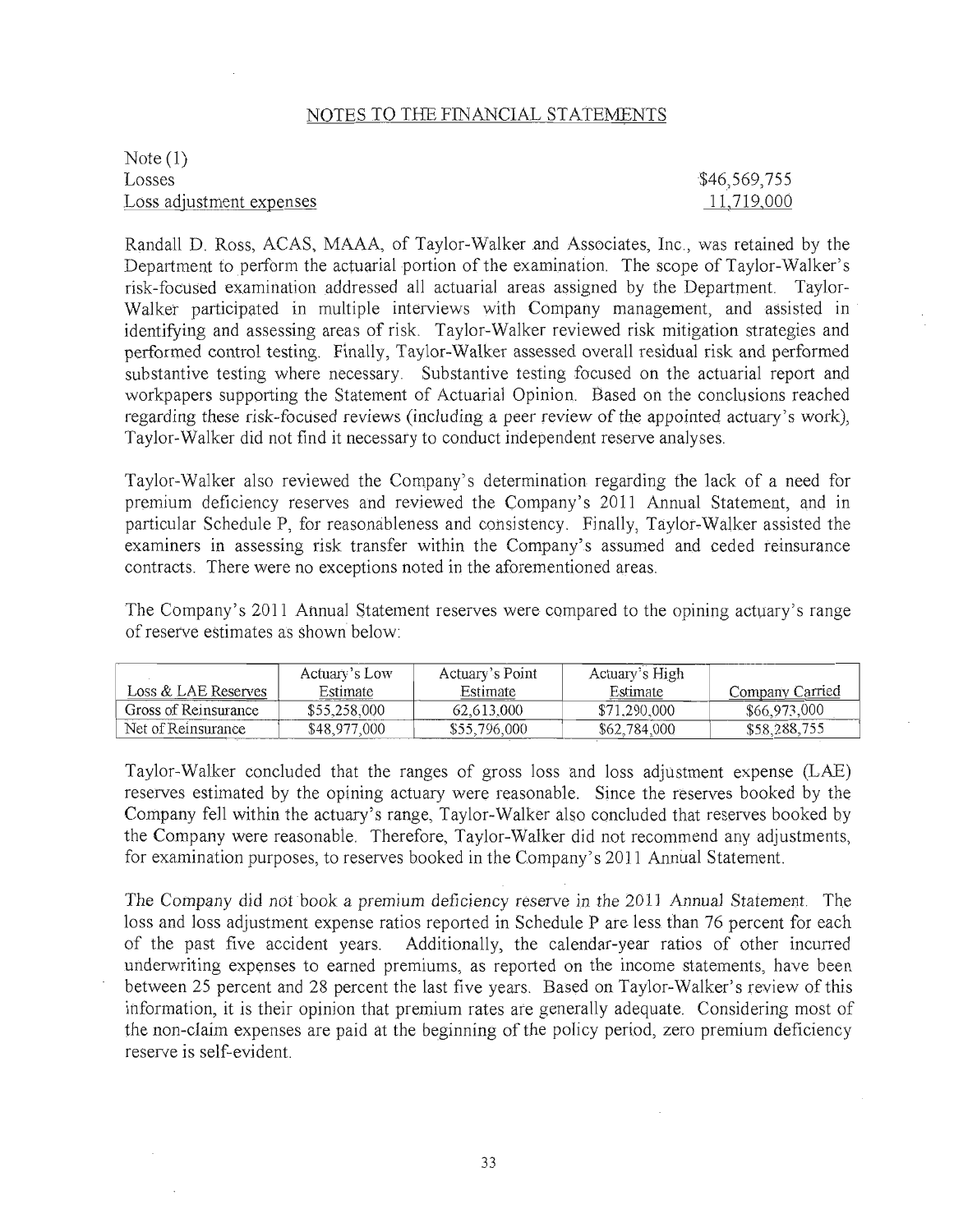Recommendations resulting from Taylor-Walker's examination were presented to the Company in the Management Letter.

#### SUMMARY, COMMENTS AND RECOMMENDATIONS

#### Summary

The results of this examination disclosed that as of December 31, 2011, the Company had admitted assets of \$388,486,179, liabilities of \$164,112,271, and total surplus as regards policyholders of \$224,373,908. Therefore, the Company's total capital and surplus exceeded the \$2,000,000 minimum prescribed by Section 41-313, Idaho Code.

#### Comments and Recommendations

Page

15 To ensure that the procedure is consistently applied, it is again recommended that all terminated producers receive notification of appointment termination. It is also recommended that all "Termination of your Contract" letters contain the termination of appointment language. It is further recommended that such letters be included in all terminated agent (including retirements and voluntary resignations) files in order for future examinations to determine compliance with Section 41-1019(4), Idaho Code.

#### CONCLUSION

The undersigned acknowledges the assistance and cooperation of the Company's officers and employees in conducting the examination.

In addition to the undersigned, contract examiners Kelvin Ko, CFE, and Dave Emery, CFE, FLMI, participated in the examination. Randall D. Ross, ACAS, MAAA, of Taylor-Walker and Associates, Inc. conducted the actuarial portion of the examination. Idaho Department of Insurance employees Dale Freeman, MBA, CIE and Arlene Barrie also participated. Finally, the Company's information systems were reviewed by Information System Specialist, Jenny L. Jeffers, CISA, AES, on behalf of Jennan Enterprises, LLG.

Respectfully submitted,

Lois Haley, CFE Senior Insurance Examiner State of Idaho Department of Insurance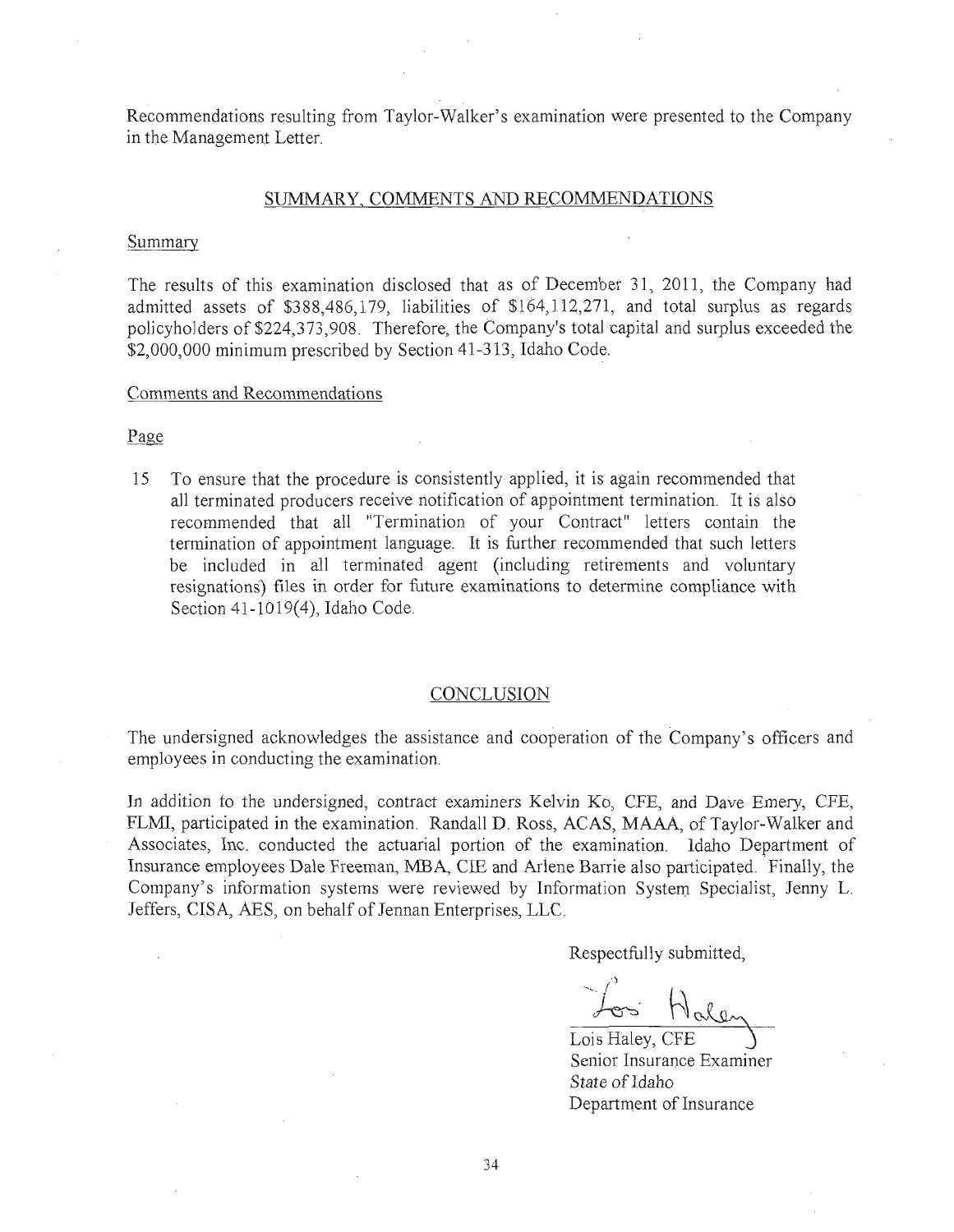#### AFFIDAVIT OF EXAMlNER

State of Idaho County of Ada

Lois Haley, being duly sworn, deposes and says that she is a duly appointed Examiner for the Department of Insurance of the State of Idaho, that she has made an examination of the affairs and financial condition of the Farm Bureau Mutual Insurance Company of Idaho for the period from January 1, 2008 through December 31, 2011, including subsequent events, that the information contained in the report consisting of the foregoing pages is true and correct to the best of his knowledge and belief, and that any conclusions and recommendations contained in the report are based on the facts disclosed in the examination,

Lois Haley, CFE

Examiner-in -Charge Department of Insurance State of Idaho

Subscribed and sworn to before me the  $\sqrt{5}$  day of  $\sqrt{5}$ 

Subscribed and

Notary Pub

2013 at Boise, Idaho

My commission Expires:  $\frac{1.18.17}{1.5}$ 

35